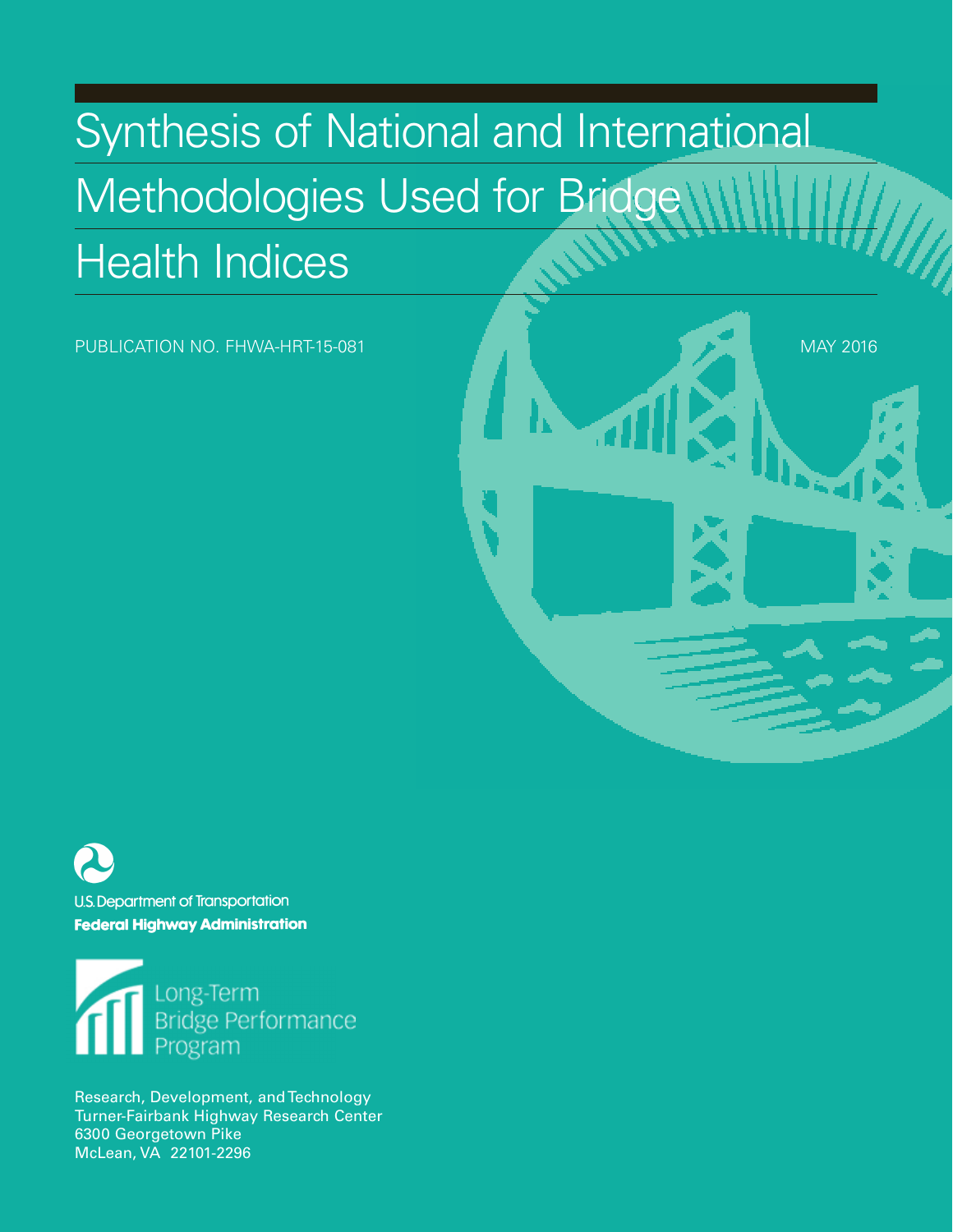#### **FOREWORD**

This study was conducted as part of the Federal Highway Administration's Long-Term Bridge Performance (LTBP) Program. The LTBP Program is a long-term research effort, authorized by the U.S. Congress under *The Safe, Accountable, Flexible, Efficient Transportation Equity Act* legislation, to collect high-quality bridge data from a representative sample of highway bridges nationwide that will help the bridge community to better understand bridge performance. This report reviews the state-of-the-art with respect to bridge condition indices being used to assess performance of bridges in the United States and other countries. This report should be of interest to bridge program personnel from Federal, State, and local transportation departments as well as to parties engaged in bridge-related research.

> Mark Swanlund Acting Director, Office of Infrastructure Research and Development

#### **Notice**

This document is disseminated under the sponsorship of the U.S. Department of Transportation in the interest of information exchange. The U.S. Government assumes no liability for the use of the information contained in this document. This report does not constitute a standard, specification, or regulation.

The U.S. Government does not endorse products or manufacturers. Trademarks or manufacturers' names appear in this report only because they are considered essential to the objective of the document.

#### **Quality Assurance Statement**

The Federal Highway Administration (FHWA) provides high-quality information to serve Government, industry, and the public in a manner that promotes public understanding. Standards and policies are used to ensure and maximize the quality, objectivity, utility, and integrity of its information. FHWA periodically reviews quality issues and adjusts its programs and processes to ensure continuous quality improvement.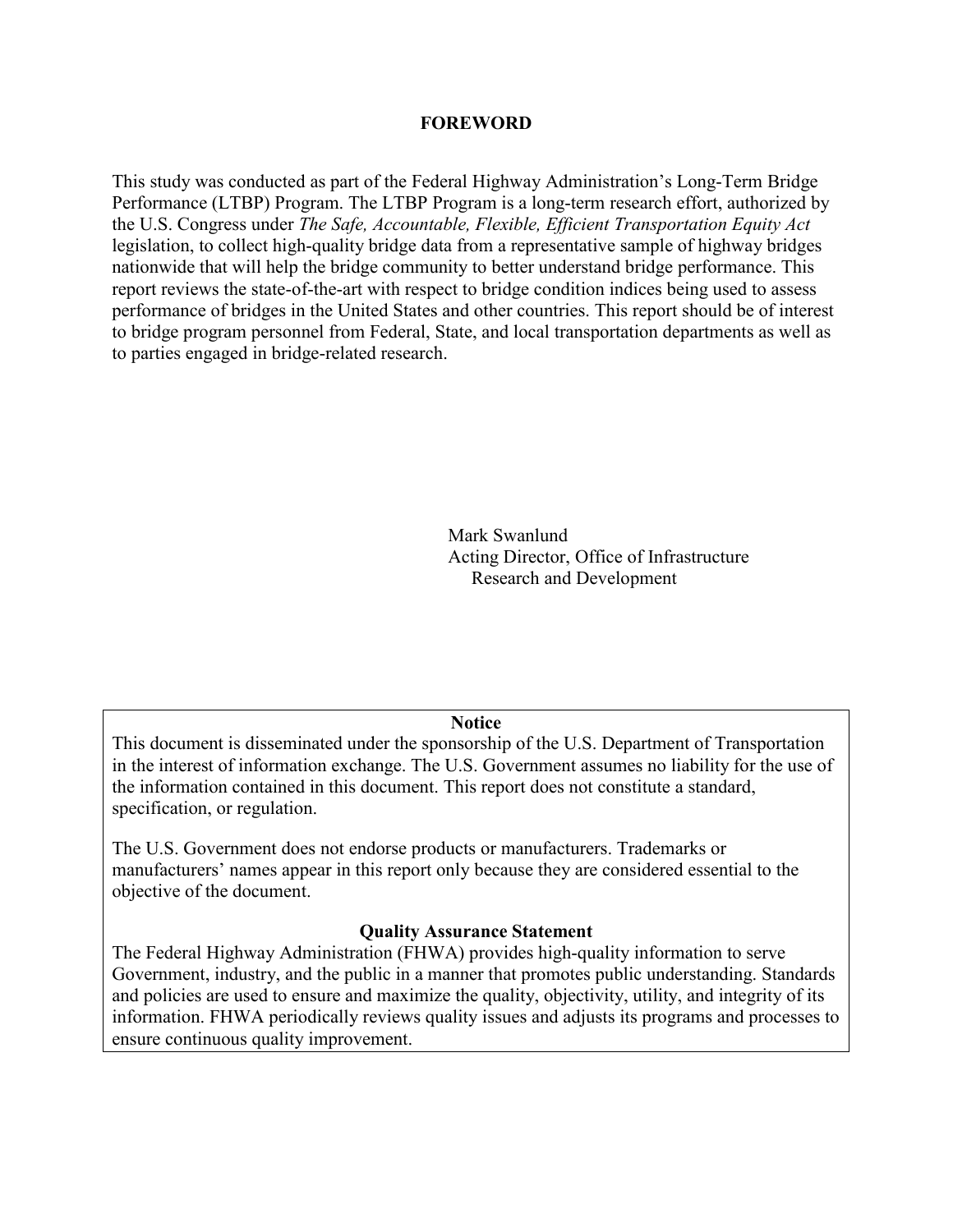# **TECHNICAL REPORT DOCUMENTATION PAGE**

| 1. Report No.                                                                                                     |  | 2. Government Accession No. |                                                         | 3. Recipient's Catalog No.           |                                                         |           |  |
|-------------------------------------------------------------------------------------------------------------------|--|-----------------------------|---------------------------------------------------------|--------------------------------------|---------------------------------------------------------|-----------|--|
| FHWA-HRT-15-081<br>N/A                                                                                            |  |                             |                                                         | N/A                                  |                                                         |           |  |
| 4. Title and Subtitle                                                                                             |  |                             |                                                         | 5. Report Date                       |                                                         |           |  |
| Synthesis of National and International Methodologies                                                             |  |                             |                                                         | May 2016                             |                                                         |           |  |
| Used for Bridge Health Indices                                                                                    |  |                             |                                                         | 6. Performing Organization Code:     |                                                         |           |  |
|                                                                                                                   |  |                             |                                                         | N/A                                  |                                                         |           |  |
| 7. Author( $s$ )                                                                                                  |  |                             |                                                         |                                      | 8. Performing Organization Report No.                   |           |  |
| Chase, S.B., Adu-Gyamfi, Y., Aktan, A.E., and Minaie, E.                                                          |  |                             |                                                         | N/A                                  |                                                         |           |  |
| 9. Performing Organization Name and Address                                                                       |  |                             |                                                         | 10. Work Unit No.                    |                                                         |           |  |
| Pennoni Associates Inc.                                                                                           |  |                             |                                                         | N/A                                  |                                                         |           |  |
| One Drexel Plaza                                                                                                  |  |                             |                                                         | 11. Contract or Grant No.            |                                                         |           |  |
| 3001 Market Street, Second Floor                                                                                  |  |                             |                                                         |                                      | DTFH61-12-D-00030-T-13002                               |           |  |
| Philadelphia, PA 19104-2897                                                                                       |  |                             |                                                         |                                      |                                                         |           |  |
| 12. Sponsoring Agency Name and Address                                                                            |  |                             |                                                         |                                      | 13. Type of Report and Period Covered                   |           |  |
| Office of Infrastructure Research and Development                                                                 |  |                             |                                                         | <b>Literature Review</b>             |                                                         |           |  |
| Federal Highway Administration                                                                                    |  |                             |                                                         |                                      | 14. Sponsoring Agency Code                              |           |  |
| 6300 Georgetown Pike                                                                                              |  |                             |                                                         | HRDI-50                              |                                                         |           |  |
| McLean, VA 22101-2296                                                                                             |  |                             |                                                         |                                      |                                                         |           |  |
| 15. Supplementary Notes                                                                                           |  |                             |                                                         |                                      |                                                         |           |  |
| FHWA contacts: Susan Lane, HRDI-50, and Yamyra Rodriguez-Otero, HRDI-50.                                          |  |                             |                                                         |                                      |                                                         |           |  |
| 16. Abstract                                                                                                      |  |                             |                                                         |                                      |                                                         |           |  |
| Bridge performance measures are important components of any successful Bridge Management System.                  |  |                             |                                                         |                                      |                                                         |           |  |
| Different types of performance measures have been developed for various purposes. The types of performance        |  |                             |                                                         |                                      |                                                         |           |  |
| measures are usually a reflection of an agency's goals. The bridge health or condition index is a type of         |  |                             |                                                         |                                      |                                                         |           |  |
| performance measure used by agencies interested in preserving the condition of bridge structures. Bridge          |  |                             |                                                         |                                      |                                                         |           |  |
| condition index is very attractive because it provides a single index for assessment of the structural and or     |  |                             |                                                         |                                      |                                                         |           |  |
| functional health of a bridge based on the condition of the bridge's structural elements and the services         |  |                             |                                                         |                                      |                                                         |           |  |
| provided by the bridge. As outlined in the FHWA's Long-Term Bridge Performance Program, the development           |  |                             |                                                         |                                      |                                                         |           |  |
| of condition indices should be driven by more objective and quantitative data to help bridge managers make        |  |                             |                                                         |                                      |                                                         |           |  |
| informed decisions. This work reviews the state-of-the-art with respect to bridge condition indices being used to |  |                             |                                                         |                                      |                                                         |           |  |
| assess performance of bridges in the United States and other countries.                                           |  |                             |                                                         |                                      |                                                         |           |  |
| 17. Key Words                                                                                                     |  |                             | 18. Distribution Statement                              |                                      |                                                         |           |  |
| LTBP Program, bridge management,                                                                                  |  |                             | No restrictions. This document is available through the |                                      |                                                         |           |  |
| performance measures, health index                                                                                |  |                             |                                                         |                                      | National Technical Information Service, Springfield, VA |           |  |
|                                                                                                                   |  |                             | 22161.                                                  |                                      |                                                         |           |  |
|                                                                                                                   |  |                             |                                                         | http://www.ntis.gov                  |                                                         |           |  |
| 19. Security Classif. (of this report)                                                                            |  |                             |                                                         | 20. Security Classif. (of this page) | 21. No. of Pages                                        | 22. Price |  |
| Unclassified                                                                                                      |  | Unclassified                |                                                         |                                      | 52                                                      | N/A       |  |
| Form DOT F 1700.7 (8-72)                                                                                          |  |                             |                                                         |                                      | Reproduction of completed page authorized.              |           |  |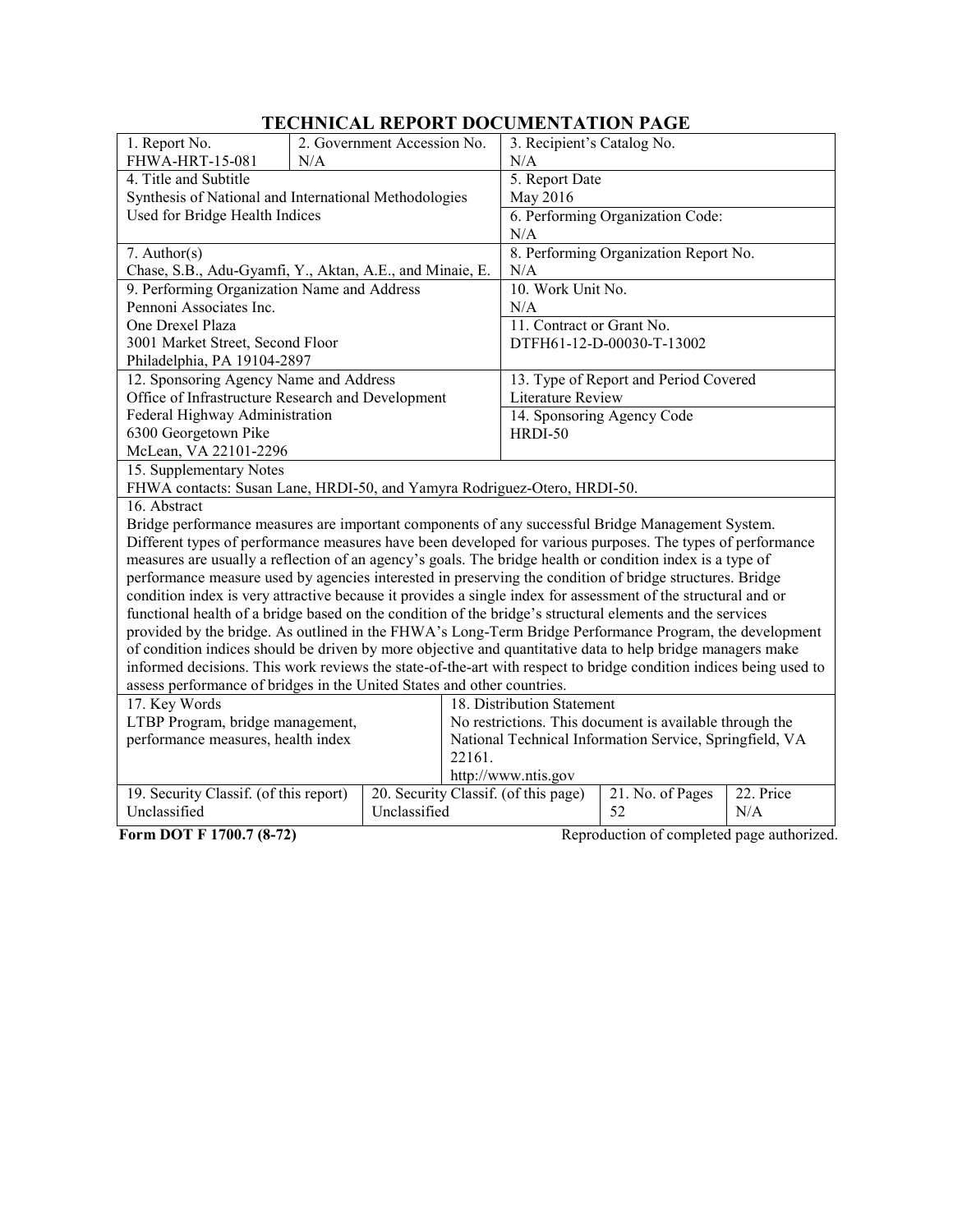|                            |                                          | SI* (MODERN METRIC) CONVERSION FACTORS                   |                                                                                                                                     |                       |
|----------------------------|------------------------------------------|----------------------------------------------------------|-------------------------------------------------------------------------------------------------------------------------------------|-----------------------|
|                            |                                          | <b>APPROXIMATE CONVERSIONS TO SI UNITS</b>               |                                                                                                                                     |                       |
| Symbol                     | <b>When You Know</b>                     | <b>Multiply By</b>                                       | <b>To Find</b>                                                                                                                      | Symbol                |
|                            |                                          | <b>LENGTH</b>                                            |                                                                                                                                     |                       |
| in                         | inches                                   | 25.4                                                     | millimeters                                                                                                                         | mm                    |
| ft                         | feet                                     | 0.305                                                    | meters                                                                                                                              | m                     |
| yd<br>mi                   | yards<br>miles                           | 0.914<br>1.61                                            | meters<br>kilometers                                                                                                                | m<br>km               |
|                            |                                          | <b>AREA</b>                                              |                                                                                                                                     |                       |
| $in^2$                     | square inches                            | 645.2                                                    | square millimeters                                                                                                                  | $\text{mm}^2$         |
| ft <sup>2</sup>            | square feet                              | 0.093                                                    | square meters                                                                                                                       | m <sup>2</sup>        |
| $yd^2$                     | square yard                              | 0.836                                                    | square meters                                                                                                                       | m <sup>2</sup>        |
| ac                         | acres                                    | 0.405                                                    | hectares                                                                                                                            | ha                    |
| mi <sup>2</sup>            | square miles                             | 2.59                                                     | square kilometers                                                                                                                   | km <sup>2</sup>       |
| fl oz                      | fluid ounces                             | <b>VOLUME</b><br>29.57                                   | milliliters                                                                                                                         | mL                    |
|                            | gallons                                  | 3.785                                                    | liters                                                                                                                              | L                     |
| $\frac{gal}{ft}$           | cubic feet                               | 0.028                                                    | cubic meters                                                                                                                        | m <sup>3</sup>        |
| $yd^3$                     | cubic yards                              | 0.765                                                    | cubic meters                                                                                                                        | m <sup>3</sup>        |
|                            |                                          | NOTE: volumes greater than 1000 L shall be shown in $m3$ |                                                                                                                                     |                       |
|                            |                                          | <b>MASS</b>                                              |                                                                                                                                     |                       |
| 0Z                         | ounces                                   | 28.35                                                    | grams                                                                                                                               | g                     |
| lb<br>Τ                    | pounds<br>short tons (2000 lb)           | 0.454<br>0.907                                           | kilograms<br>megagrams (or "metric ton")                                                                                            | kg<br>$Mg$ (or "t")   |
|                            |                                          | <b>TEMPERATURE (exact degrees)</b>                       |                                                                                                                                     |                       |
| $\mathrm{P}$               | Fahrenheit                               | 5 (F-32)/9                                               | Celsius                                                                                                                             | $^{\circ}$ C          |
|                            |                                          | or (F-32)/1.8                                            |                                                                                                                                     |                       |
|                            |                                          | <b>ILLUMINATION</b>                                      |                                                                                                                                     |                       |
| fc                         | foot-candles                             | 10.76                                                    | lux                                                                                                                                 | Ιx                    |
| fl                         | foot-Lamberts                            | 3.426                                                    | candela/ $m2$                                                                                                                       | cd/m <sup>2</sup>     |
|                            |                                          | <b>FORCE and PRESSURE or STRESS</b>                      |                                                                                                                                     |                       |
| Ibf<br>lbf/in <sup>2</sup> | poundforce                               | 4.45                                                     | newtons                                                                                                                             | N<br>kPa              |
|                            |                                          |                                                          |                                                                                                                                     |                       |
|                            | poundforce per square inch               | 6.89                                                     | kilopascals                                                                                                                         |                       |
|                            |                                          | <b>APPROXIMATE CONVERSIONS FROM SI UNITS</b>             |                                                                                                                                     |                       |
| Symbol                     | <b>When You Know</b>                     | <b>Multiply By</b>                                       | <b>To Find</b>                                                                                                                      | Symbol                |
|                            |                                          | <b>LENGTH</b>                                            |                                                                                                                                     |                       |
| mm                         | millimeters                              | 0.039                                                    | inches                                                                                                                              | in                    |
| m                          | meters                                   | 3.28                                                     | feet                                                                                                                                | ft                    |
| m<br>km                    | meters<br>kilometers                     | 1.09<br>0.621                                            | yards<br>miles                                                                                                                      | yd<br>mi              |
|                            |                                          | <b>AREA</b>                                              |                                                                                                                                     |                       |
| mm <sup>2</sup>            | square millimeters                       | 0.0016                                                   | square inches                                                                                                                       | $in^2$                |
| m <sup>2</sup>             | square meters                            | 10.764                                                   | square feet                                                                                                                         | $\mathrm{ft}^2$       |
| m <sup>2</sup>             | square meters                            | 1.195                                                    | square yards                                                                                                                        | $yd^2$                |
| ha                         | hectares                                 | 2.47                                                     | acres                                                                                                                               | ac                    |
| km                         | square kilometers                        | 0.386                                                    | square miles                                                                                                                        | mi <sup>2</sup>       |
| mL                         | milliliters                              | <b>VOLUME</b><br>0.034                                   | fluid ounces                                                                                                                        | fl oz                 |
| L                          | liters                                   | 0.264                                                    | gallons                                                                                                                             |                       |
| m <sup>3</sup>             | cubic meters                             | 35.314                                                   | cubic feet                                                                                                                          | $\frac{gal}{ft^3}$    |
| m <sup>3</sup>             | cubic meters                             | 1.307                                                    | cubic yards                                                                                                                         | $yd^3$                |
|                            |                                          | <b>MASS</b>                                              |                                                                                                                                     |                       |
| g                          | grams                                    | 0.035                                                    | ounces                                                                                                                              | 0Z                    |
| kg<br>$Mg$ (or "t")        | kilograms<br>megagrams (or "metric ton") | 2.202<br>1.103                                           | pounds<br>short tons (2000 lb)                                                                                                      | lb<br>T               |
|                            |                                          | <b>TEMPERATURE (exact degrees)</b>                       |                                                                                                                                     |                       |
| $^{\circ}C$                | Celsius                                  | $1.8C + 32$                                              | Fahrenheit                                                                                                                          | $\overline{F}$        |
|                            |                                          | <b>ILLUMINATION</b>                                      |                                                                                                                                     |                       |
| lχ                         | lux                                      | 0.0929                                                   | foot-candles                                                                                                                        | fc                    |
| $\text{cd/m}^2$            | candela/ $m2$                            | 0.2919                                                   | foot-Lamberts                                                                                                                       | fl                    |
|                            |                                          | <b>FORCE and PRESSURE or STRESS</b>                      |                                                                                                                                     |                       |
| N<br>kPa                   | newtons<br>kilopascals                   | 0.225<br>0.145                                           | poundforce<br>poundforce per square inch                                                                                            | Ibf<br>1 <sup>2</sup> |
|                            |                                          |                                                          | 'SI is the symbol for the International System of Units. Appropriate rounding should be made to comply with Section 4 of ASTM E380. |                       |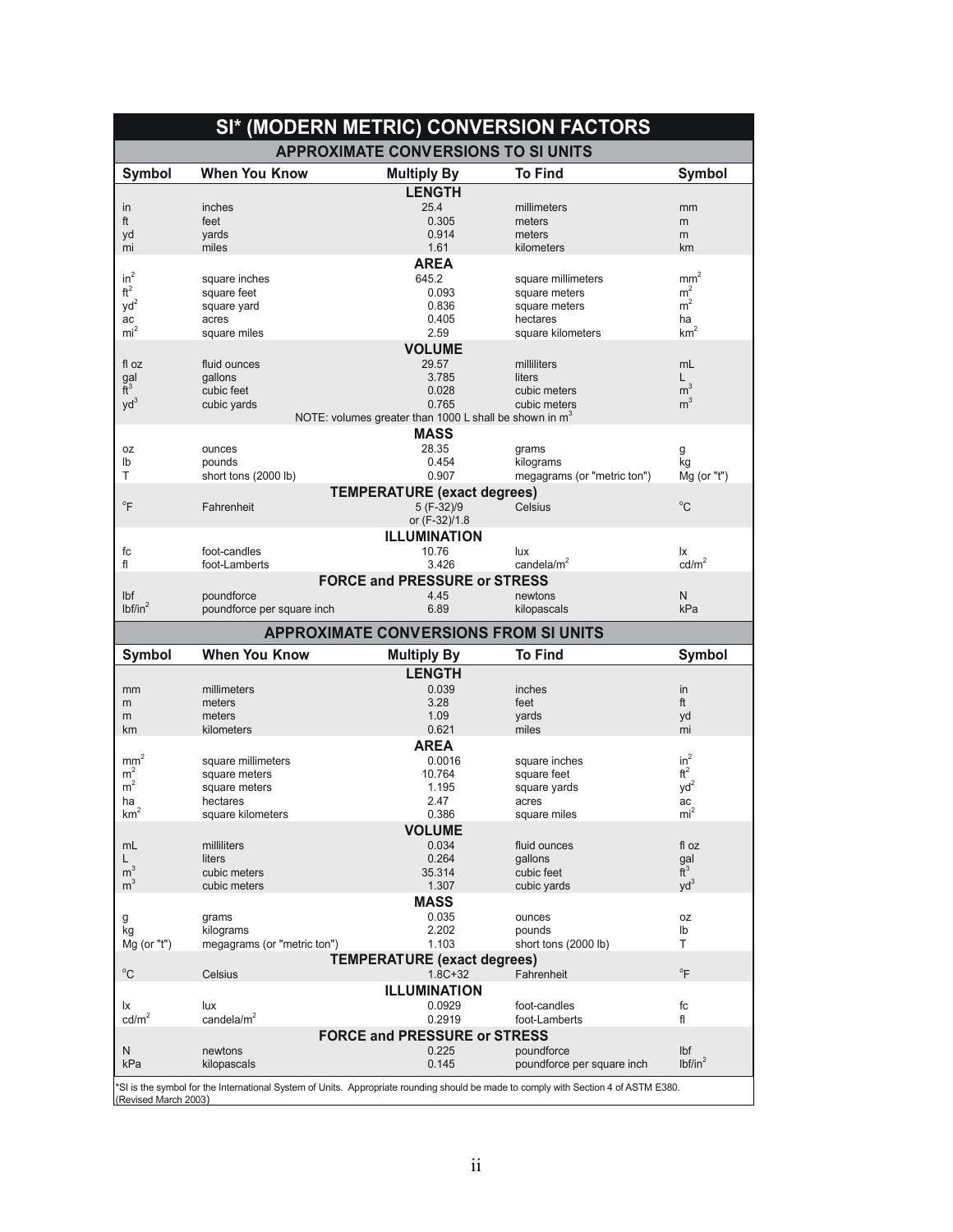# **TABLE OF CONTENTS**

| <b>CHAPTER 1. REVIEW OF METHODOLOGIES USED FOR BRIDGE HEALTH</b> |  |
|------------------------------------------------------------------|--|
|                                                                  |  |
|                                                                  |  |
|                                                                  |  |
|                                                                  |  |
|                                                                  |  |
|                                                                  |  |
|                                                                  |  |
|                                                                  |  |
|                                                                  |  |
|                                                                  |  |
|                                                                  |  |
|                                                                  |  |
|                                                                  |  |
|                                                                  |  |
|                                                                  |  |
|                                                                  |  |
|                                                                  |  |
|                                                                  |  |
|                                                                  |  |
|                                                                  |  |
|                                                                  |  |
|                                                                  |  |
|                                                                  |  |
|                                                                  |  |
|                                                                  |  |
|                                                                  |  |
|                                                                  |  |
| CHAPTER 4. WORST-CONDITIONED COMPONENT APPROACHES 19             |  |
|                                                                  |  |
|                                                                  |  |
|                                                                  |  |
|                                                                  |  |
|                                                                  |  |
|                                                                  |  |
|                                                                  |  |
|                                                                  |  |
|                                                                  |  |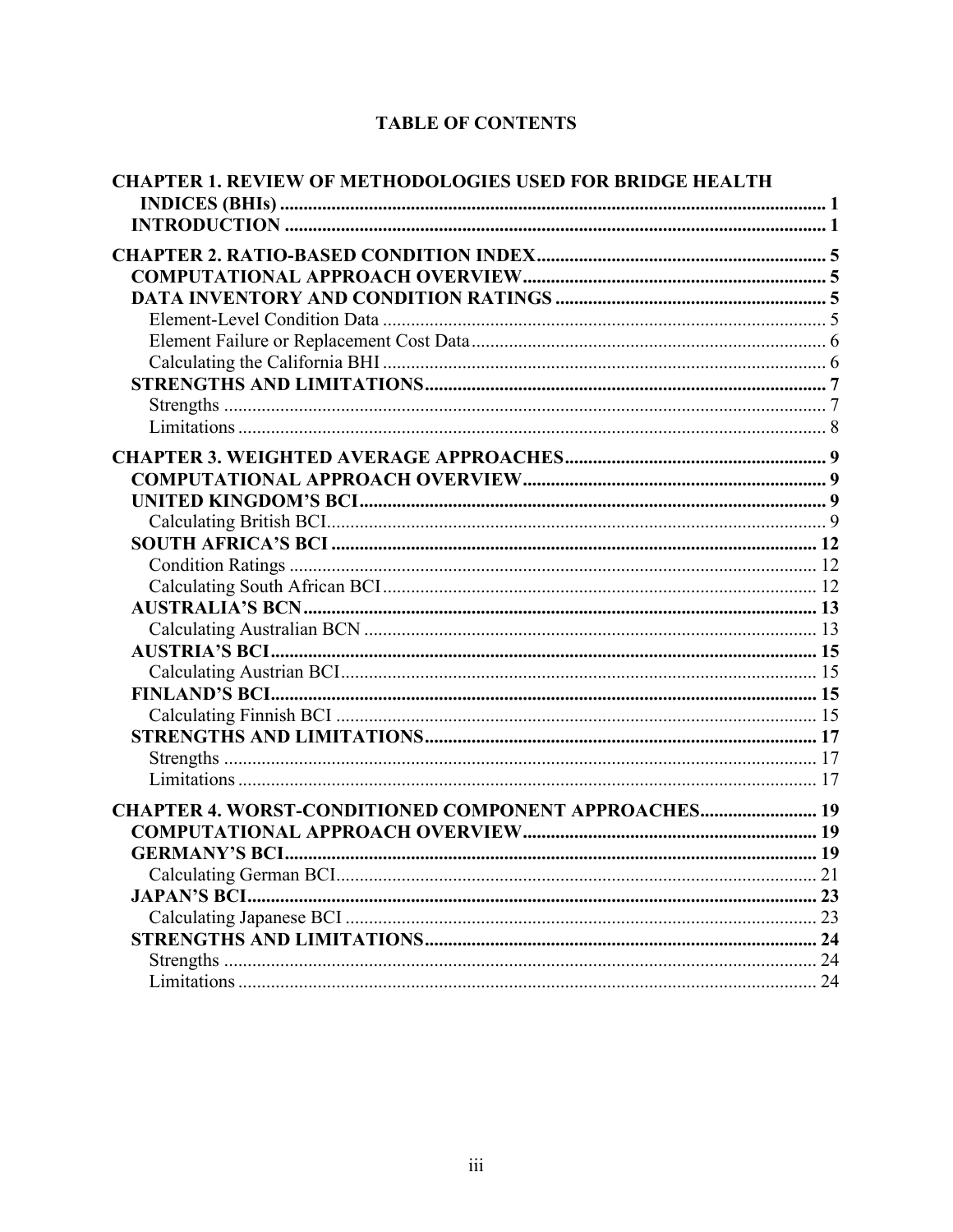| 26 |
|----|
|    |
|    |
|    |
| 27 |
|    |
|    |
|    |
|    |
|    |
|    |
|    |
|    |
|    |
| 41 |
| 43 |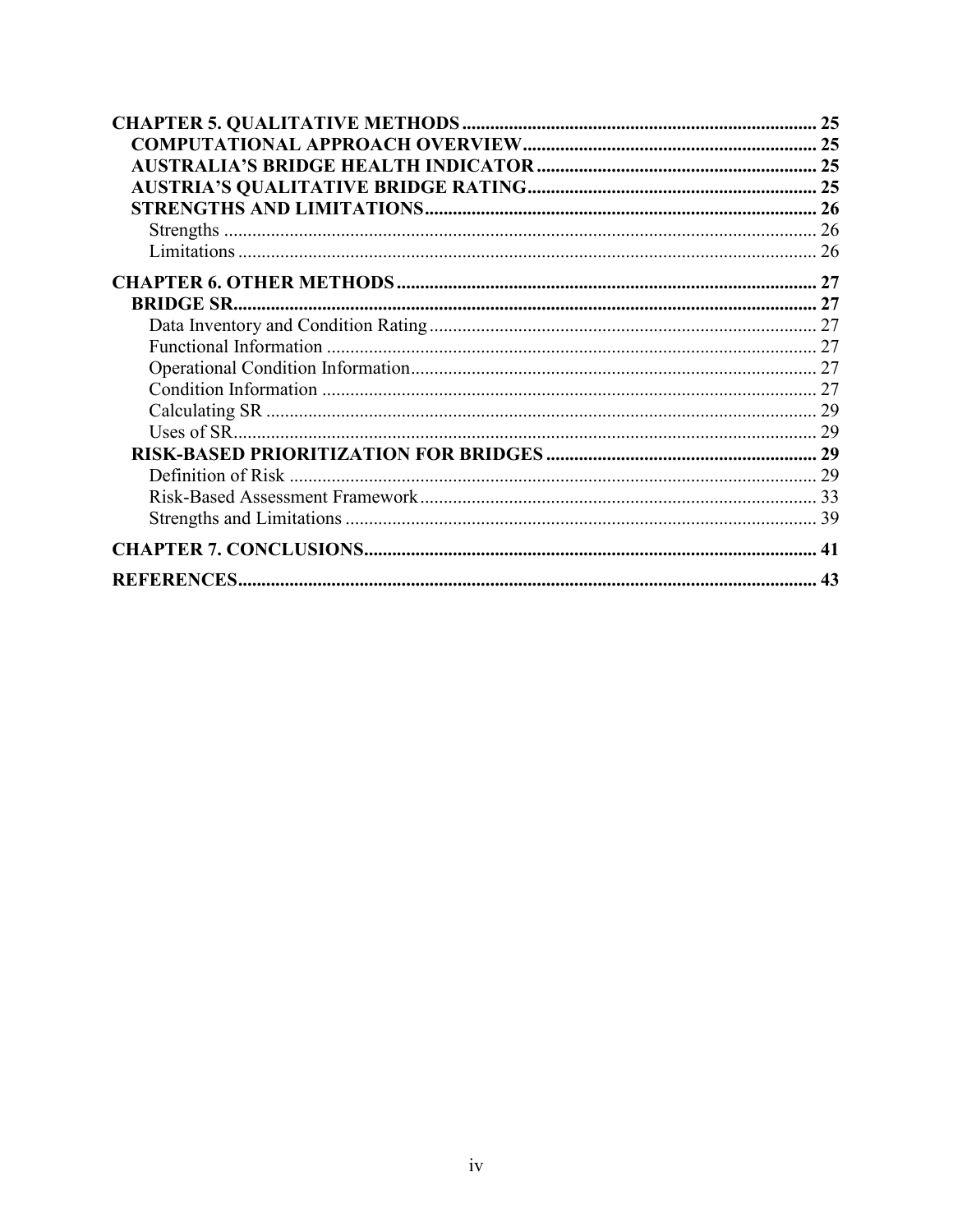# **LIST OF FIGURES**

| Figure 14. Illustration. Three-level hierarchy for calculating Australian BCN 13 |  |
|----------------------------------------------------------------------------------|--|
|                                                                                  |  |
|                                                                                  |  |
|                                                                                  |  |
|                                                                                  |  |
|                                                                                  |  |
|                                                                                  |  |
|                                                                                  |  |
|                                                                                  |  |
|                                                                                  |  |
|                                                                                  |  |
|                                                                                  |  |
|                                                                                  |  |
|                                                                                  |  |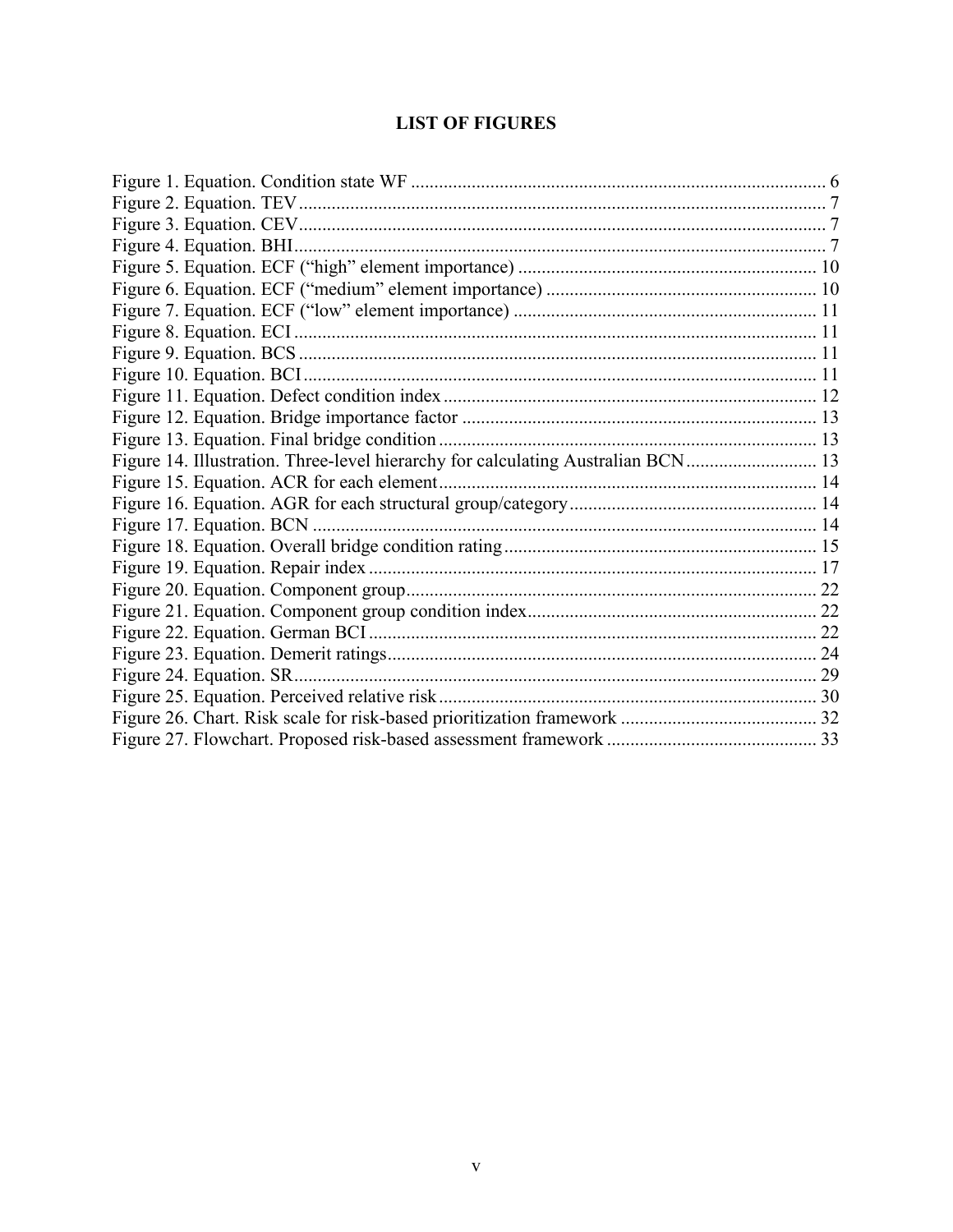# **LIST OF TABLES**

| Table 25. Bridge condition description based on element importance and condition states  25 |  |
|---------------------------------------------------------------------------------------------|--|
| Table 26. Description of condition ratings for bridge elements in Austria's qualitative     |  |
|                                                                                             |  |
|                                                                                             |  |
| Table 28. Summary of relevant performance limit states, hazards, vulnerabilities, and       |  |
|                                                                                             |  |
|                                                                                             |  |
|                                                                                             |  |
| Table 31. Preliminary vulnerability values for level 1 and 2 risk assessment 35             |  |
|                                                                                             |  |
|                                                                                             |  |
|                                                                                             |  |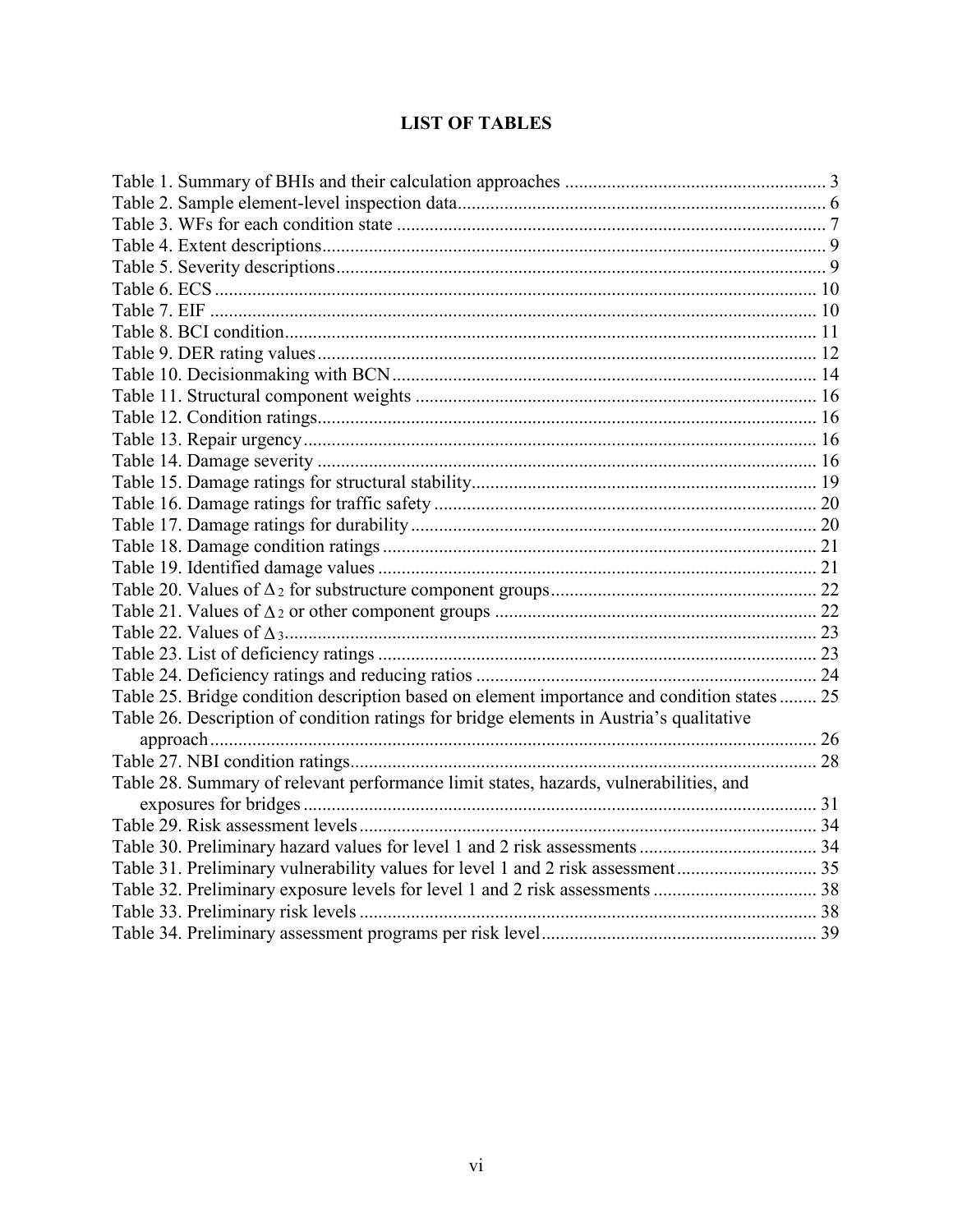# **LIST OF ABBREVIATIONS**

| <b>AASHTO</b> | American Association of State Highway and Transportation Officials |
|---------------|--------------------------------------------------------------------|
| <b>ACR</b>    | average condition rating                                           |
| <b>ADT</b>    | average daily traffic                                              |
| <b>ADTT</b>   | average daily truck traffic                                        |
| <b>AGR</b>    | average group rating                                               |
| <b>BCFS</b>   | <b>Bridge Condition Forecasting System</b>                         |
| <b>BCI</b>    | bridge condition index                                             |
| <b>BCN</b>    | bridge condition number                                            |
| <b>BCS</b>    | bridge condition score                                             |
| <b>BHI</b>    | bridge health index                                                |
| <b>BMS</b>    | bridge management system                                           |
| <b>BrM</b>    | AASHTOWare™ Bridge Management software                             |
| <b>CEV</b>    | current element value                                              |
| <b>DER</b>    | degree, extent, and relevancy                                      |
| ECF           | element condition factor                                           |
| <b>ECS</b>    | element condition score                                            |
| EIF           | element importance factor                                          |
| FC            | failure cost                                                       |
| <b>FHWA</b>   | Federal Highway Administration                                     |
| Finnra        | <b>Finnish Road Administration</b>                                 |
| <b>LTBP</b>   | Long-Term Bridge Performance                                       |
| $MAP-21$      | Moving Ahead for Progress in the 21st Century                      |
| <b>NBI</b>    | National Bridge Inventory                                          |
| <b>NDE</b>    | nondestructive evaluation                                          |
| <b>NJDOT</b>  | New Jersey Department of Transportation                            |
| <b>SR</b>     | sufficiency rating                                                 |
| <b>TEQ</b>    | total element quantity                                             |
| <b>TEV</b>    | total element value                                                |
| <b>UBHI</b>   | universal bridge health index                                      |
| VicRoads      | Roads Corporation of Victoria                                      |
| WF            | weighting factor                                                   |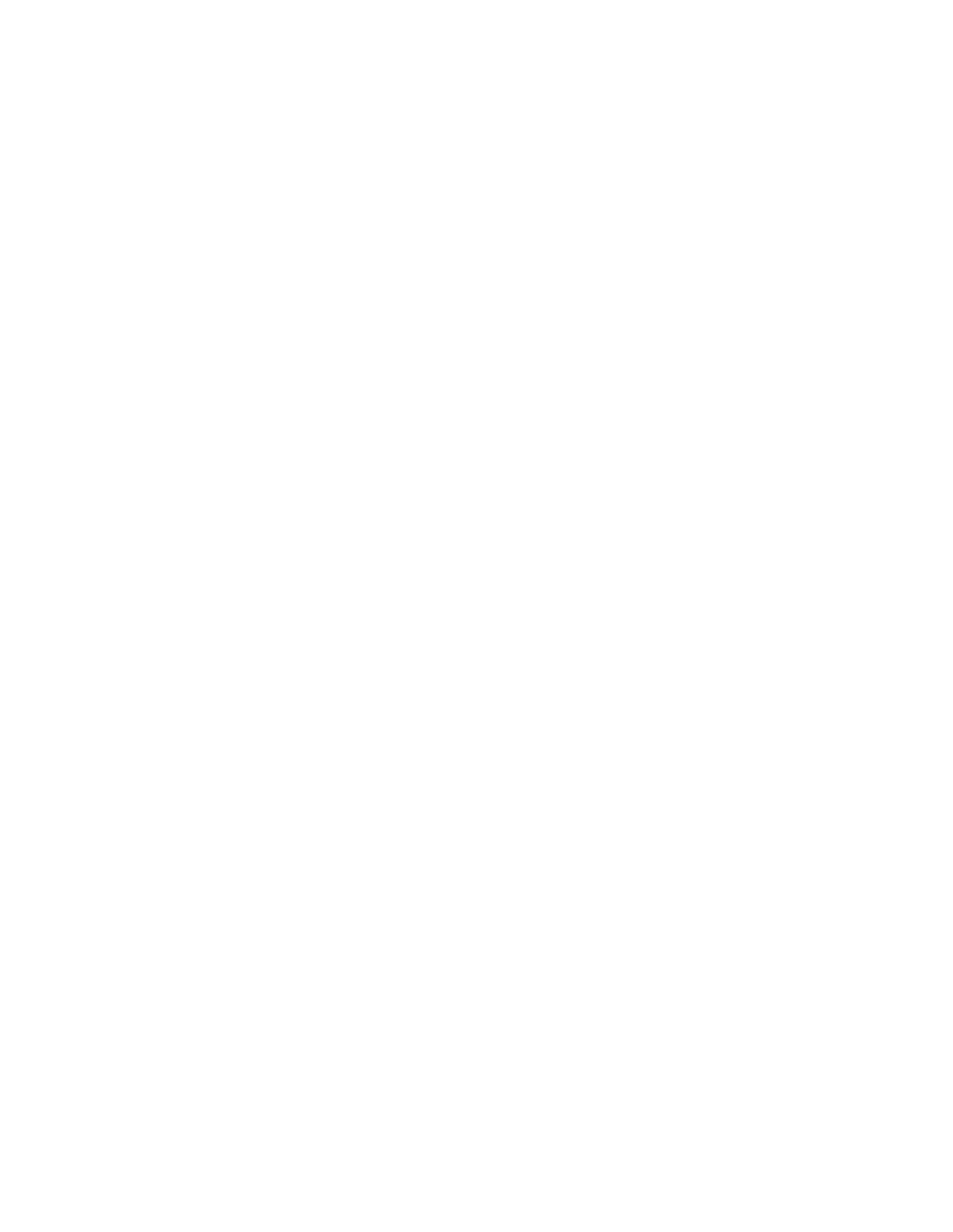## <span id="page-10-0"></span>**CHAPTER 1. REVIEW OF METHODOLOGIES USED FOR BRIDGE HEALTH INDICES (BHIs)**

# <span id="page-10-1"></span>**INTRODUCTION**

Bridge performance measures are an important component of any successful bridge management system (BMS). They can be used as a tool for communicating with legislatures, bridge managers, and, most importantly, the public on issues such as traffic safety and structural vulnerability of bridges to disasters such as earthquakes, scour, etc.<sup> $(1,2)$ </sup> Different types of performance measures have been developed for various purposes. The type of performance measure is usually a reflection of the agency goals. A bridge health or condition index is used as a performance measure by agencies interested in preserving the condition of bridge structures or prioritizing the maintenance or replacement projects within their bridge inventory. Other performance measures, such as geometric and inventory ratings, are used to improve traffic safety of a bridge. Vulnerability and/or resiliency ratings are examples of performance measures used to show how vulnerable bridge structures are to structural or operational hazards such as hurricanes, earthquakes, or over-load trucks and how well they perform in these situations.

The bridge condition or health index is a useful tool for assessing the structural or functional health of a bridge. The index is calculated based on the condition of the bridge's structural elements and the service provided by the bridge. For the purposes of bridge management, the most important use of a BHI is to identify which structures in the inventory are the most deteriorated and are most urgently in need of repair work. Most BMSs also use a bridge condition index (BCI) to help track the general system condition over time, evaluate the benefits of an agency's bridge maintenance and rehabilitation programs, and serve as a basis for allocating resources to bridges within a network.

The increased availability of element-level inspection information influenced the redevelopment of BHIs used around the globe. Currently, most BMSs rely on element-level information for calculating BHIs.<sup> $(2,3)$ </sup> Based on the computational approach used, current methods for developing condition or health indices can be grouped into the following four approaches:

- Ratio-based methods assign a BCI or bridge condition number (BCN) based on the ratio of the current condition to the condition of the structure when it was new. The objective for this method is to calculate the remaining value of the bridge. The California BHI and the health index method used by AASHTOWARETM Bridge Management software, BrM (formerly Pontis), $<sup>1</sup>$  $<sup>1</sup>$  $<sup>1</sup>$  are the examples for ratio-based methods discussed in this report.</sup>
- The weighted averaging approach is suitable for planning bridge maintenance and rehabilitation activities. The approach estimates the condition of the whole structure by combining condition ratings of all individual bridge elements weighted by their significance or contribution to the structural integrity of the bridge. This approach is

<span id="page-10-2"></span><sup>&</sup>lt;sup>1</sup>BrM is a BMS sold and maintained by the American Association of State Highway and Transportation Officials (AASHTO) and is widely used among State transportation departments in the United States.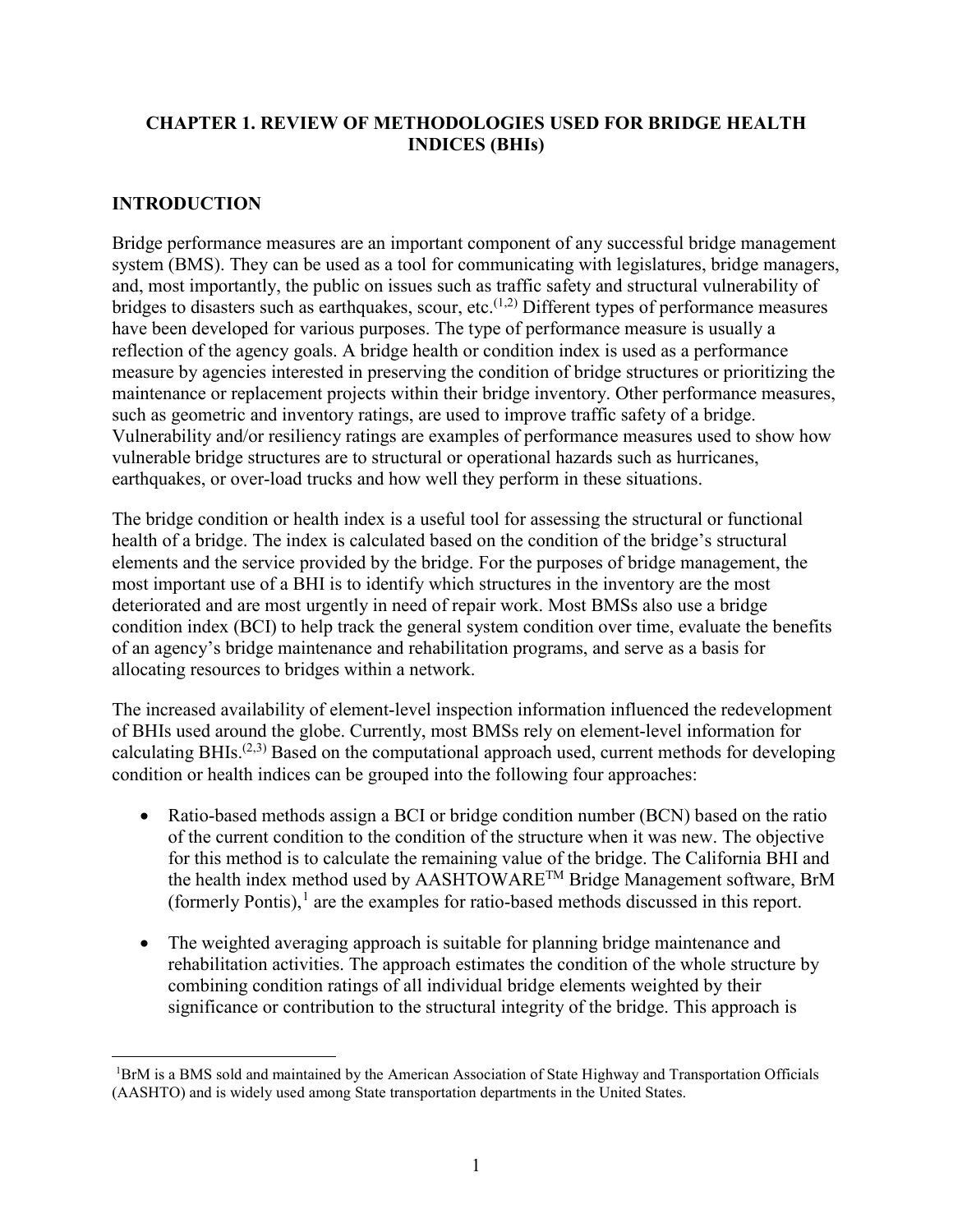common in systems that rely on element-level inspection data. BCIs used in Australia (BCN), the United Kingdom (BCI), South Africa (BCI), and Austria (BCI) are the examples of weighted combination approaches discussed in this report.

- The worst-conditioned component approach is common in systems that carry out inspections on key bridge components. This method is used to extract the critical defects in bridge components. In this approach, the BCI is approximated to the rating of the component in the worst condition. Some States also use the worst (lowest) National Bridge Inventory (NBI) rating to report bridge conditions at performance dashboards. The Michigan Department of Transportation uses the lowest NBI rating in its Bridge Condition Forecasting System (BCFS). BCFS helps Michigan with bridge project selection decisions. The German and Japanese BCIs are the examples of this approach and are discussed in this report.
- Qualitative methods do not report the condition of the bridge on a numerical scale. They describe a structure as either "Poor," "Fair," or "Good," based on the condition state and importance of the elements under investigation. Washington, Florida, and other States use NBI condition ratings to classify bridges as "Good," "Fair," or "Poor." The Bridge Health Indicator used by Roads and Maritime Services (merger of Roads and Traffic Authority and New South Wales Maritime) in Sydney, Australia, is discussed in this report as an example to highlight the use of qualitative methods in the assessment of overall bridge health.

There are other BHIs that were developed by combining some of the above listed methods. One example, no longer used in the United States, is sufficiency ratings (SRs), which combine the weighted averaging and the worst condition component approaches. The SR was used in funding decisions. Additionally, a risk-based prioritization method currently being tested by the New Jersey Department of Transportation (NJDOT) is also discussed in this report. This approach combines different performance limit states to calculate the perceived relative risk for each bridge.

Although resilience is a very important aspect for management of the bridge network, consensus metrics do not currently exist for it. Research programs are actively working on defining metrics and acceptable thresholds to address bridge resilience aspects. Some examples of possible resilience metrics include the following:

- Regional conditions such as natural hazard zones.
- Geology, seismicity, and geotechnical features of the site (e.g., faulting, landslides, or liquefaction).
- Toughness and resilience in the event of damage or element failure (e.g., loss of a girder or fatigue-induced fracture not leading to collapse).

Although some of these metrics do not currently exist, they may be quantifiable through expert elicitation and risk assessment.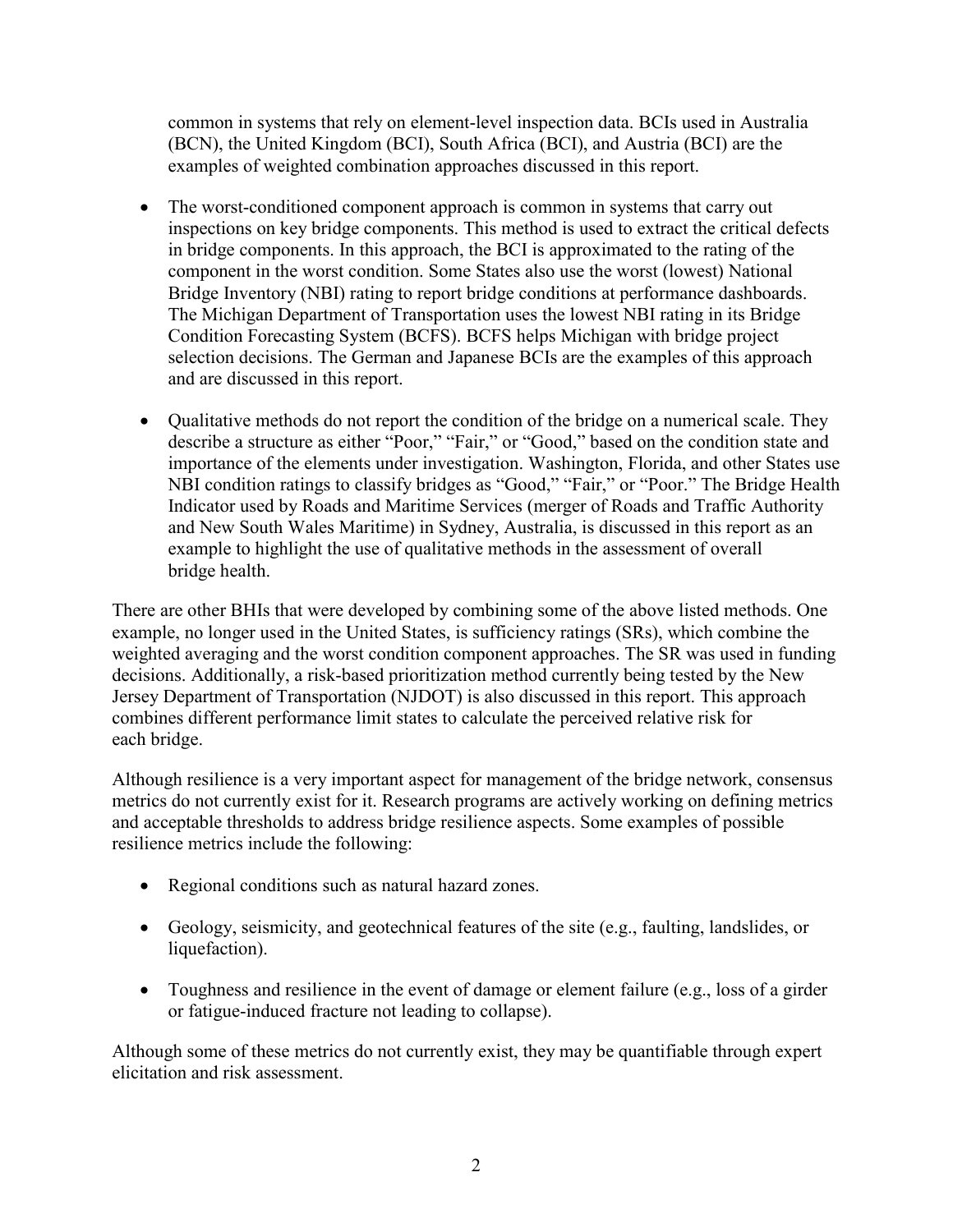<span id="page-12-0"></span>This report reviews state-of-the-art BCIs being used as one metric to assess performance of bridges in the United States and other countries. [Table 1](#page-12-0) summarizes these indices and their calculation approaches.

| <b>Index Name</b>                      | <b>Calculation Approach</b> |  |
|----------------------------------------|-----------------------------|--|
| California BHI                         | Ratio based                 |  |
| United Kingdom's BCI                   | Weighted average            |  |
| South Africa's BCI                     | Weighted average            |  |
| Australia's BCN                        | Weighted average            |  |
| Austria's BCI                          | Weighted average            |  |
| <b>Finnish Bridge Condition Rating</b> | Weighted average            |  |
| Germany's BCI                          | Worst conditioned component |  |
| Japan's BCI                            | Worst conditioned component |  |
| Australia's Bridge Health Indicator    | Qualitative method          |  |
| Austria's Qualitative Bridge Rating    | Qualitative method          |  |
| <b>Bridge Sufficiency Rating</b>       | Formulaic combination of    |  |
|                                        | many parameters             |  |
| Risk-Based Assessment Framework        | Formulaic combination of    |  |
|                                        | risk scores                 |  |

**Table 1. Summary of BHIs and their calculation approaches.**

To facilitate comparison between different bridge condition or health indices, each system is reviewed based on the following:

- **Computational Approach**—The general approach used in calculating the health index (e.g., ratio-based, weighted average, worst conditioned component, qualitative, or other approach).
- **Data Inventory and Condition Rating**—Relevant data input for computing the condition index (e.g., types of damage observed, severity of damage, extent of damage, urgency of damage, etc.).
- **Condition Index**—Steps used to aggregate the condition information and calculate the overall BHI.
- **Strengths and Limitations**—Discussion of the key strengths and limitations of the health index.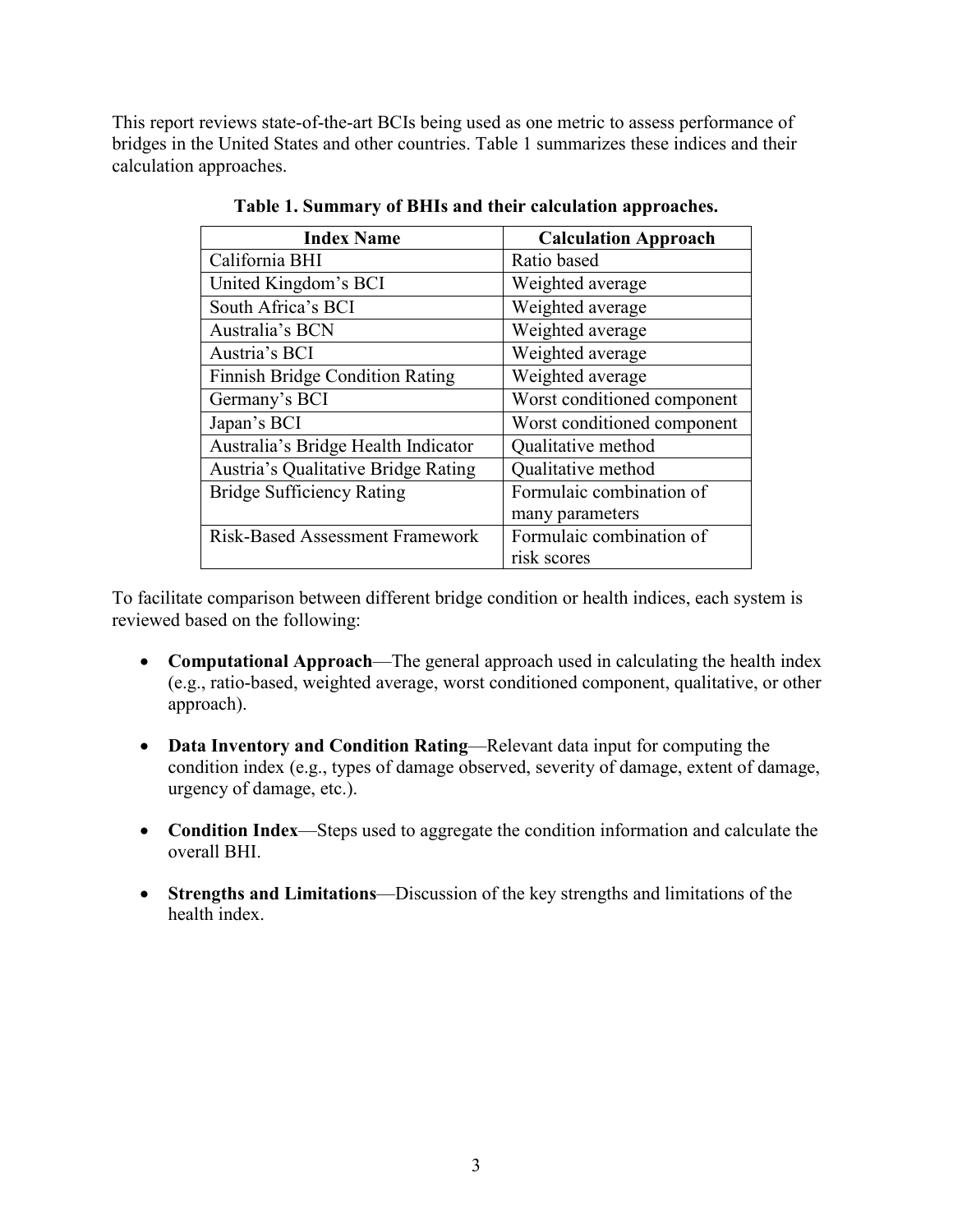<span id="page-13-0"></span>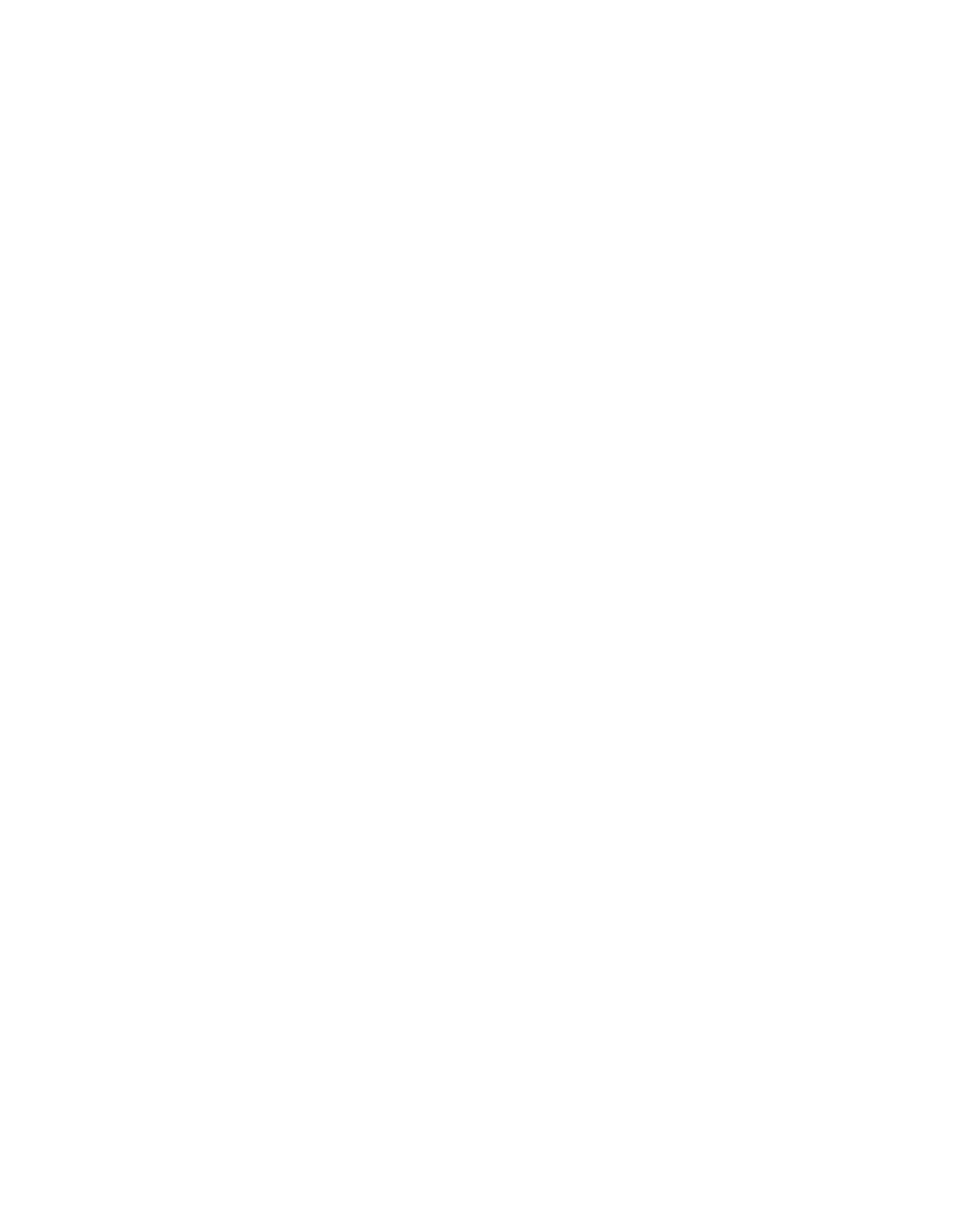# **CHAPTER 2. RATIO-BASED CONDITION INDEX**

# <span id="page-14-0"></span>**COMPUTATIONAL APPROACH OVERVIEW**

A ratio-based condition index is frequently used in the United States, Canada, Italy, Japan, and other parts of the world.<sup> $(4-6)$ </sup> It assigns a condition index based on the ratio of the current condition to the condition of structure when it was new.

These indices are mostly adapted from the California BHI, which is a concept originally developed by the California Department of Transportation to generate a single-number measure of the structural performance of a bridge or a network of bridges. The index assesses the current condition of a bridge by aggregating the current condition value of all the elements of the bridge and comparing it to the total value of the bridge elements when they were in their best possible state. The value of each element is proportional to the quantity of elements in the present condition and the economic consequence of the element's failure. The element's failure cost (FC) can be seen as a weight emphasizing the importance of the element to the overall health of the bridge.

# <span id="page-14-1"></span>**DATA INVENTORY AND CONDITION RATINGS**

The development of most ratio-based condition indices is based on the following two primary sources of data:

- Element-level bridge condition data.
- Element failure or replacement cost data.

#### <span id="page-14-2"></span>**Element-Level Condition Data**

Element-level inspections capture the conditions of more detailed components compared with the NBI database used by the Federal Highway Administration (FHWA). For instance, instead of rating the condition of the whole superstructure (NBI case), an element-level inspection looks at the condition of the individual components of the superstructure, such as girders, floor beams, pins, hangers, bearings, etc.

Inspectors rate the condition of elements according to the following states and descriptions: "Good" (1), "Fair" (2), "Poor" (3), and "Severe" (4). The number of states and descriptions used was standardized by the AASHTO *Manual for Bridge Element Inspection*, which was published and adopted in 2013.<sup>(7)</sup>

One of the key strengths of element-level inspection is its ability to simultaneously capture the severity and extent of deterioration of an element. For example, an inspection of a girder reports the percentage, or extent, of the girder that is in the different condition states (e.g., 10 percent in condition 1, 25 percent in condition 2, and 65 percent in condition 3).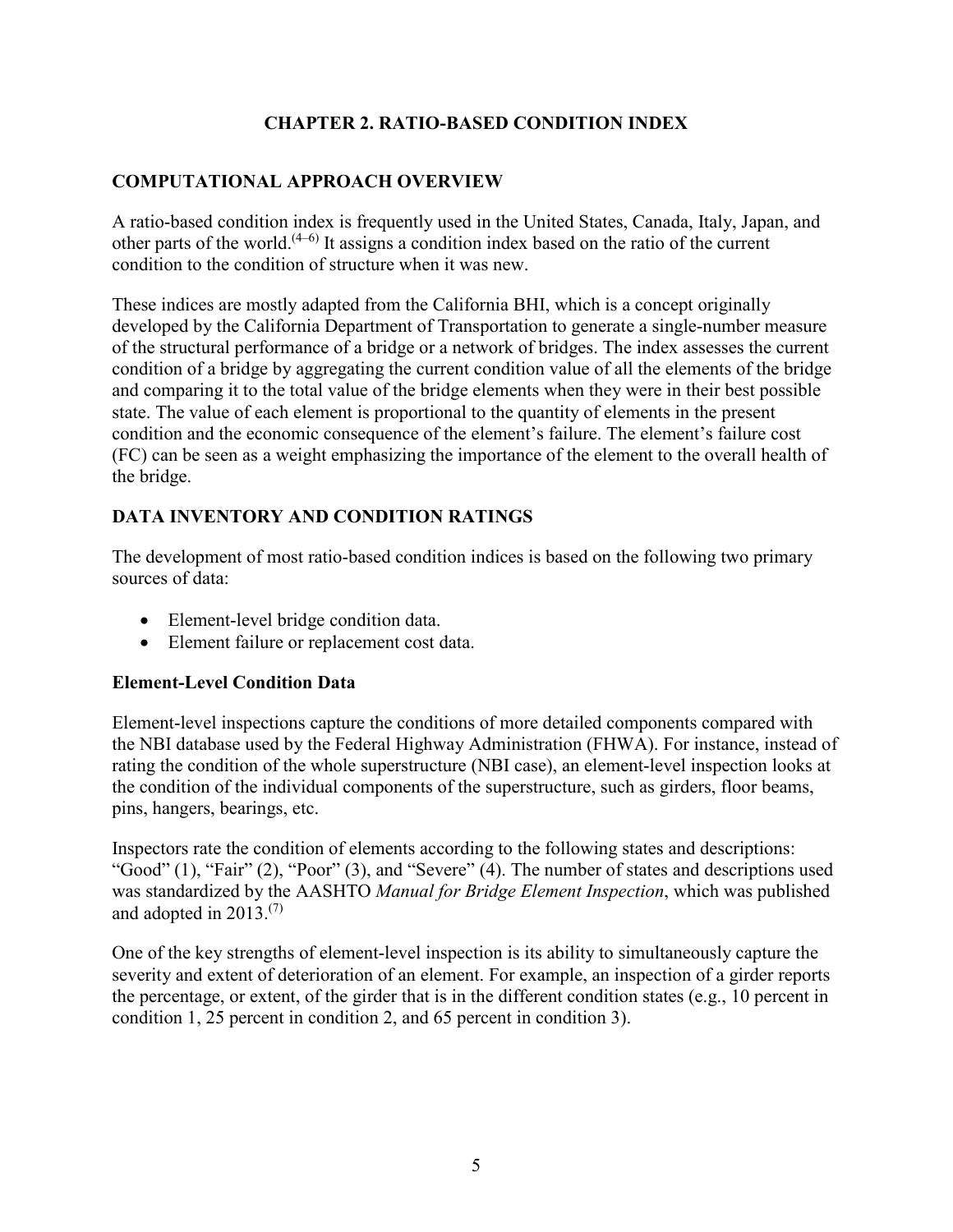## <span id="page-15-0"></span>**Element Failure or Replacement Cost Data**

The cost associated with the failure of an element is estimated from one of the following two main sources:

- **Agency and User Cost Estimates**—The cost to the agency may include operating costs, cost of inspection, cost of maintenance, rehabilitation, etc. Examples of user costs include estimated costs associated with delays when traffic flow is restricted or diverted, increases in vehicle operating costs due to bridge inadequacies, upkeep of detours, etc. Also, note that the costs are only for one element. The current BHI method does not consider the effect of subordinate elements.
- **Element Replacement Cost**—This cost is estimated by expert bridge engineers.

## <span id="page-15-1"></span>**Calculating the California BHI**

BHI is based on the premise that a bridge has an initial asset value when it is commissioned. This value depreciates due to deterioration caused by traffic loading and environmental effects. Interventions through maintenance or rehabilitation improves the value and corresponding condition of the bridge asset.<sup>(4)</sup> The BHI is calculated as the ratio of the aggregate remaining value of the bridge elements to the total initial value of the element. The following steps are used to calculate BHI.

#### *Step 1*

Obtain element-level inspection data from BrM [\(table 2\)](#page-15-3), with the understanding that an element can have portions of it in more than one condition state.

<span id="page-15-3"></span>

| <b>Element</b>   | Unit | <b>Total</b><br><b>Element</b><br><b>Quantity</b> | State 1<br>O1 | <b>State 2</b><br>$\mathbf{O}_2$ | <b>State 3</b><br>$\bf Q_3$ | <b>State 4</b><br>Q4 | <b>State 5</b><br>O5 | <b>Element</b><br>FC |
|------------------|------|---------------------------------------------------|---------------|----------------------------------|-----------------------------|----------------------|----------------------|----------------------|
| <b>Steel</b>     | m    | 100                                               | 40            | 30                               | 30                          |                      |                      | \$9,600              |
| girder<br>Column | ea   |                                                   |               |                                  |                             |                      |                      | \$7,500              |

|  |  |  | Table 2. Sample element-level inspection data. |  |  |
|--|--|--|------------------------------------------------|--|--|
|--|--|--|------------------------------------------------|--|--|

 $\overline{Q_n}$  = Quantity of each element in each condition state.

 $n =$ Number of condition state for each element.

 $ea = Each$ .

## *Step 2*

<span id="page-15-2"></span>Calculate a weighting factor (WF) for each of the condition states [\(figure 1\)](#page-15-2). [Table 3](#page-16-5) shows an example of WFs for various number of condition states.

$$
WF = \frac{Condition State Number - 1}{Number of Condition States - 1}
$$
  
Figure 1. Equation. Condition state WF.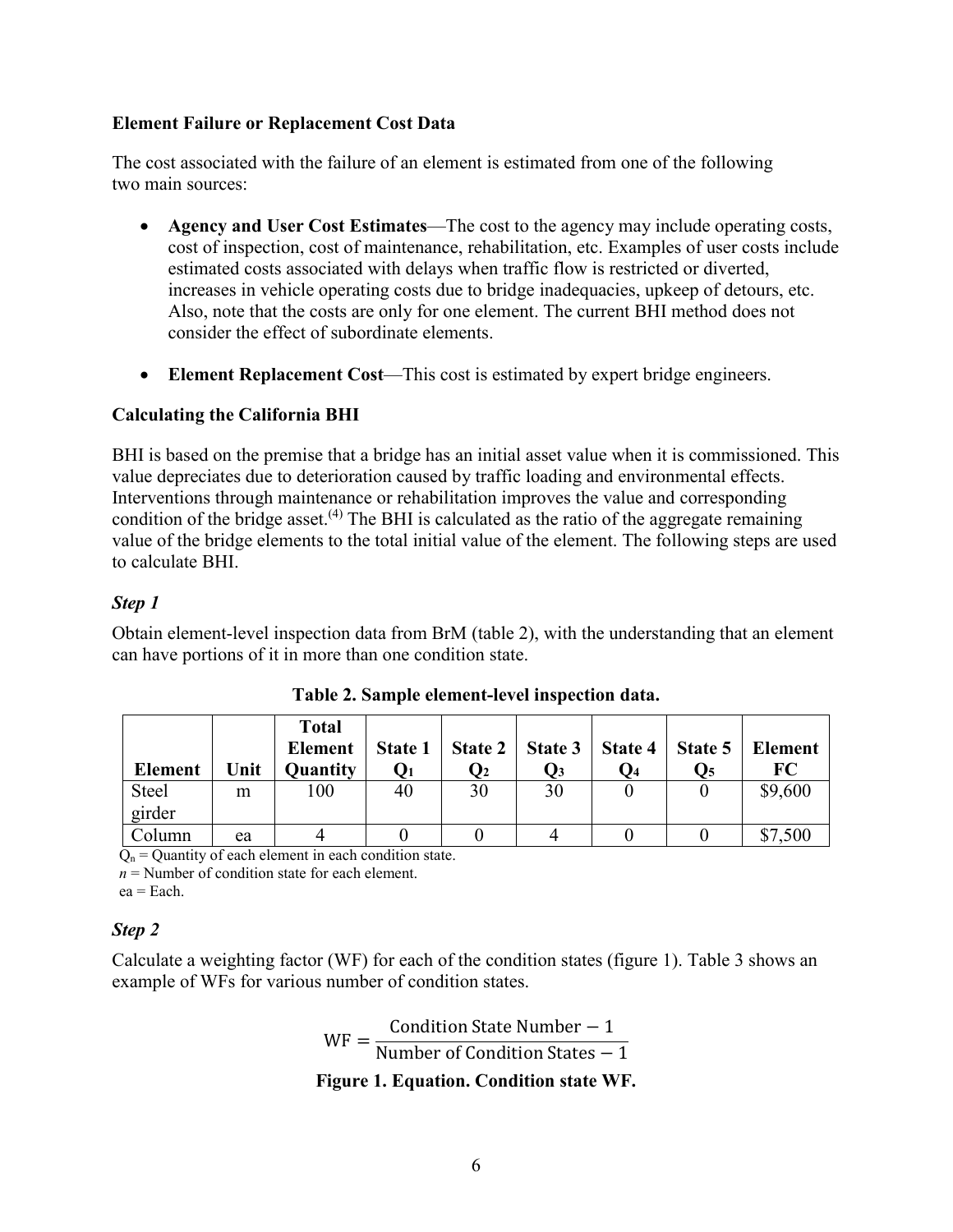<span id="page-16-5"></span>

| Number of<br>Condition | <b>Condition</b><br><b>State 1</b> | Condition<br>State 2 | <b>Condition</b><br>State 3 | $\blacksquare$ Condition<br>State 4 |
|------------------------|------------------------------------|----------------------|-----------------------------|-------------------------------------|
| <b>States</b>          | WF                                 | WF                   | <b>WF</b>                   | WF                                  |
|                        |                                    | 0.67                 | 0.33                        |                                     |

#### **Table 3. WFs for each condition state.**

#### *Step 3*

Based on current element conditions in step 1, estimate the FC of each element [\(table 2\)](#page-15-3). The two approaches for calculating FC are as follows:

- Element agency FC plus element user FC.
- Element replacement cost multiplied by element WF.

These cost values are established through expert solicitation.

#### *Step 4*

<span id="page-16-2"></span>Calculate the total element value (TEV) [\(figure 2\)](#page-16-2) and the current element value (CEV) [\(figure 3\)](#page-16-3).

$$
TEV = TEQ * FC
$$

#### **Figure 2. Equation. TEV.**

$$
\mathit{CEV} = \sum (Q_i * WF_i) * FC
$$

#### **Figure 3. Equation. CEV.**

<span id="page-16-3"></span>*Step 5*

Calculate the BHI as the ratio of the TEV to the CEV [\(figure 4\)](#page-16-4).

$$
BHI = \frac{\sum CEV}{\sum TEV} * 100
$$

#### **Figure 4. Equation. BHI.**

#### <span id="page-16-4"></span><span id="page-16-0"></span>**STRENGTHS AND LIMITATIONS**

#### <span id="page-16-1"></span>**Strengths**

The use of element-level inspection data provides a thorough and objective assessment of the condition of the bridge. Inspectors are able to capture both the severity and extent of any problems that may influence the integrity of the structure. Such information is valuable for planning maintenance, repair, and rehabilitation programs.

The health index is also useful for structural health comparisons and resource allocation for a network of bridges. Some State agencies are mostly interested in fixing bridges with the most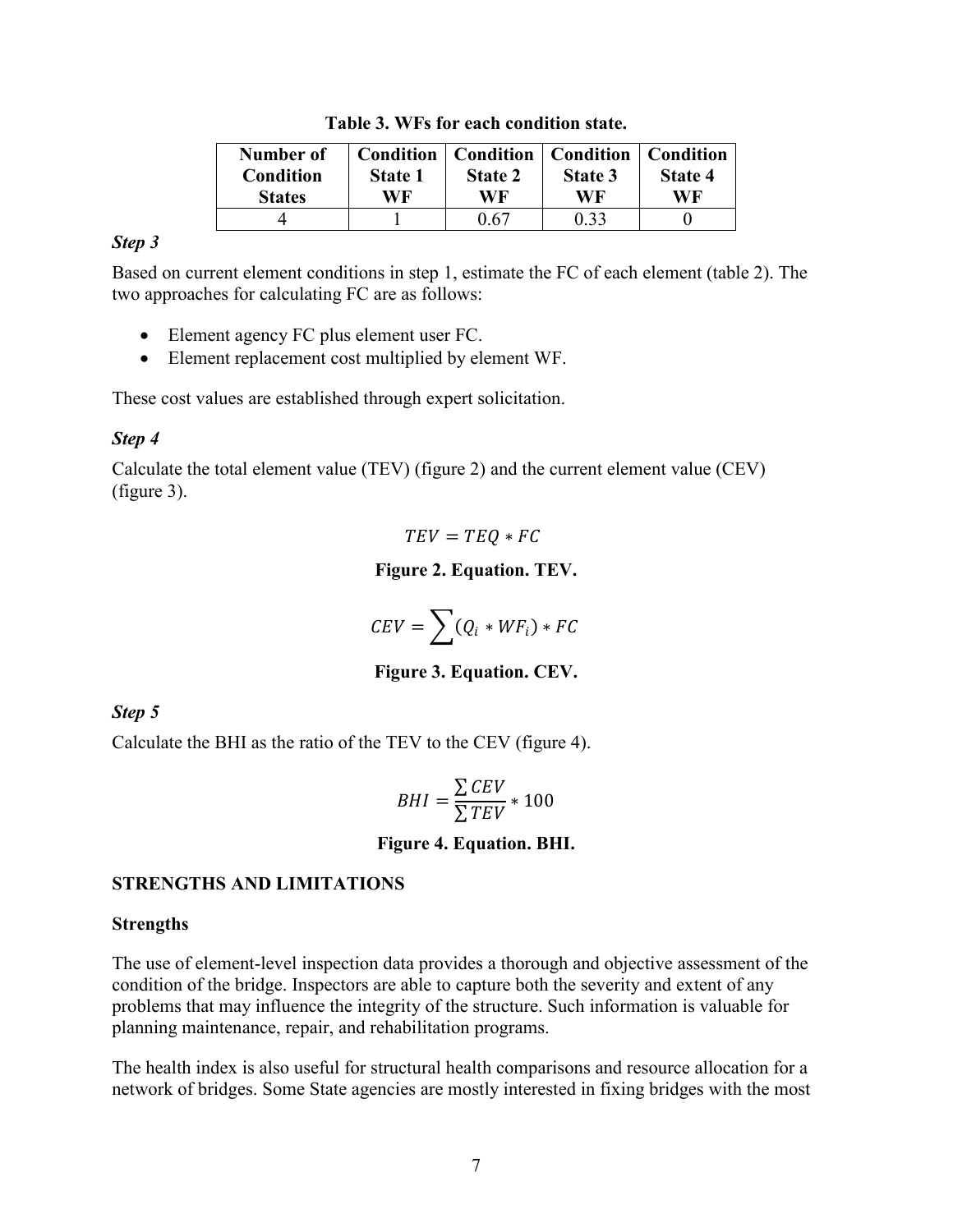severe deficiencies rather than those with clearance and geometric (functional) issues. In such cases, the health index can be incorporated into prioritization models used for allocating funds for the repair and rehabilitation of bridges with a low health index.

# <span id="page-17-0"></span>**Limitations**

# *Availability of Element-Level Data*

Many agencies, especially at the county level, do not collect element-level data required for computing the health index. The recently adopted AASHTO *Manual for Bridge Element Inspection* provides standard guidelines for assessing how good or poor the bridge condition is, resulting in a more uniform basis for the computed health index.<sup> $(7)$ </sup>

# *FC Data*

In estimating the FC of an element, since the true cost of an element's failure is unknown, several assumptions and estimations have to be made. This makes the FC uncertain. FCs are sometimes related to agency and user costs, which are very difficult to estimate. Different agencies will have different FCs. Anything outside the true FC is an estimate and therefore uncertain. The variability of FC estimates also increases the difficulty of standardizing the BHI across agencies and countries. A replacement cost of one element varies from State to State and project to project. Since the replacement cost varies, the health index also becomes variable and uncertain. Equal health indices from two different regions might not necessarily mean that the two bridges have similar structural condition. Relative structural health comparisons between bridges is therefore challenging.

The Universal Bridge Health Index (UBHI), developed by Sivakumar et al., was intended to standardize the use of the index across different States and countries.<sup>(9)</sup> The UBHI does not consider economic value of elements; rather, their physical conditions are used. This helps reduce the uncertainties associated with estimating the significance of bridge elements. In place of the economic worth or FCs, the UBHI calculates a structural significance factor and material vulnerability factor. These two factors, although less uncertain compared with economic cost, are still very subjective. The structure significance is found by comparing the role of one element to the role of other elements with a range of 1 (least significant) to 4 (most significant).

# *Computational Issues*

In calculating the health index, only conditions of structural elements of the bridge are considered. The bridge's functional adequacies (service provided by the bridge) such as capacity, traffic volume, and clearance issues are ignored. Corporate bridge risk factors such as scour, seismic, and fatigue are also not incorporated. Therefore, although the health index provides management with an indicator of the overall condition of the bridge, it is not a complete measure of the value of the agency's investments.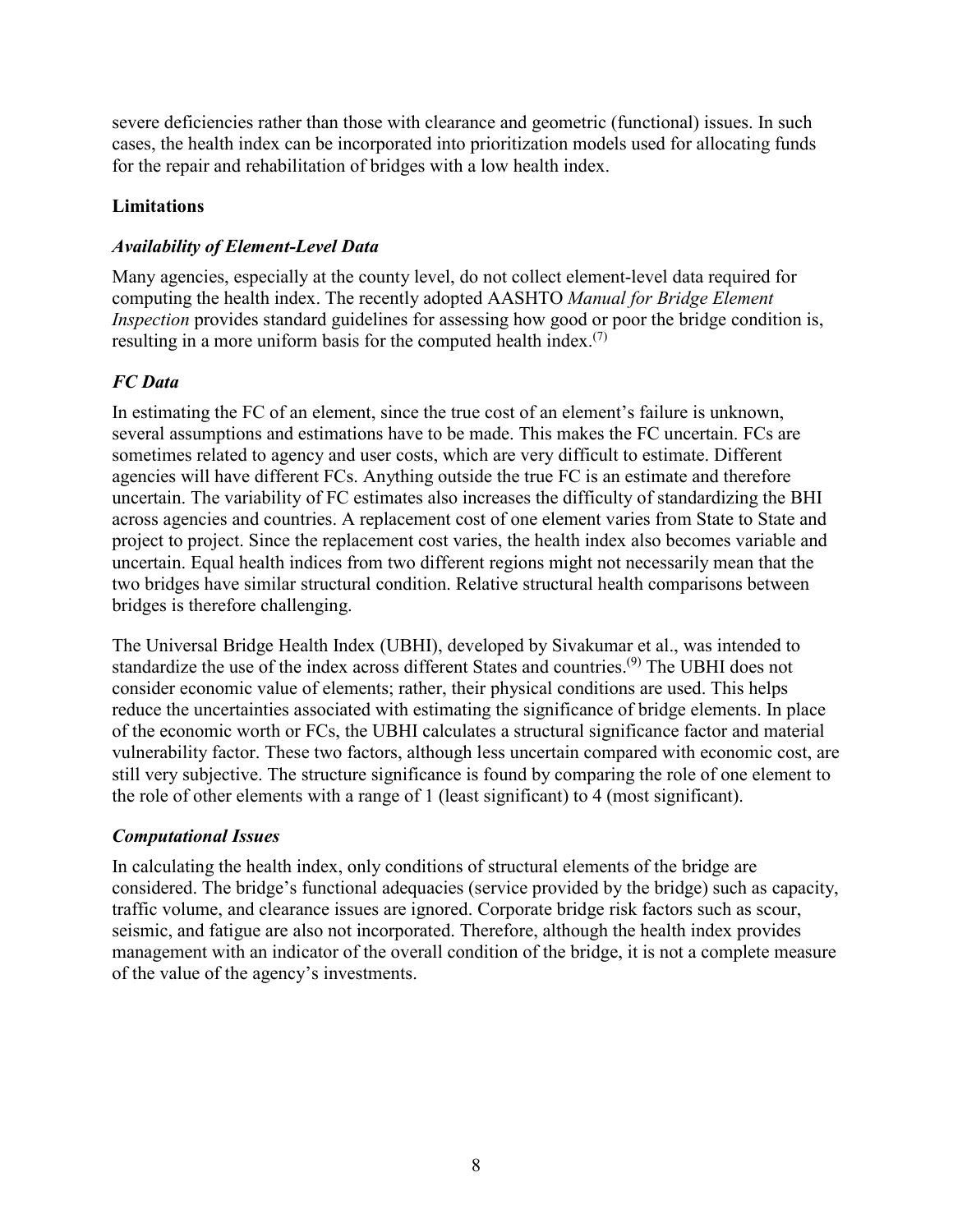## **CHAPTER 3. WEIGHTED AVERAGE APPROACHES**

## <span id="page-18-1"></span><span id="page-18-0"></span>**COMPUTATIONAL APPROACH OVERVIEW**

BCIs calculated by weighted averaging of individual element conditions are the most common types identified in this report. Their development is based on structural element condition data, which captures the type, severity, and extent of deteriorations. Also, some indices rely on operational data such as traffic volume to capture the service provided by the bridge. The number of elements inspected and the type of rating systems adopted may be different from one country to the other.

#### <span id="page-18-2"></span>**UNITED KINGDOM'S BCI**

Just like the California BHI, the United Kingdom's BCI describes the condition of an element based on its condition state and the extent of deterioration. The key difference is that the value of the bridge elements' conditions is based on its contribution to the overall bridge integrity and not the cost of the elements' failure. Instead of calculating the remaining value of the bridge elements, a simple score based on engineering judgment is used to assign importance factors to each element. Also, the extent of damage is registered in qualitative terms. [Table 4](#page-18-4) and [table 5](#page-18-5) provide a description for different categories of damage severity and extent used for calculating the United Kingdom's BCI.

# **Table 4. Extent descriptions.** (10)

<span id="page-18-4"></span>

| Extent        | <b>Description</b>                                          |
|---------------|-------------------------------------------------------------|
| $\mathbf{A}$  | No significant defect.                                      |
| B             | Slight (not more than 5 percent of surface area or length). |
| $\mathcal{C}$ | Moderate (5 to 20 percent of surface area or length).       |
| D             | Wide (20 to 50 percent of surface area or length            |
| E             | Extensive (more than 50 percent of surface area or length)  |

#### **Table 5. Severity descriptions.** (10)

<span id="page-18-5"></span>

| <b>Severity</b> | <b>Description</b>                                                           |
|-----------------|------------------------------------------------------------------------------|
|                 | As-new condition or defect has no significant effect on the element          |
|                 | (visually or functionally).                                                  |
| $\overline{2}$  | Early signs of deterioration; minor defect; no reduction in functionality of |
|                 | element.                                                                     |
| 3               | Moderate defect/damage; some loss of functionality could be expected.        |
| 4               | Severe defect/damage; significant loss of functionality and/or element is    |
|                 | close to failure.                                                            |
|                 | The element is non-functional/failed.                                        |

## <span id="page-18-3"></span>**Calculating British BCI**

The BCI is calculated as follows. $(11)$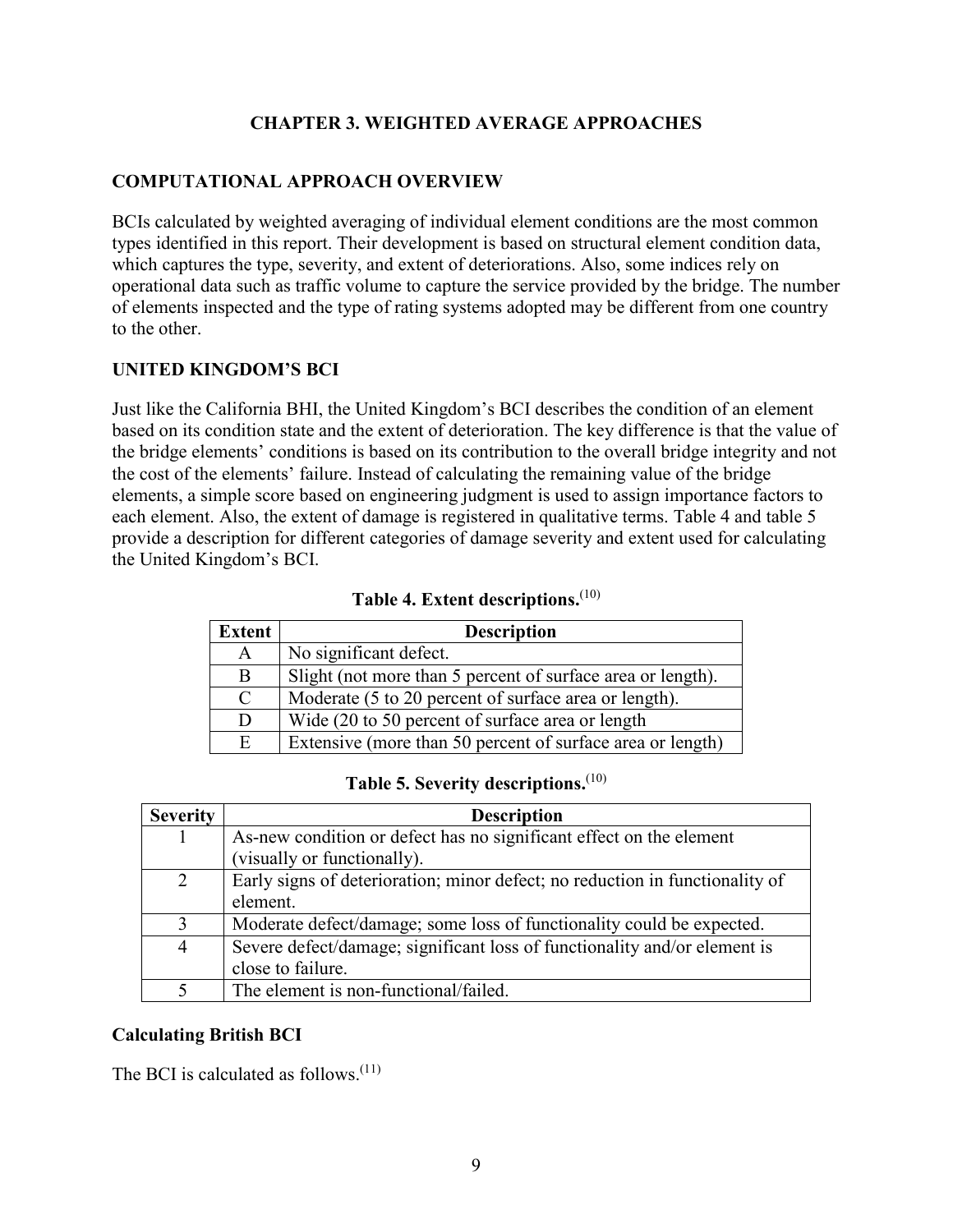#### *Step 1*

<span id="page-19-2"></span>Assign an element condition score (ECS) for each element based on its severity and extent of deterioration [\(table 6\)](#page-19-2). For example, an element with a severity of 3 and an extent of C receives a score of 3.2. In this approach, higher scores suggest worse conditions.

|        | <b>Severity</b> |     |        |        |        |
|--------|-----------------|-----|--------|--------|--------|
| Extent |                 |     |        |        |        |
| A      | $1.0\,$         | *   | $\ast$ | $\ast$ | $\ast$ |
| В      | $1.0\,$         | 2.0 | 3.0    | 4.U    |        |
|        |                 | 2.1 | 3.2    |        |        |
|        | $\cdot$ 3       | 2.3 | 3.3    |        | 5.0    |
| Н      |                 |     |        |        |        |

|  | Table 6. $\text{ECS}.^{(10)}$ |
|--|-------------------------------|
|--|-------------------------------|

\*Non-permissible severity-extent combinations.

#### *Step 2*

<span id="page-19-3"></span>Assign an element importance factor (EIF) for each element. EIF accounts for the value of the element [\(table 7\)](#page-19-3).

| Table 7. $EIF^{(10)}$ |  |  |  |
|-----------------------|--|--|--|
|-----------------------|--|--|--|

| <b>Element Importance</b> | <b>EIF Value</b> |
|---------------------------|------------------|
| Very high                 | 20               |
| High                      | 15               |
| Medium                    | 12               |
| Low                       | $\bigcap$        |

#### *Step 3*

Assign an element condition factor (ECF). ECF accounts for an element's contribution to the overall bridge condition. Therefore, ECF of an element is calculated with respect to its importance [\(figure 5](#page-19-0) through [figure 7\)](#page-20-0); an element with an importance of "very high" has an ECF of  $0.10$ <sup>(10)</sup>

$$
ECF_H = 0.3 - [(ECS - 1) * \frac{0.3}{4}]
$$

<span id="page-19-0"></span>**Figure 5. Equation. ECF ("high" element importance).** (10)

$$
ECF_M = 0.6 - [(ECS - 1) * \frac{0.6}{4}]
$$

<span id="page-19-1"></span>**Figure 6. Equation. ECF ("medium" element importance).** (10)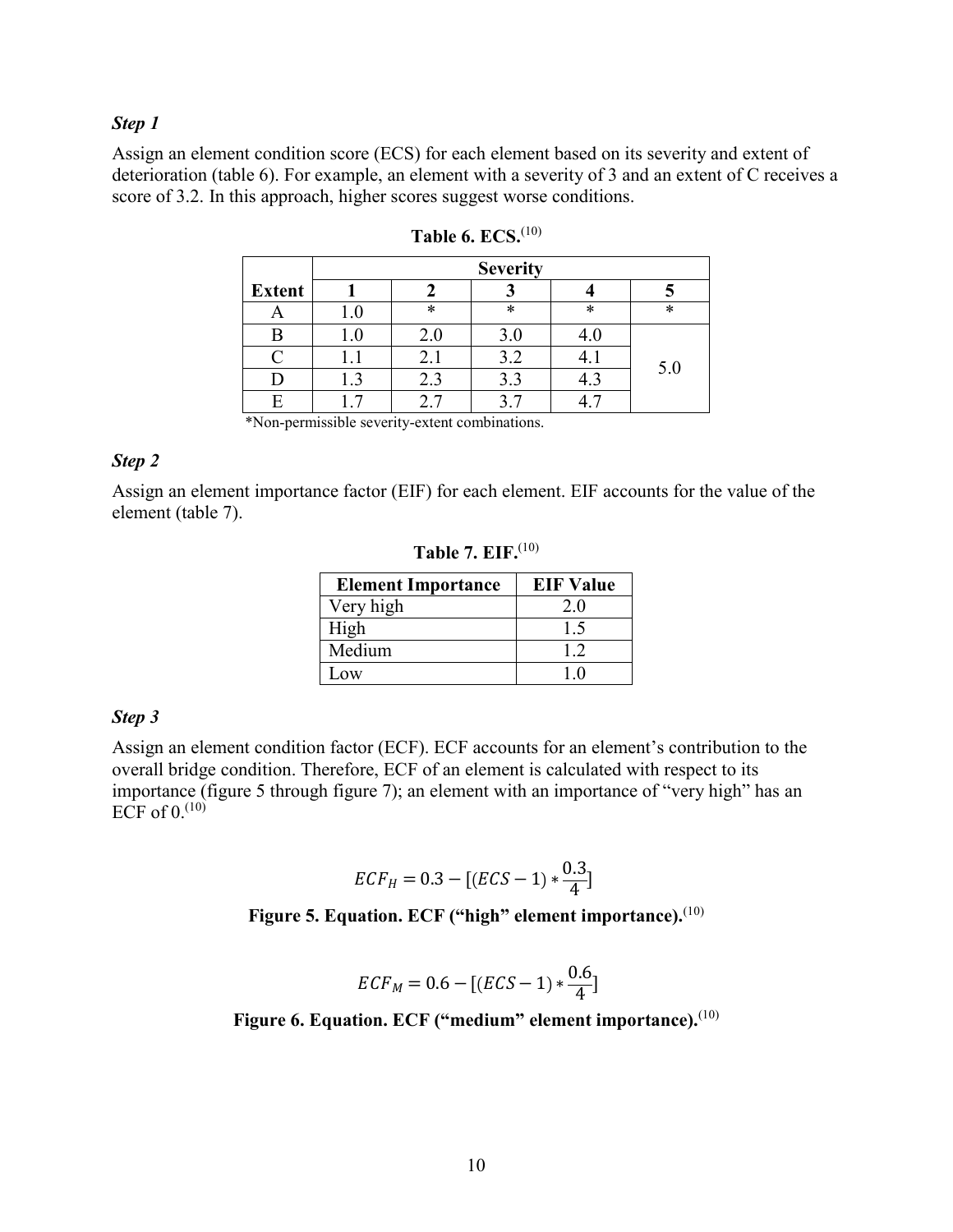$$
ECF_L = 1.2 - [(ECS - 1) * \frac{1.2}{4}]
$$

#### **Figure 7. Equation. ECF ("low" element importance).** (10)

#### <span id="page-20-0"></span>*Step 4*

Calculate the element condition index (ECI) [\(figure 8\)](#page-20-1).

$$
ECI = ECS - ECF
$$

#### **Figure 8. Equation. ECI.**

#### <span id="page-20-1"></span>*Step 5*

Calculate the overall bridge condition score (BCS). BCS is calculated by a weighted combination of all the contributions of each bridge element. The weights are assigned based on the element's importance [\(figure 9\)](#page-20-2).

$$
BCS = \frac{\sum_{i=1}^{N} (ECI_i * EIF_i)}{\sum_{i=1}^{N} EIF_i}
$$

#### **Figure 9. Equation. BCS.**

<span id="page-20-2"></span>Where:

*N* = Total number of bridge elements for structure.

#### *Step 6*

<span id="page-20-4"></span><span id="page-20-3"></span>Calculate the BCI [\(figure 10\)](#page-20-3). The condition of the bridge is based on the BCI value on a scale of 0 (worst) to 100 (best) [\(table 8\)](#page-20-4).

 $BCI = 100 - (2 * {(BCS)^{2} + (6.5 * BCS) - 7.5})$ 

#### **Figure 10. Equation. BCI.**

#### **Table 8. BCI condition.**

| <b>BCI</b> Value | Condition |
|------------------|-----------|
| 90 < BCI < 100   | Very good |
| 80 < BCI < 90    | Good      |
| 65 < BCI < 80    | Fair      |
| 40 < BCI < 65    | Poor      |
| 0 < BCI < 40     | Very poor |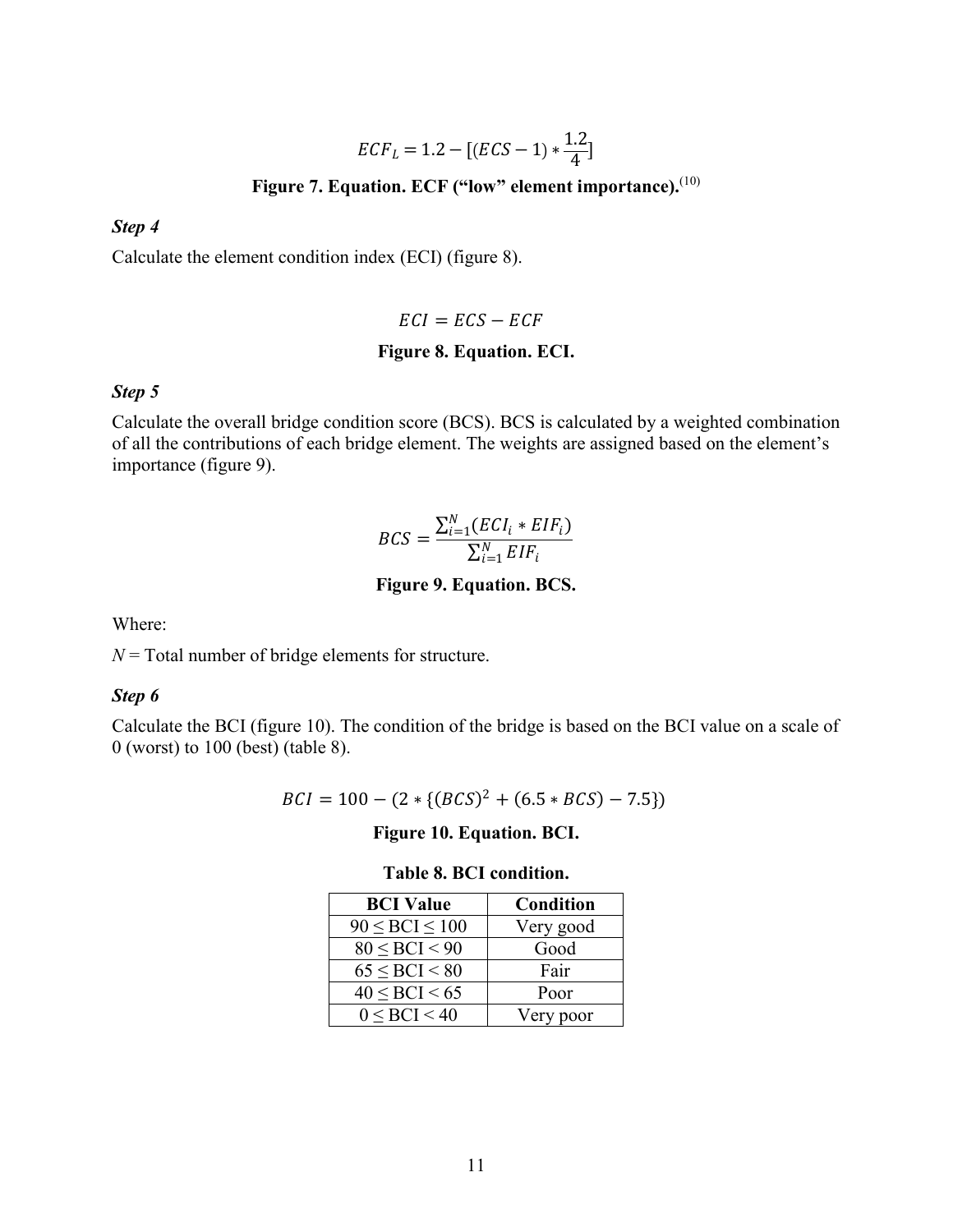#### <span id="page-21-0"></span>**SOUTH AFRICA'S BCI**

The South African BMS allocates funds and prioritizes maintenance, repair, and rehabilitation needs by using an index similar to the British BCI. The BCI is calculated based on data obtained from routine structural condition assessments and a bridge importance factor, which is based on the average daily traffic (ADT) of the bridge.

#### <span id="page-21-1"></span>**Condition Ratings**

Condition assessment of structures is performed based on the degree, extent, and relevancy (DER) of deterioration by assigning a DER score. The DER rating system identifies defects and prioritizes them by evaluating their relative importance to the structural integrity of the bridge.<sup> $(12)$ </sup> It is important to note that the ratings are not directly associated with the elements but with the distress or damage. Thus, with the DER rating system, an element is assigned a score greater than zero only if it has a distress on it.

Each distress identified is assigned a rating from 1 (minor) to 4 (severe) depending on the degree (how severe is the defect), extent (how widespread is the defect on the inspected element), and relevancy of the damage. The relevancy of the identified damage corresponds to the general impact of the defect with regards to structural integrity, serviceability, and safety of the bridge. Two defects may look the same and have the same extent, but their impact on the integrity of a bridge from a global point of view can be different. Therefore, the relevancy of the distress helps the inspectors capture information beyond ordinary visual ratings by assessing the impact of each distress on the overall structural integrity of the bridge.<sup> $(13)$ </sup> The DER rating system is summarized in [table 9.](#page-21-4) An urgency category is also assigned based on the DER value, but it is not used to determine the BCI.

<span id="page-21-4"></span>

| <b>Degree</b> | <b>Extent</b>  | Relevancy | <b>Urgency</b>      |
|---------------|----------------|-----------|---------------------|
| None          | N/A            | N/A       | Monitor only        |
| Minor         | Local          | Minimum   | Routine             |
| Fair          | $>$ Local      | Moderate  | $\leq$ 5 years      |
| Poor          | $\leq$ General | Major     | $\leq$ 2 years      |
| Severe        | General        | Critical  | As soon as possible |

**Table 9. DER rating values.** (12)

 $N/A$  = Not applicable.

## <span id="page-21-2"></span>**Calculating South African BCI**

Each defect on the element being inspected has a condition index  $(I_C)$  [\(figure 11\)](#page-21-3).<sup>(12)</sup>

$$
I_{Cj} = 100 * \left[1 - \frac{(D+E)*R}{32}\right]
$$

#### **Figure 11. Equation. Defect condition index.**

<span id="page-21-3"></span>Where:

 $D =$ Degree of damage.  $E =$  Extent of damage.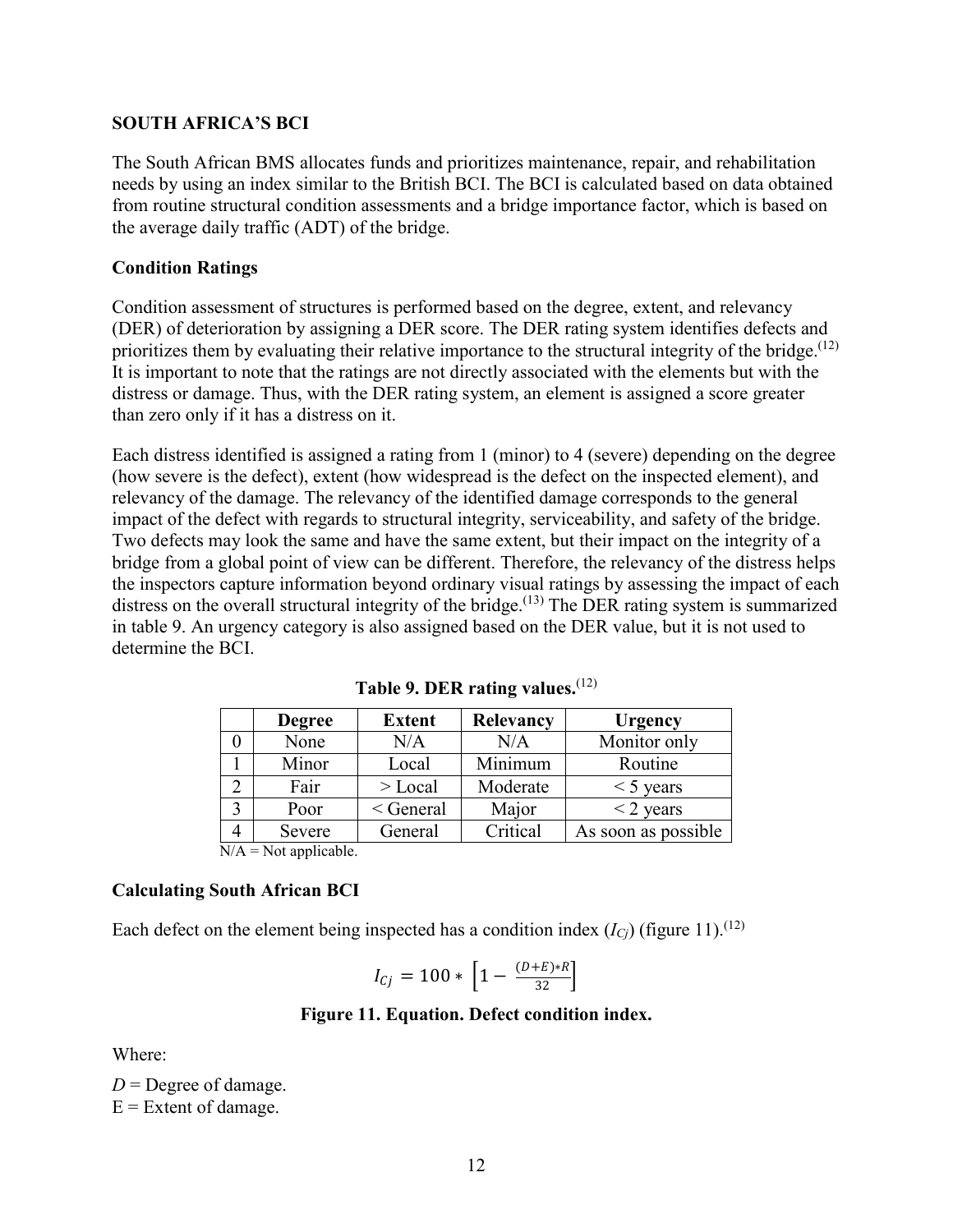$R$  = Relevancy of damage.

The bridge importance [\(figure 12\)](#page-22-2) is based on how frequently the bridge is used or traveled in the network. Therefore, the overall BCI [\(figure 13\)](#page-22-3) is computed as the sum of all defect condition values for all elements inspected weighted by a bridge importance factor.

$$
Bridge\;Importance = \frac{ADT_i}{\sum_{i=1}^{n} ADT_i}
$$

#### **Figure 12. Equation. Bridge importance factor.**

<span id="page-22-2"></span>Where:

*ADTi* = ADT for structure *i*.  $n =$  Number of bridges in the network being evaluated.

$$
BCI_i = \frac{\left(\sum_{j=1}^m Ic_j\right) * ADT_i}{\sum_{i=1}^n ADT_i}
$$

#### **Figure 13. Equation. Final bridge condition.**

<span id="page-22-3"></span>Where:

 $BCI_i = BCI$  for structure *i*. *m* = Number of inspected elements on structure *i*. *j* = Individual element on structure *i*.

## <span id="page-22-0"></span>**AUSTRALIA'S BCN**

Roads Corporation of Victoria (VicRoads), the roadway agency for Victoria, Australia, uses a BCN for relative comparison of the performance, integrity, and durability of bridge structures.<sup>(14)</sup>

## <span id="page-22-1"></span>**Calculating Australian BCN**

BCN is calculated based on a three-level hierarchical framework [\(figure 14\)](#page-22-4). The first level (element level) calculates element-level condition ratings by aggregating condition state percentages for each element. At the second level (group level), structural group factors are assigned based on the group's importance to the structure. A structural group consists of a number of elements which perform similar functions (e.g., bearings, piers, decks, etc.).



<span id="page-22-4"></span>**Figure 14. Illustration. Three-level hierarchy for calculating Australian BCN.**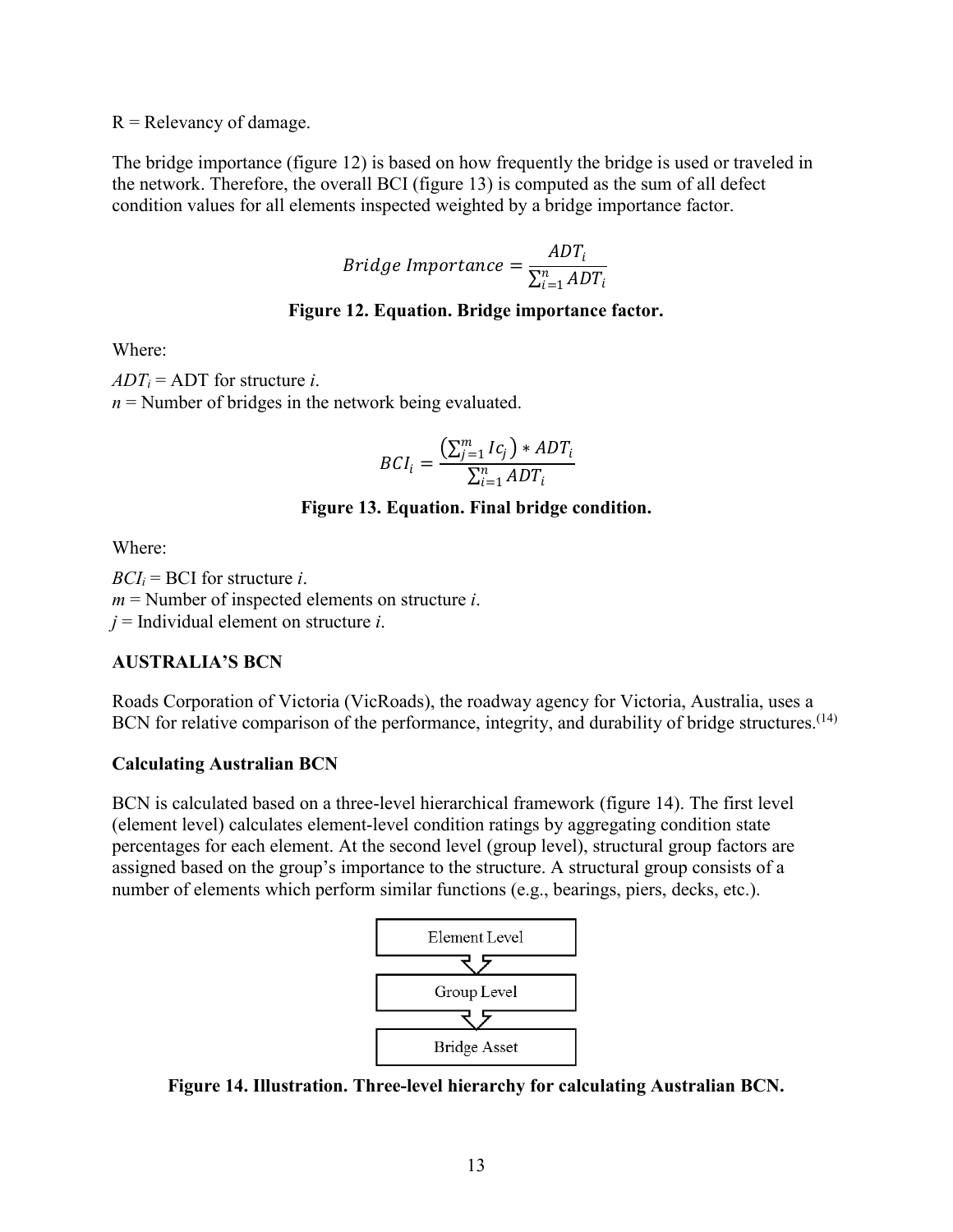It is important to note that the level of importance is assigned at the structural group level and not at the element level. Combining all the average structural group ratings yields the overall BCN.

#### *Element Level*

Calculate the average condition rating (ACR) for each element [\(figure 15\)](#page-23-0). Condition state numbers are subjective scores represtative of element condition, ranging from 1 to 4, with 1 being as-built and 4 being poor. Explicit definitions are provided in Rummey and Downling.<sup>(14)</sup> Only critical elements are considered in this step.

 $ACR = \frac{\sum Condition State No. \times condition \%}{100}$ 

#### **Figure 15. Equation. ACR for each element.**

#### <span id="page-23-0"></span>*Group Level (Piers, Decks, Bearings)*

Calculate the average group rating (AGR) for each structural groups or categories [\(figure 16\)](#page-23-1).

$$
AGR = \frac{\sum [2 \times ACR + E^{0.5}]}{No. of Elements}
$$

#### **Figure 16. Equation. AGR for each structural group/category.**

<span id="page-23-1"></span>Where:

 $E =$  Exposure factor (environment).

## *Bridge Asset*

BCN is calculated in this step [\(figure 17\)](#page-23-2) using the AGR for bridge element groups.

$$
BCN = \sum [AGR \times W_b]
$$

## **Figure 17. Equation. BCN.**

<span id="page-23-2"></span>Where:

 $W_b$  = Structural group importance.

<span id="page-23-3"></span>[Table 10](#page-23-3) shows how VicRoads uses the BCN for decisionmaking and prioritization.

|               |                                                  | Inspection       |
|---------------|--------------------------------------------------|------------------|
| <b>BCN</b>    | Interpretation                                   | Interval (years) |
| BCN < 30      | Free from defects affecting performance and      |                  |
|               | durability.                                      |                  |
| 30 < BCN < 60 | Structure has defect affecting durability.       |                  |
| BCN > 60      | Structure has defects affecting both performance |                  |
|               | and structural integrity or durability.          |                  |

#### **Table 10. Decisionmaking with BCN.**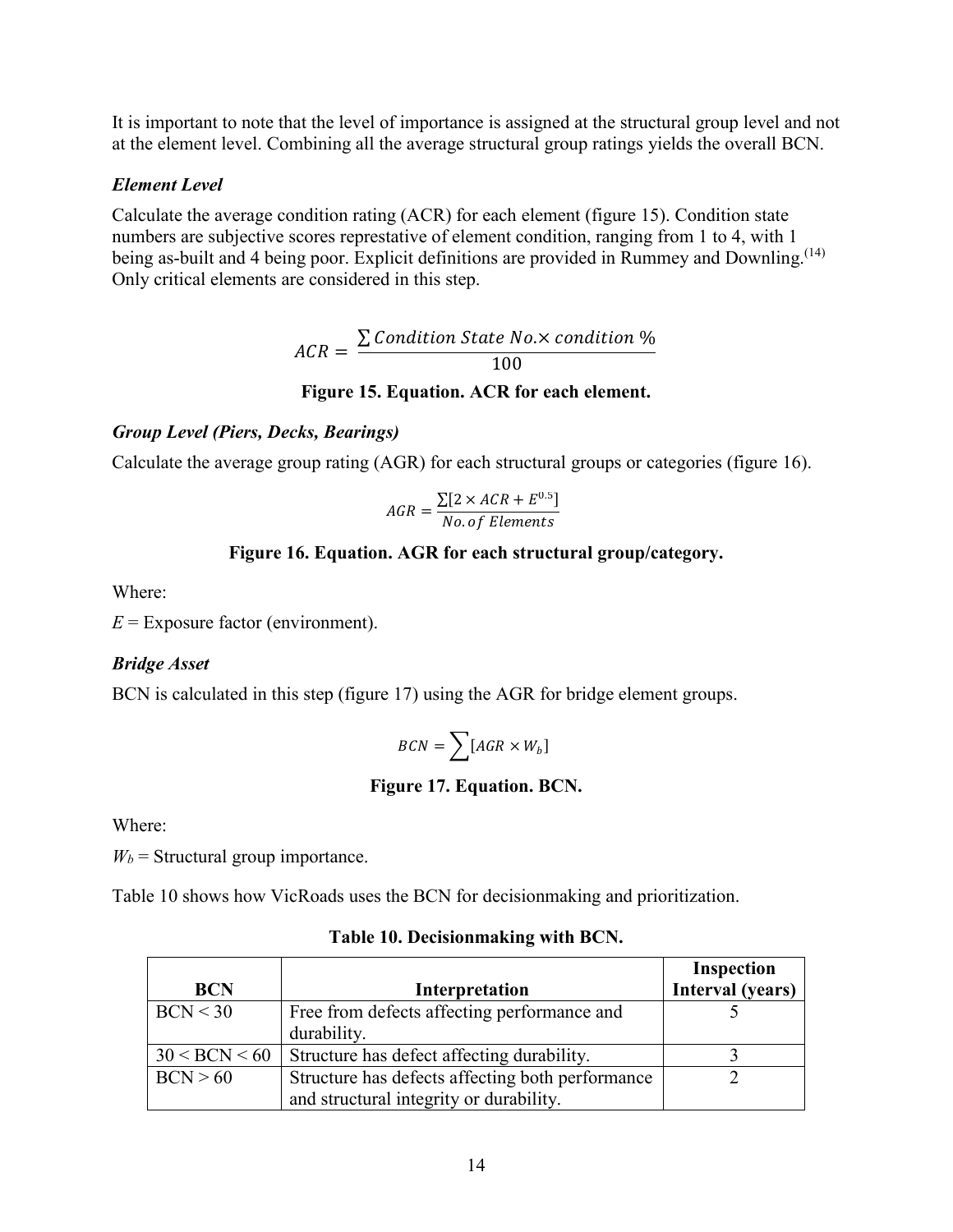## <span id="page-24-0"></span>**AUSTRIA'S BCI**

Austria's BCI is calculated using inspection data from bridge elements. Each element is assigned five different ratings based on the following attributes: $(15)$ 

- **Type of Damage**—Rated between 1 and 5 for each of 32 types of damage that can be identified.
- **Extent of Damage**—Rated between 0 and 1. The extent is not quantified in measured size of defects (e.g., length or area).
- **Severity or Intensity of Damage**—Rated between 0 and 1.
- **Importance of the Structural Components**—Rated between 0 and 1 and classified as primary, secondary, and other parts.
- **Urgency of Intervention**—Rated between 0 and 10 and is dependent on the risk of collapse of the structure or element. This attribute is not used in calculating the index.

# <span id="page-24-1"></span>**Calculating Austrian BCI**

The overall bridge condition rating (*S*) is calculated by weighting the type of distress by the square root of the sum of all the above mentioned attributes [\(figure 18\)](#page-24-4).

$$
S = \sum_{i=1}^{32} G_i * \sqrt{k_{1i} + k_{2i} + k_{3i}}
$$

# **Figure 18. Equation. Overall bridge condition rating.**

<span id="page-24-4"></span>Where:

 $G_i$  = Type of damage to element *i*.  $k_{li}$  = Extent of damage to element *i*.  $k_{2i}$  = Severity of damage to element *i*.

 $k_{3i}$  = Importance of component to element *i*.

# <span id="page-24-2"></span>**FINLAND'S BCI**

The BMS used by the Finnish Road Administration (Finnra) uses a condition index based on weighted averaging of condition ratings of structural parts.<sup>(12)</sup> The weights, assigned by structural part, are presented in [table 11.](#page-25-0) Examples of inputs used to calculate the BCI includes damage cause, damage location, damage effect on bridge load capacity, and urgency of repair.

# <span id="page-24-3"></span>**Calculating Finnish BCI**

BCI, also known as the repair index, is computed for the set of identified defects on the bridge (see [table 12\)](#page-25-1). The bridge is divided into nine structural parts during inspection. The condition of each structural part is evaluated on a rating from 0 (very good) to 4 (very poor). Each instance of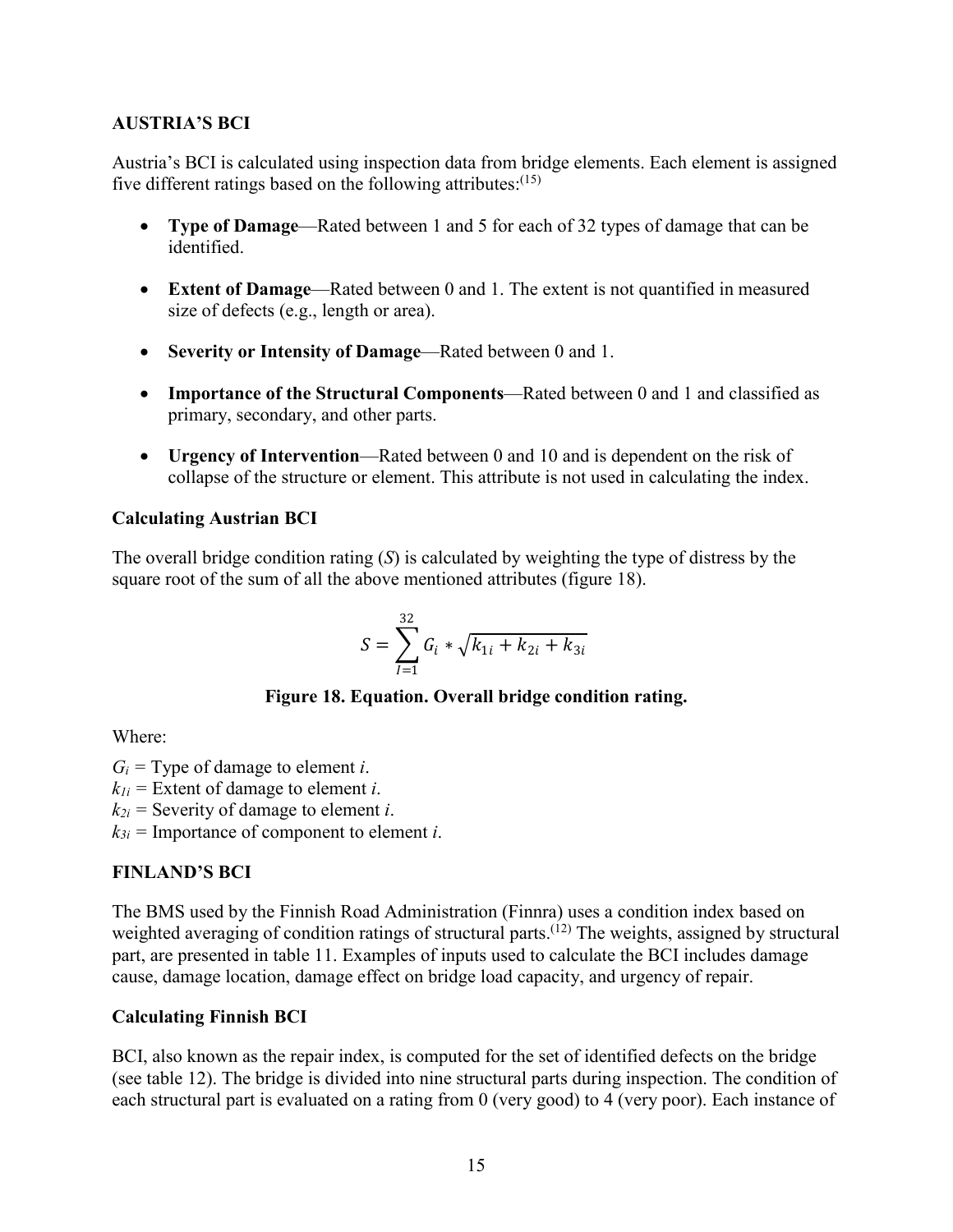<span id="page-25-0"></span>damage detected during inspection is also rated in terms of its severity and urgency of repair. Values for these ratings are shown in [table 13](#page-25-2) and [table 14.](#page-25-3)

| <b>Bridge Structural Part</b> | Weight |
|-------------------------------|--------|
| Substructure                  | 0.70   |
| Edge beam                     | 0.20   |
| Superstructure                | 1.00   |
| Overlay                       | 0.30   |
| Other surface structure       | 0.50   |
| Railings                      | 0.40   |
| Expansion joints              | 0.20   |
| Other                         | 0.30   |
| Bridge site                   | 0.30   |

## **Table 11. Structural component weights.**

# **Table 12. Condition ratings.**

<span id="page-25-1"></span>

| <b>Condition Rating</b> | <b>Condition Points</b> |
|-------------------------|-------------------------|
| $0$ —New                |                         |
| $1 - Good$              |                         |
| 2-Satisfactory          |                         |
| $3$ —Poor               |                         |
| 4—Very Poor             |                         |

# **Table 13. Repair urgency.**

<span id="page-25-3"></span><span id="page-25-2"></span>

| <b>Repair Class</b>               | <b>Repair Urgency Points</b> |
|-----------------------------------|------------------------------|
| 11—Repair during the next 2 years |                              |
| 12—Repair during the next 4 years |                              |
| 13—Repair in the future           |                              |

## **Table 14. Damage severity.**

| <b>Damage Class</b> | <b>Damage Severity Points</b> |
|---------------------|-------------------------------|
| 1—Mild              |                               |
| 2-Moderate          |                               |
| 3—Serious           |                               |
| 4—Very Serious      |                               |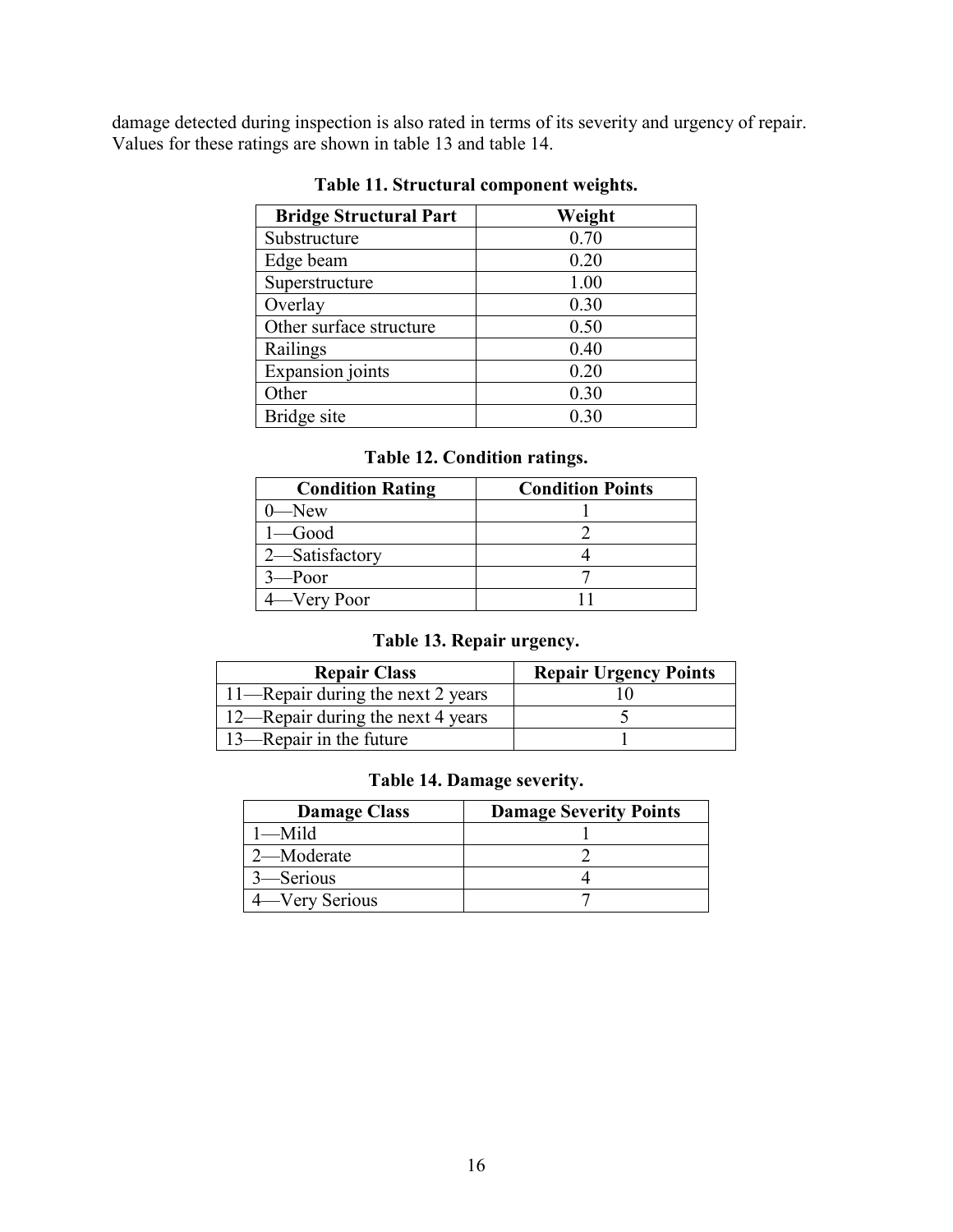The repair index is computed for all identified defects [\(figure 19\)](#page-26-3). The equation maximizes the worst defects and minimizes all other defects by a factor *k*, which has a default value of 0.2.

$$
KTI = \max(Wt_i * C_i * U_i * D_i) + k \sum (Wt_j * C_j * U_j * D_j)
$$

## **Figure 19. Equation. Repair index.**

<span id="page-26-3"></span>Where:

*KTI* = Repair index.  $Wt$  = Weight assigned to structural part.  $i =$  Index representing the worst defect on a given structural part. *C* = Condition of structural part.  $U =$  Urgency of the repair needed for structural part. *D* = Severity of damage to structural part.  $k = WF$  for other defects apart from the worst defect.  $j$  = Indices representing the rest of the defects on a given structural part.

# <span id="page-26-0"></span>**STRENGTHS AND LIMITATIONS**

## <span id="page-26-1"></span>**Strengths**

The weighted averaging condition indices capture the degree, severity, and importance of every instance of damage identified during the inspection process, which helps provide a comprehensive picture of the condition of the bridge. Also, the approach is suitable for planning for bridge maintenance and rehabilitation activities because the overall index combines all defects identified at the element level. These indices provide a consistent framework within an agency, and engineering judgment has been incorporated by assigning categories rather than rigid numerical scores.

## <span id="page-26-2"></span>**Limitations**

The health index only captures conditions of structural elements of the bridge. Although the bridge's functional adequacies (service provided by the bridge) such as capacity, traffic volume, and clearance issues are considered during maintenance prioritization and fund allocation, there is no index in the weighted average category integrating both structural condition and functional information. Finnra overcomes this challenge by using a rehabilitation index that combines structural condition information with some functional information.(12)

With the exception of the Australian BCN and Finnra's repair index, most of the weighted combination health indices assign weights (significance level) at the element level. This is challenging because it is very difficult to assess the impact of the condition of an element on the overall bridge structure. Estimating the importance of a structural group (consisting of a number of elements with similar primary functions) is more practical.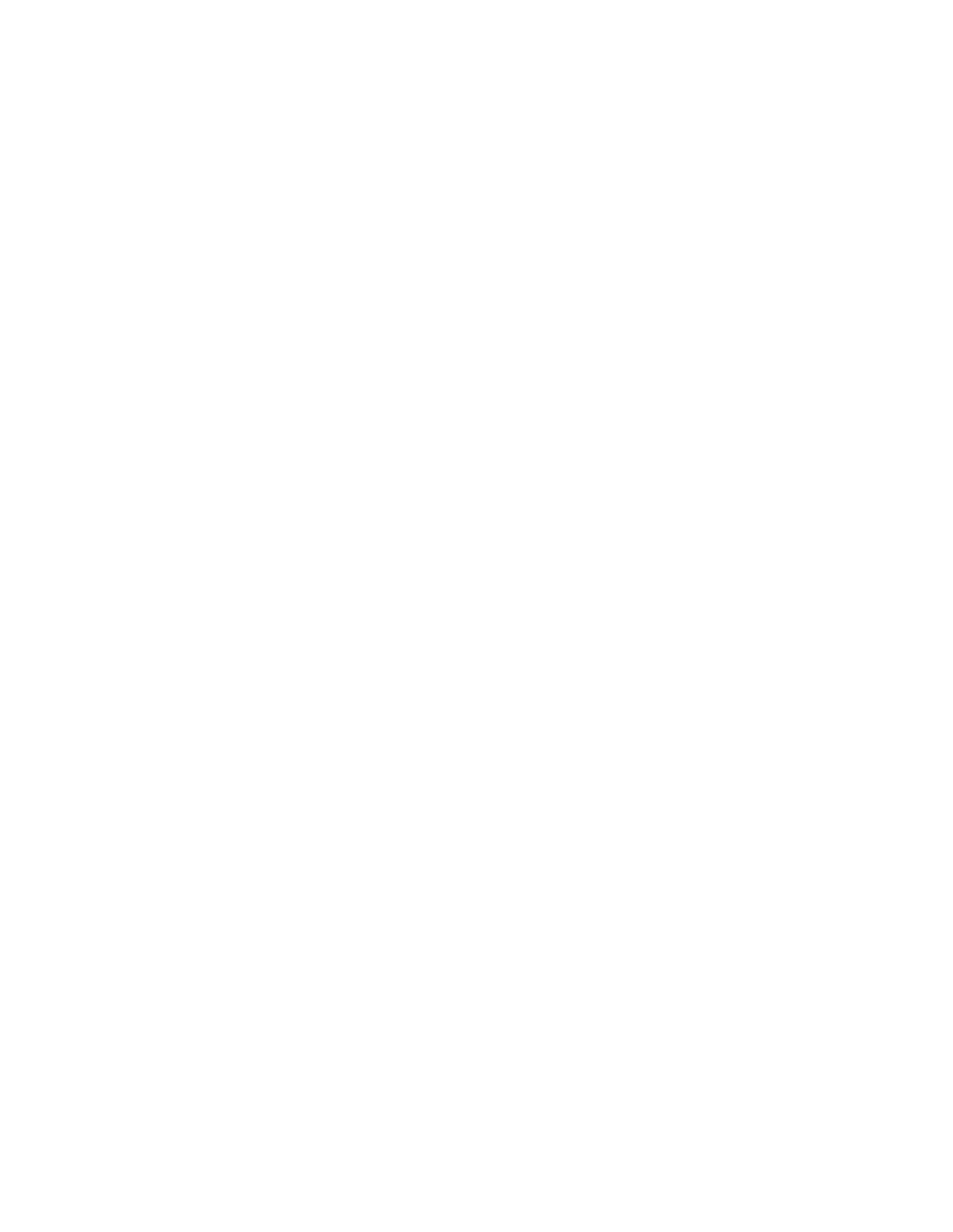# **CHAPTER 4. WORST-CONDITIONED COMPONENT APPROACHES**

## <span id="page-28-1"></span><span id="page-28-0"></span>**COMPUTATIONAL APPROACH OVERVIEW**

The worst-conditioned approach is driven by bridge component condition data that capture the severity and extent of identified forms of deterioration. The approach captures information about the critical defects in bridge components. Not all damage is factored into the calculation of overall BCI. The condition rating of the whole structure corresponds to the state of the worst conditioned components. The component in the worst condition is related to the individual damage with the worst rating based on its severity and frequency of occurrence among other components of the structure. The number of components contributing to the index and the type of rating system adopted may be different from one country to the other.

## <span id="page-28-2"></span>**GERMANY'S BCI**

The German BCI uses a hierarchical approach to assess the overall health of a structure. At the lowest level, an index is assigned to each individual damage identified. The next level involves calculating a condition index for predefined groups of structural components (i.e., piers, bearings, etc.) followed by a final level that computes the overall BCI.

Each instance of damage detected during inspection is rated on a five-level scale in terms of its effect on the bridge's structural stability [\(table 15\)](#page-28-3), traffic safety [\(table 16\)](#page-29-0), and the bridge's durability [\(table 17\)](#page-29-1). The extent of damage is not quantified by measured length or area. It is described qualitatively as either small, medium, or large. From this information, a decimal condition index [\(table 18\)](#page-30-1) ranging from 1.0 (very good condition) to 4.0 (insufficient condition) is assigned for each damage.

<span id="page-28-3"></span>

| <b>Assessment</b> | <b>Description</b>                                                 |  |  |  |
|-------------------|--------------------------------------------------------------------|--|--|--|
| 0                 | Defects have no effect on structural stability of elements or      |  |  |  |
|                   | overall structure.                                                 |  |  |  |
|                   | Defects affect stability of structure elements but not the overall |  |  |  |
|                   | structure.                                                         |  |  |  |
| $\sum_{i=1}^{n}$  | Defects affect stability of structure elements and have little     |  |  |  |
|                   | effect on stability of overall structure.                          |  |  |  |
| 3                 | The effect of defects on stability of structural elements and the  |  |  |  |
|                   | overall structure is beyond permissible tolerance.                 |  |  |  |
| 4                 | The structural stability of structural elements and the structure  |  |  |  |
|                   | itself no longer exists.                                           |  |  |  |

**Table 15. Damage ratings for structural stability. (3)**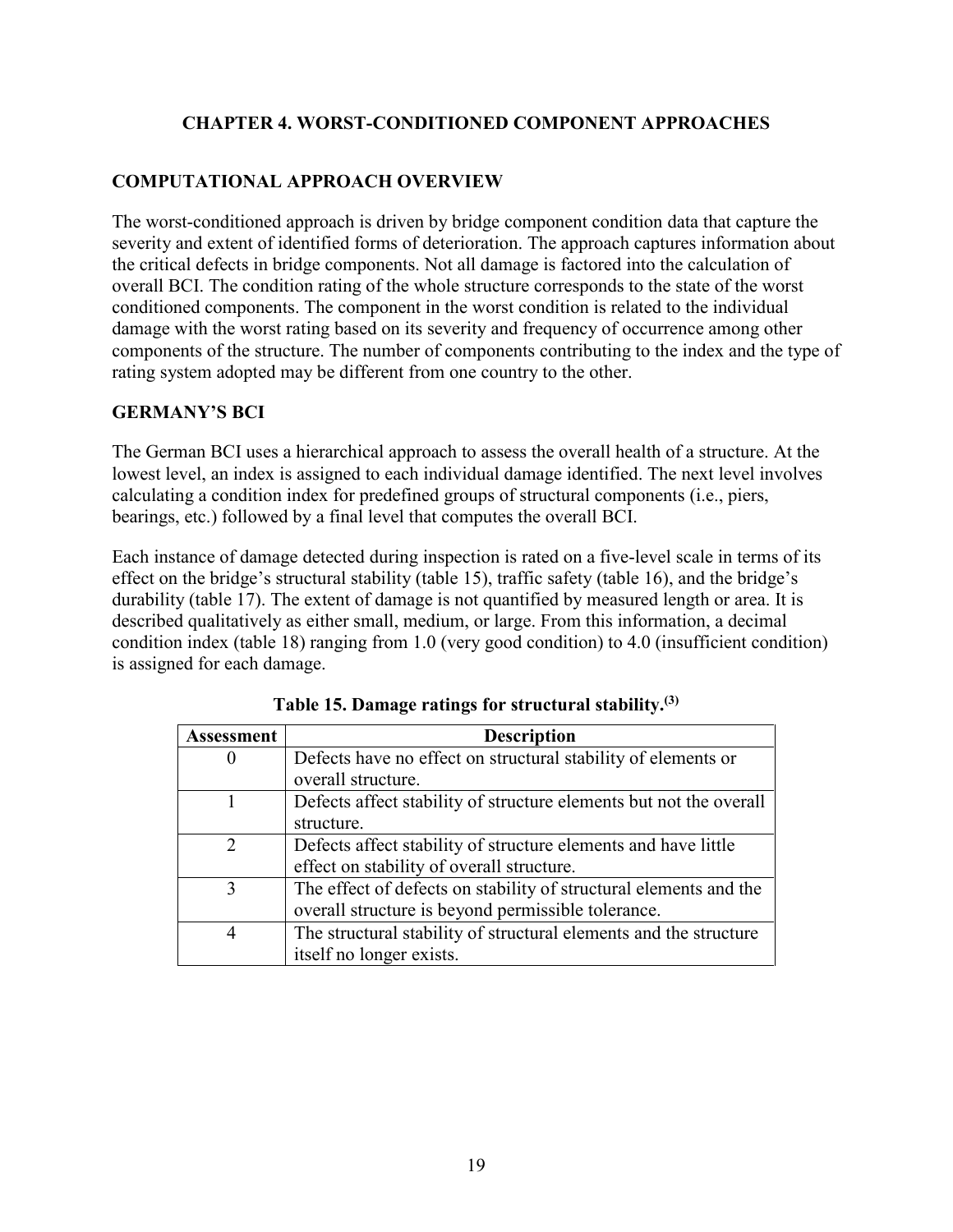<span id="page-29-0"></span>

| Assessment  | <b>Description</b>                                |  |  |
|-------------|---------------------------------------------------|--|--|
|             | Defects have no effect on traffic safety.         |  |  |
|             | Defects affect traffic safety only slightly.      |  |  |
|             | Defects may impair traffic safety.                |  |  |
| $\mathbf 3$ | Defects affect traffic safety.                    |  |  |
|             | Traffic safety is no longer given due to defects. |  |  |

#### **Table 16. Damage ratings for traffic safety.** (3)

#### **Table 17. Damage ratings for durability.** (3)

<span id="page-29-1"></span>

| <b>Assessment</b> | <b>Description</b>                                              |  |  |  |
|-------------------|-----------------------------------------------------------------|--|--|--|
| $\theta$          | Defects have no effect on durability.                           |  |  |  |
|                   | Defects affect durability of structure elements but not the     |  |  |  |
|                   | durability of the overall structure.                            |  |  |  |
| $\mathfrak{D}$    | Defects affect durability of the structure elements and, in the |  |  |  |
|                   | long term, can affect the overall structure.                    |  |  |  |
| 3                 | Defects affect durability of the structure elements and, in the |  |  |  |
|                   | medium term, can affect the overall structure.                  |  |  |  |
| $\overline{4}$    | The durability of both the structure element and the overall    |  |  |  |
|                   | structure is no longer given due to the defects.                |  |  |  |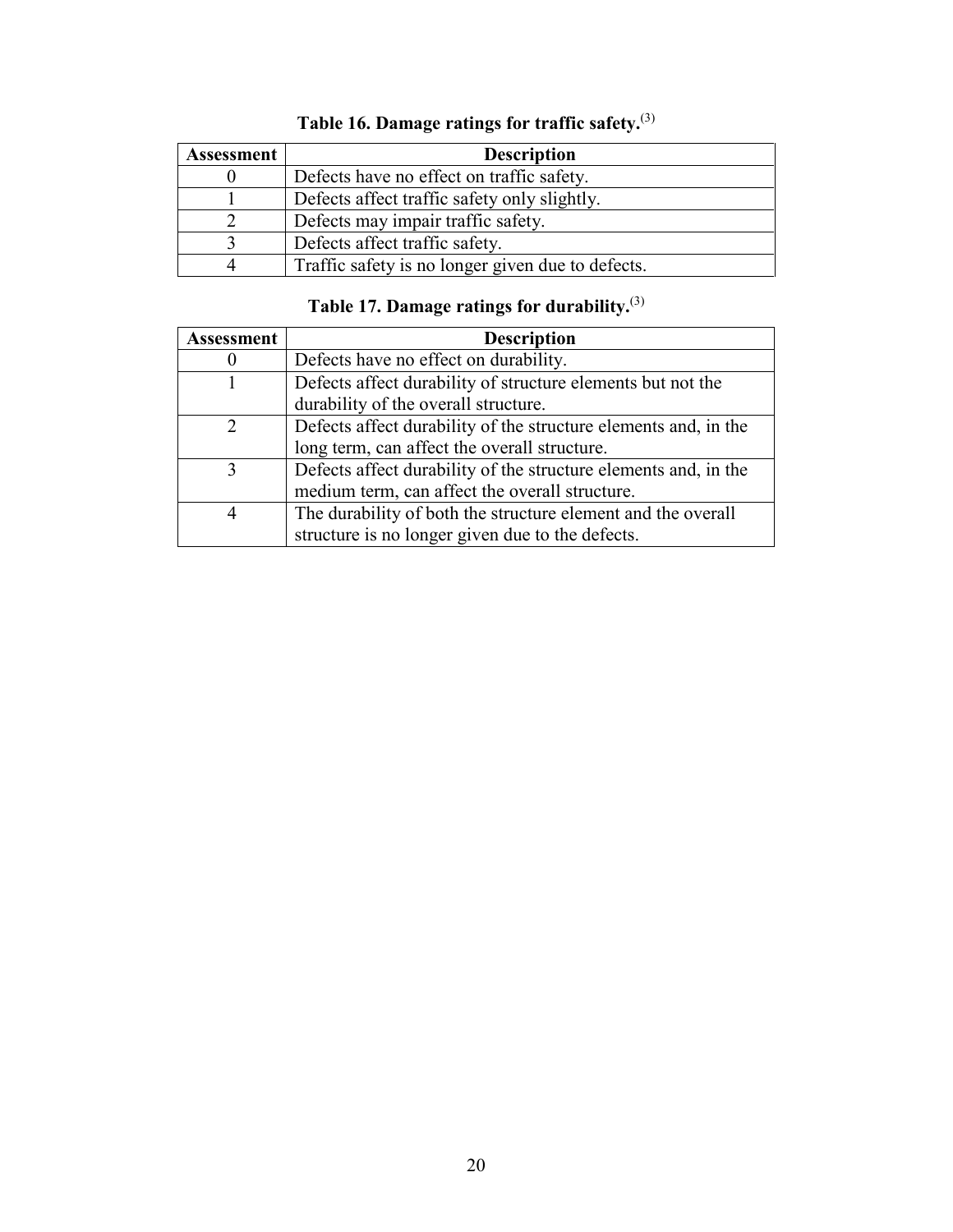<span id="page-30-1"></span>

| <b>Condition</b> |                                                                      |  |  |  |
|------------------|----------------------------------------------------------------------|--|--|--|
| <b>Rating</b>    | <b>Description</b>                                                   |  |  |  |
| $1.0 - 1.4$      | Very good structural condition.                                      |  |  |  |
|                  | The stability, traffic safety, and durability of the structure       |  |  |  |
|                  | is assured.                                                          |  |  |  |
| $1.5 - 1.9$      | Good structure condition.                                            |  |  |  |
|                  | Stability and safety of structure is assured.                        |  |  |  |
|                  | Durability might be impaired slightly in the long term.<br>$\bullet$ |  |  |  |
| $2.0 - 2.4$      | Temporarily satisfactory structural condition.<br>$\bullet$          |  |  |  |
|                  | Stability and safety of structure is assured.<br>$\bullet$           |  |  |  |
|                  | The durability of the structure might be impaired<br>$\bullet$       |  |  |  |
|                  | considerably in the long term.                                       |  |  |  |
| $2.5 - 2.9$      | Unsatisfactory structural condition.<br>$\bullet$                    |  |  |  |
|                  | Stability of structure is assured.<br>$\bullet$                      |  |  |  |
|                  | Traffic safety can be impaired.<br>$\bullet$                         |  |  |  |
|                  | The durability of the structure might be impaired<br>$\bullet$       |  |  |  |
|                  | considerably in the long term.                                       |  |  |  |
| $3.0 - 3.4$      | Critical structural condition.                                       |  |  |  |
|                  | Traffic safety is affected.                                          |  |  |  |
|                  | Structure is not durable.                                            |  |  |  |
|                  | Immediate repair is needed.<br>٠                                     |  |  |  |
| $3.5 - 4.0$      | Inadequate structural condition.<br>$\bullet$                        |  |  |  |
|                  | Traffic safety is not adequate.<br>$\bullet$                         |  |  |  |
|                  | Structure is not durable.                                            |  |  |  |
|                  | Immediate repair or rehabilitation is needed.                        |  |  |  |

# **Table 18. Damage condition ratings.** (3)

#### <span id="page-30-0"></span>**Calculating German BCI**

The overall condition of the bridge corresponds to the rating of the worst component rather than the aggregate component conditions.

## *Damage Index*

<span id="page-30-2"></span>Each component is surveyed for damage or deterioration. For each individual occurrence of damage, an index (*Zi*) is calculated based on its effect on traffic safety, stability, and durability. The condition index is supplemented with the extent of the identified damage  $(\Delta_1)$ and assigned a value [\(table 19\)](#page-30-2).

| $\Delta_1$ Value | <b>Damage Extent</b> |
|------------------|----------------------|
| $-01$            | Small                |
| 00               | Medium               |
| $+01$            | Large                |

#### **Table 19. Identified damage values.**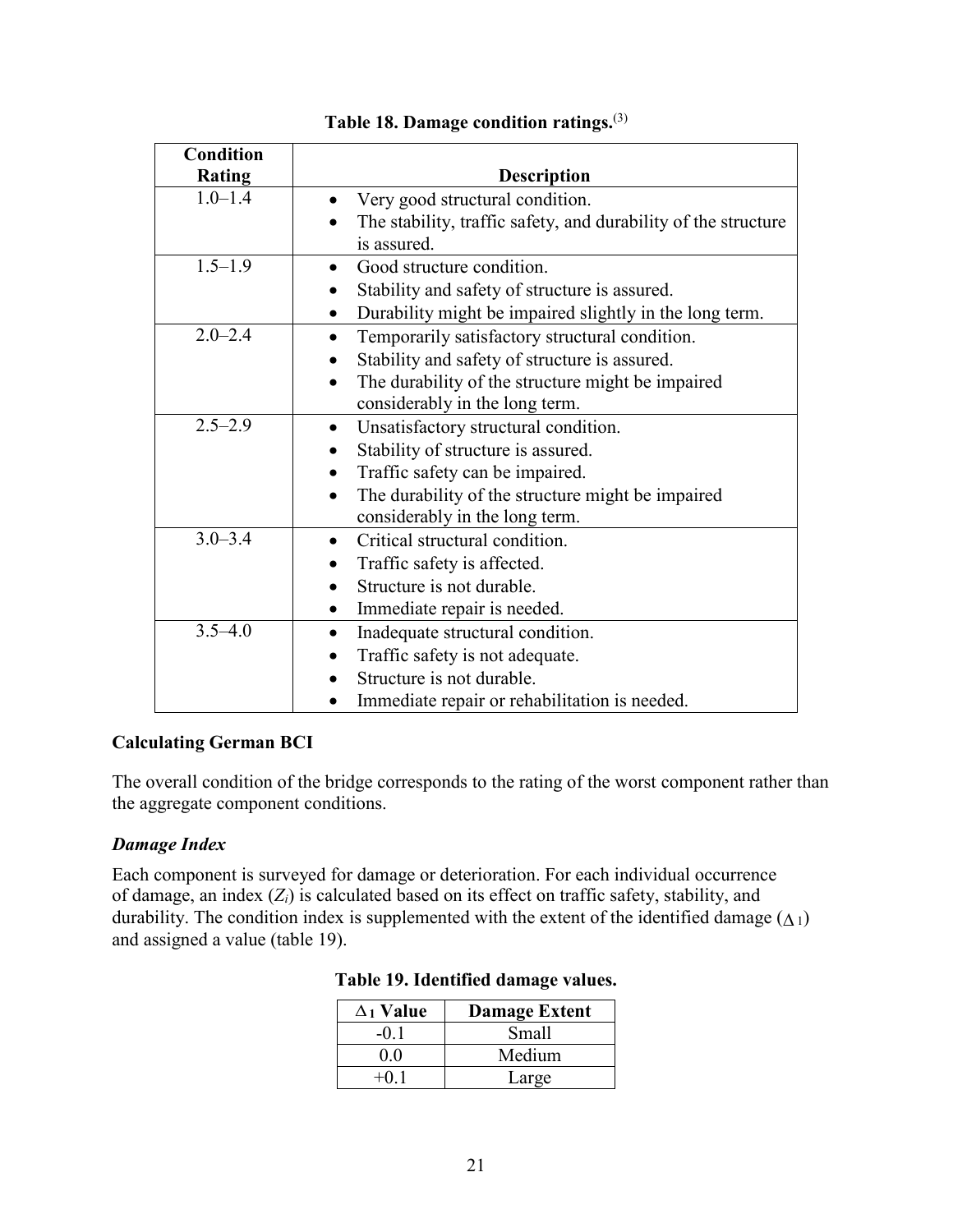Each component group (*CG*) consists of damage ratings for each individual occurrence [\(figure 20\)](#page-31-0).

$$
CG = \{Z_1, Z_2, Z_{3, \dots, Z_N}\}
$$

#### **Figure 20. Equation. Component group.**

<span id="page-31-0"></span>Next, a component group condition index is calculated.

#### *Component Group-Level Condition Index*

The index at the component group level is equivalent to the maximum ratings assigned to damage at the subcomponent level. The number of occurrences of the damage identified within the component group  $(\Delta_2)$  is accounted for in calculating the component group condition index  $(Z_{CG~i})$  [\(figure 21\)](#page-31-1).

$$
Z_{CG\_1} = \max\{Z_i\} + \Delta_2
$$

## **Figure 21. Equation. Component group condition index.**

<span id="page-31-3"></span><span id="page-31-1"></span>For a substructure component group,  $\Delta_2$  is assigned a value according to [table 20.](#page-31-3)

|                             | Number of         |
|-----------------------------|-------------------|
|                             | Damage            |
| $\Delta$ <sub>2</sub> Value | Occurrences $(n)$ |
| -0 1                        | $n \leq 5$        |
| 00                          | $5 \le n \ge 15$  |
|                             | n > 15            |

## Table 20. Values of  $\Delta_2$  for substructure component groups.

<span id="page-31-4"></span>For all other components groups,  $\Delta z$  is assigned a value according to [table 21.](#page-31-4)

| $\Delta$ <sub>2</sub> Value | <b>Number of Damage Occurrences</b> |
|-----------------------------|-------------------------------------|
| $-()$ 1                     | n < 3                               |
| 0 O                         | $3 \le n \ge 5$                     |
|                             | n > 5                               |

#### *Structure-Level Index*

<span id="page-31-2"></span>The overall bridge condition index (*Zges*) [\(figure 22\)](#page-31-2) corresponds to the maximum rating at the component group level, taking into consideration the extent of damage to other component groups. The extent of damage to other component groups  $(\Delta_3)$  is assigned a value based on the number of damaged component groups [\(table 22\)](#page-32-2).

$$
Z_{ges} = \max\{Z_{CG}\} + \Delta_3
$$

## **Figure 22. Equation. German BCI.**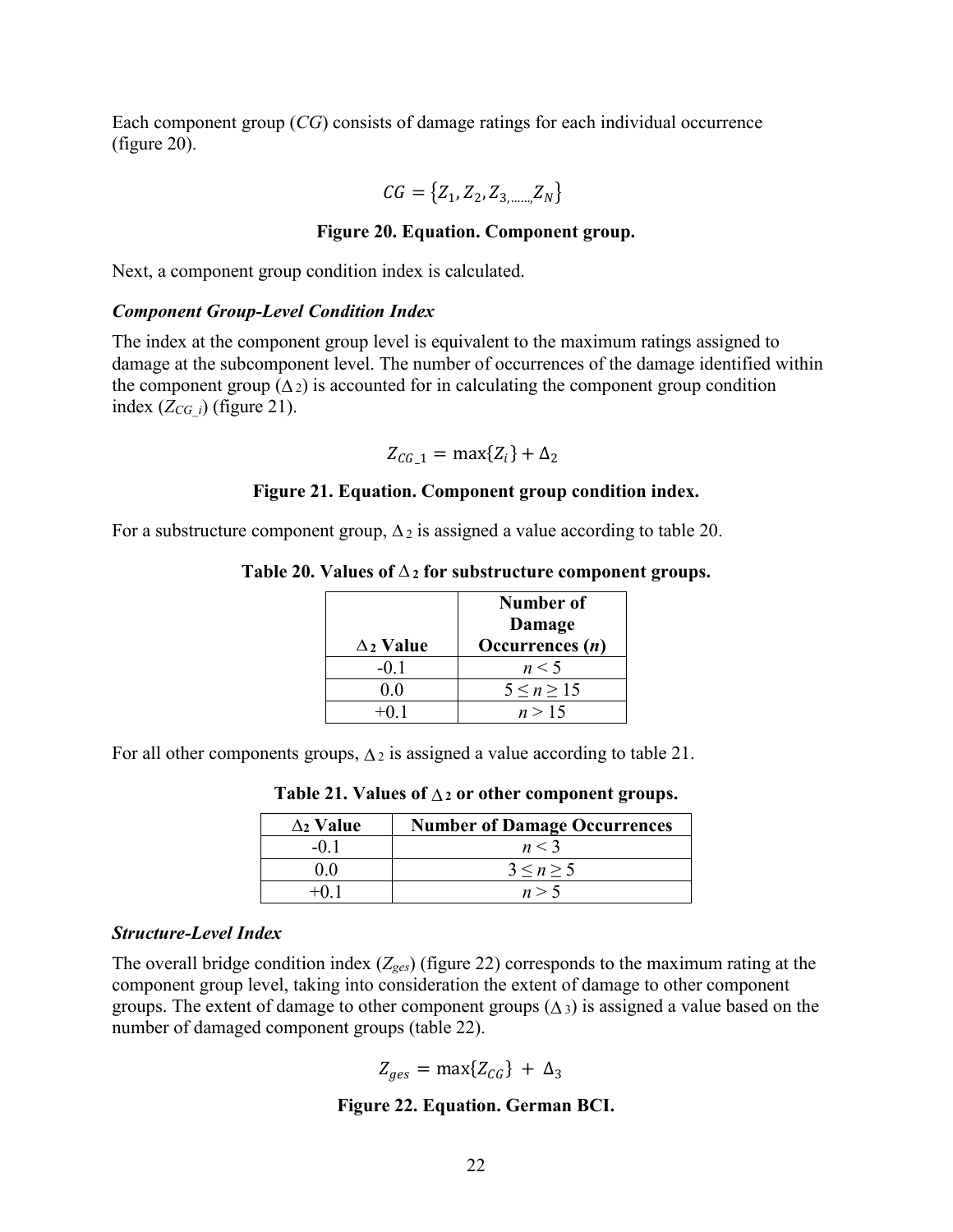<span id="page-32-2"></span>

| $\Delta$ <sub>3</sub> Value | <b>Number of Damaged Component Groups</b> |  |  |  |
|-----------------------------|-------------------------------------------|--|--|--|
| $-01$                       | $1$ to $3$                                |  |  |  |
| 00                          | 4 to 5                                    |  |  |  |
| $+01$                       | more than 5                               |  |  |  |

## Table 22. Values of  $\Delta$ 3.

## <span id="page-32-0"></span>**JAPAN'S BCI**

The Japan BMS uses visual inspection to assess the condition of bridge components at the element level.(16) Each instance of damage is described based on the type and severity of deterioration alone. A deficiency (or condition) rating is established for each identified instance of damage. During inspection, each element is divided into units, and the condition of the structure is assessed by aggregation of units.

Japan's BCI is slightly different from that of Germany. It calculates the overall BCI by aggregating worst defects (in terms of severity) detected for all components, whereas the German BCI selects the worst component as the condition of the overall bridge, with no aggregation required. Also, Japan's BCI calculation does not directly incorporate the extent of damage.

## <span id="page-32-1"></span>**Calculating Japanese BCI**

#### *Step 1*

Assign deficiency ratings [\(table 23\)](#page-32-3) for each defect within each structural component of the bridge.

<span id="page-32-3"></span>

| <b>Deficiency Rating</b> | <b>Description</b>                                           |
|--------------------------|--------------------------------------------------------------|
|                          | Serious damage. There is a possibility of danger to traffic. |
|                          | Damage in a large area. Detailed investigation is required.  |
|                          | Damage. Follow-up investigation is required.                 |
| IV                       | Slight damage. Inspection data are recorded.                 |
|                          | No damage.                                                   |

|  |  |  |  |  |  | Table 23. List of deficiency ratings. (16) |  |
|--|--|--|--|--|--|--------------------------------------------|--|
|--|--|--|--|--|--|--------------------------------------------|--|

#### *Step 2*

Calculate a demerit rating (*d*) corresponding to the deficiency rating for each type of defect [\(figure 23\)](#page-33-3). Demerit rating for distress with worst deficiency ratings  $(d<sub>I</sub>)$  is assigned and not calculated. The remaining demerit ratings are calculated as follows: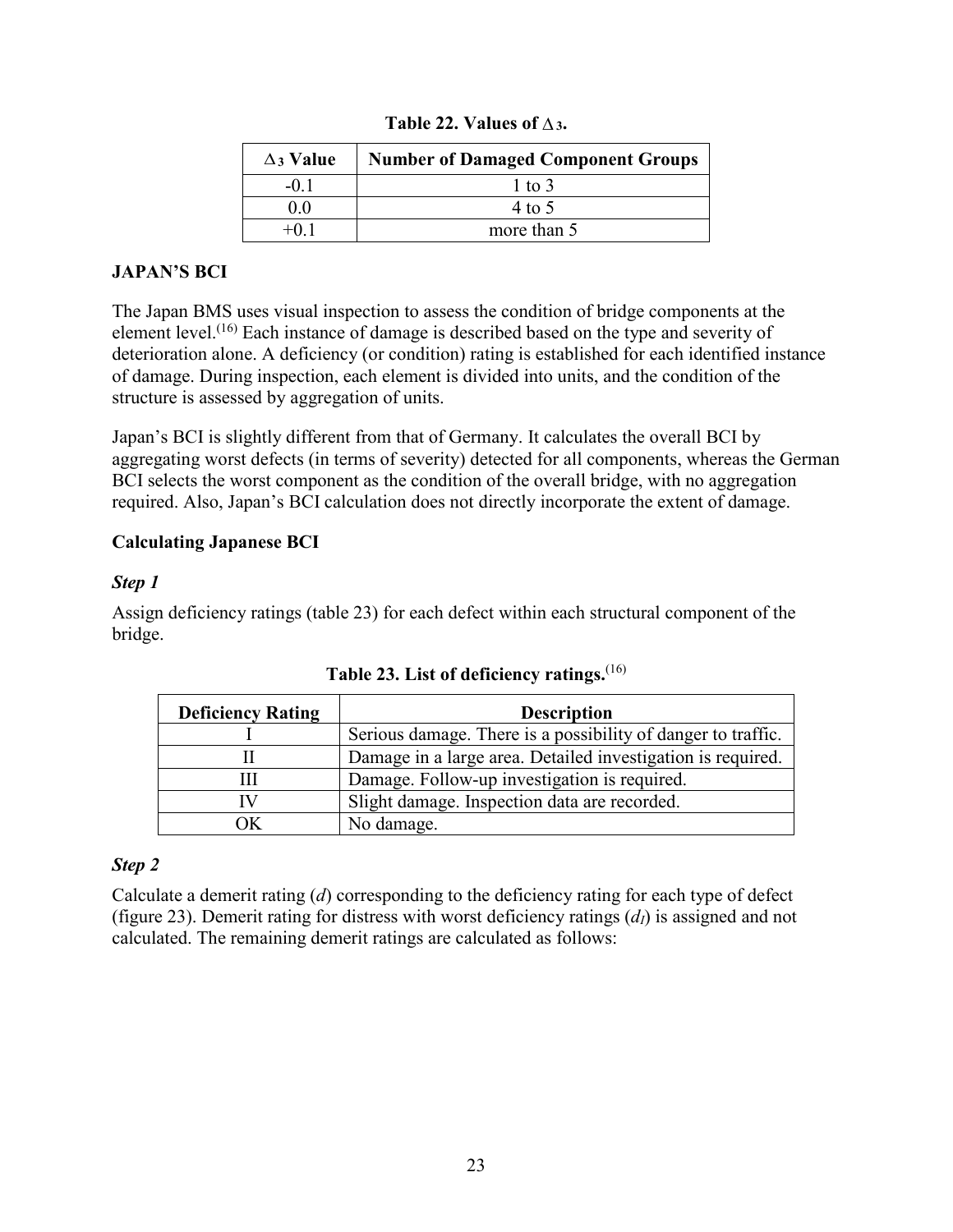$$
d_{II} = d_I * \alpha_{II}
$$
  
\n
$$
d_{III} = d_{II} * \alpha_{III}
$$
  
\n
$$
d_{IV} = d_{III} * \alpha_{IV}
$$
  
\n
$$
d_{OK} = 0
$$

## **Figure 23. Equation. Demerit ratings.**

<span id="page-33-3"></span>Where:

<span id="page-33-4"></span> $\alpha$  = Reducing ratio [\(table 24\)](#page-33-4) corresponding to each deficiency rating.

| <b>Deficiency Rating</b> | <b>Reducing Ratio</b> |
|--------------------------|-----------------------|
|                          |                       |
|                          | 0.5                   |
| III                      | 0.2                   |
|                          | 0.05                  |
|                          |                       |

# **Table 24. Deficiency ratings and reducing ratios.** (16)

# *Step 3*

Determine the value of the demerit rating for each structural component by taking the maximum demerit rating for all defects with that component group.

## *Step 4*

Calculate the overall bridge condition rating by adding all defective ratings for the structural groups and subtracting it from 100.

# <span id="page-33-0"></span>**STRENGTHS AND LIMITATIONS**

## <span id="page-33-1"></span>**Strengths**

Worst-conditioned component approaches are useful for assessing the vulnerability of a bridge in case of disasters or extreme events. At the network level, the approach can be used for identifying high-risk bridges. This is possible because the approach correlates the condition of the bridge to the weakest link in the structure.

## <span id="page-33-2"></span>**Limitations**

This approach does not give a full picture of how deterioration is spread over the bridge. The total amount of defects (not the worst defect) is required for planning bridge maintenance repair and rehabilitation projects. Using this approach with weighted averaging methods is more helpful.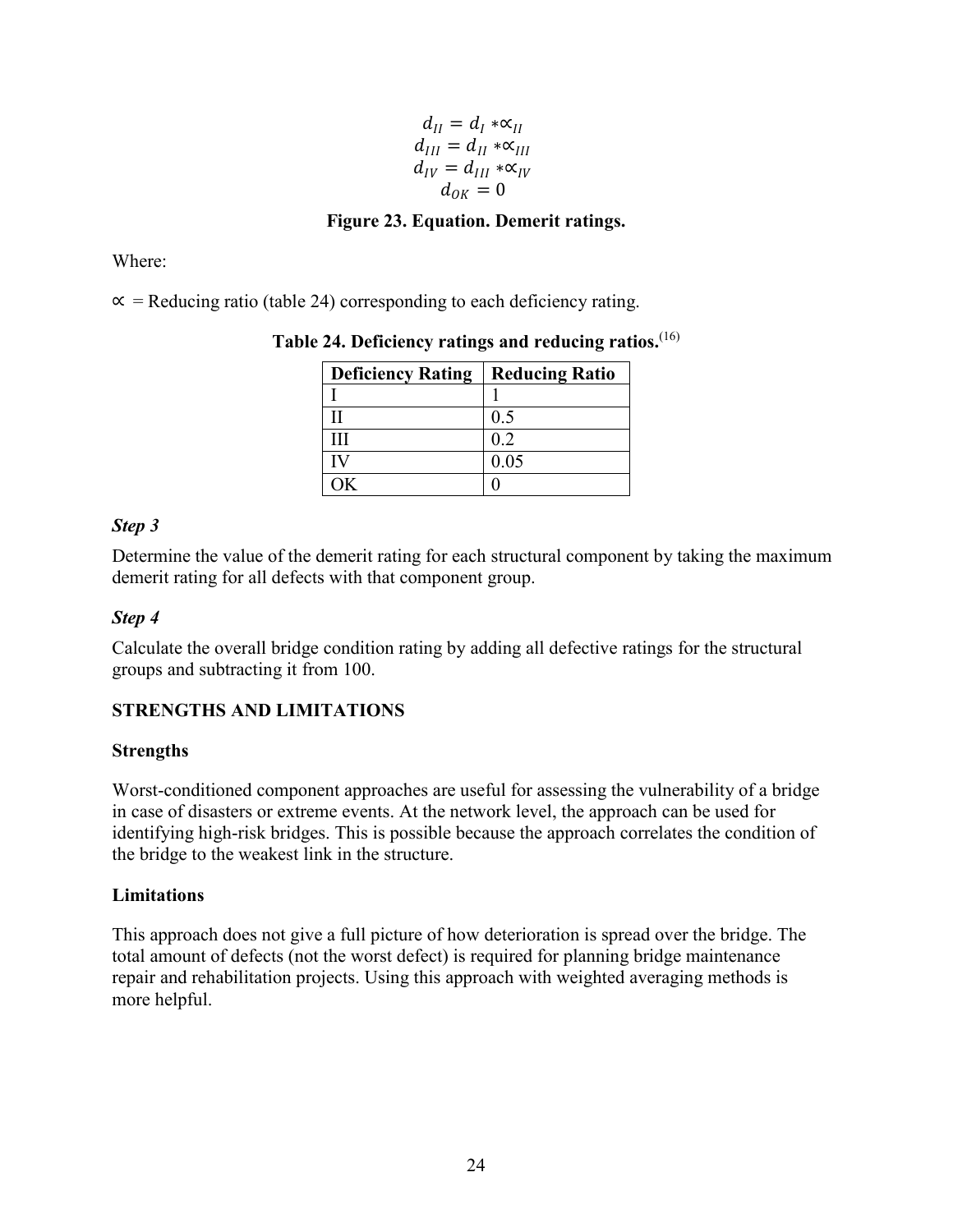# **CHAPTER 5. QUALITATIVE METHODS**

# <span id="page-34-1"></span><span id="page-34-0"></span>**COMPUTATIONAL APPROACH OVERVIEW**

Qualitative methods provide a direct, descriptive indication of the bridge condition rather than using a numeric scale. The index is assigned after extensive assessment of the condition of bridge elements using element-level inspection. A typical example of qualitative health index is the Bridge Health Indicator developed by Roads and Maritime Services in Sydney, Australia.

# <span id="page-34-2"></span>**AUSTRALIA'S BRIDGE HEALTH INDICATOR**

The bridge health indicator is used by Roads and Maritime Services for identifying bridges that need maintenance, repair, or rehabilitation, but it is not used for prioritizing projects. The bridge health indicator does not report the condition of a bridge on a numerical scale. It describes a structure as having an indicator of "Poor," "Fair," or "Good" based on the condition state and importance of the element under investigation. The element's importance is a reflection of the relative significance of the element to the overall performance of the structure. The significance or importance of an element is ranked as high, medium, or low. The element importance rankings are based on an expert determination of the proportion of similar elements that, if lost, will result in a collapse.<sup>(17)</sup> [Table 25](#page-34-4) describes how the overall bridge health is assessed based on the condition and importance of the elements.

| <b>Bridge</b> | <b>Bridge Element Importance</b> |                         |                         |  |  |
|---------------|----------------------------------|-------------------------|-------------------------|--|--|
| <b>Health</b> | High                             | <b>Medium</b>           | Low                     |  |  |
| Poor          | Percent in condition             | Percent in condition    | Percent in condition    |  |  |
|               | state $5 > 10$                   | state $5 > 25$          | state $5 > 50$          |  |  |
|               | Percent in condition             | Percent in condition    | Percent in condition    |  |  |
|               | state $4 > 40$                   | state $4 > 50$          | state $4 > 70$          |  |  |
| Fair          | $10 \geq$ Percent in condition   | $25 \geq$ Percent in    | $50 \geq$ Percent in    |  |  |
|               | state $5 > 0$                    | condition state $5 > 0$ | condition state $5 > 0$ |  |  |
|               | $40 \geq$ Percent in condition   | $50 \geq$ Percent in    | $70 \geq$ Percent in    |  |  |
|               | state $4 > 0$                    | condition state $4 > 0$ | condition state $4 > 0$ |  |  |
| Good          | $0$ percent in                   | 0 percent in            | 0 percent in            |  |  |
|               | condition 4 or 5                 | condition 4 or 5        | condition 4 or 5        |  |  |

<span id="page-34-4"></span>**Table 25. Bridge condition description based on element importance and condition states.**

As an example, an element of high importance with 15 percent of the element in condition state 5 is considered to be in "Poor" condition. An element of low importance with 50 percent in condition state 4 is considered to be in "Fair" condition.

## <span id="page-34-3"></span>**AUSTRIA'S QUALITATIVE BRIDGE RATING**

Although Austria has a BCI, most of the relevant infrastructure administrations do not use this calculation anymore but use simple ratings between 1 (no/minor damage) and 5 (critical condition).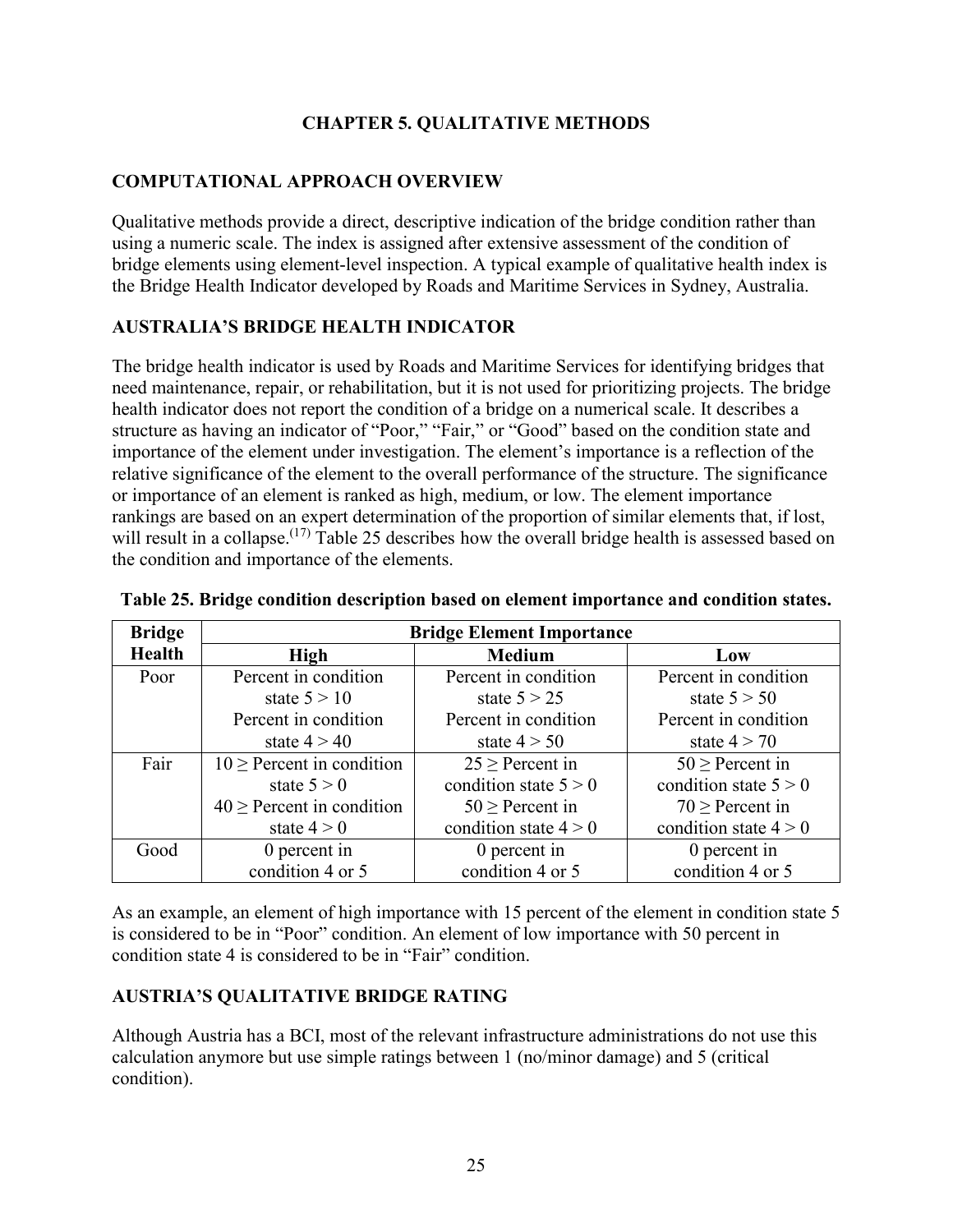Following the Austrian guideline for bridge inspections, the total rating of a bridge is based on the ratings of the bridge elements.(15) Each element is assigned a condition rating, ranging from 1 to 5 [\(table 26\)](#page-35-3).

<span id="page-35-3"></span>**Table 26. Description of condition ratings for bridge elements in Austria's qualitative approach.**

| Rating                      | <b>Description</b>                                                                      |
|-----------------------------|-----------------------------------------------------------------------------------------|
|                             | No problems, minor problems; load-bearing capacity, operability, and durability not     |
|                             | limited; no maintenance required.                                                       |
| $\mathcal{D}_{\mathcal{L}}$ | Minor problems; load-bearing capacity and operability not limited; operability and      |
|                             | durability will be limited if defects are not removed in the long-term; no restriction  |
|                             | of use.                                                                                 |
| 3                           | Moderate problems; indication of limited operability and durability; maintenance        |
|                             | required in the medium term (within 6 years).                                           |
|                             | Severe problems; load-bearing capacity not yet limited but operability and durability   |
|                             | already limited; maintenance within 3 years (short term) to reestablish regular use.    |
|                             | Critical condition; load-bearing capacity and operability limited; immediate initiation |
|                             | of repair, restriction of use.                                                          |

On the basis of the bridge element ratings, the total rating of a bridge is also assigned a number from 1 to 5. The following factors are crucial for this classification:

- Extent/severity of damage.
- Limitation of load-bearing capacity, operability, and durability.
- Urgency of intervention.

# <span id="page-35-0"></span>**STRENGTHS AND LIMITATIONS**

# <span id="page-35-1"></span>**Strengths**

This approach is mainly used for general assessment of the bridge condition and identifying bridges that need maintenance. Qualitative methods rely on element-level inspection data and are able to provide a more objective assessment of the condition of structural elements by capturing both severity and extent of damages.

# <span id="page-35-2"></span>**Limitations**

This approach cannot be used effectively for prioritizing and planning rehabilitation and maintenance programs because it does not provide a quantitative scale for ranking bridges in a network. For example, many bridges may be rated as being in "Poor" condition with no particular ranking regarding which ones are in dire need of repair or replacement compared with others when only a few of them could be preserved or replaced due to budget constraints.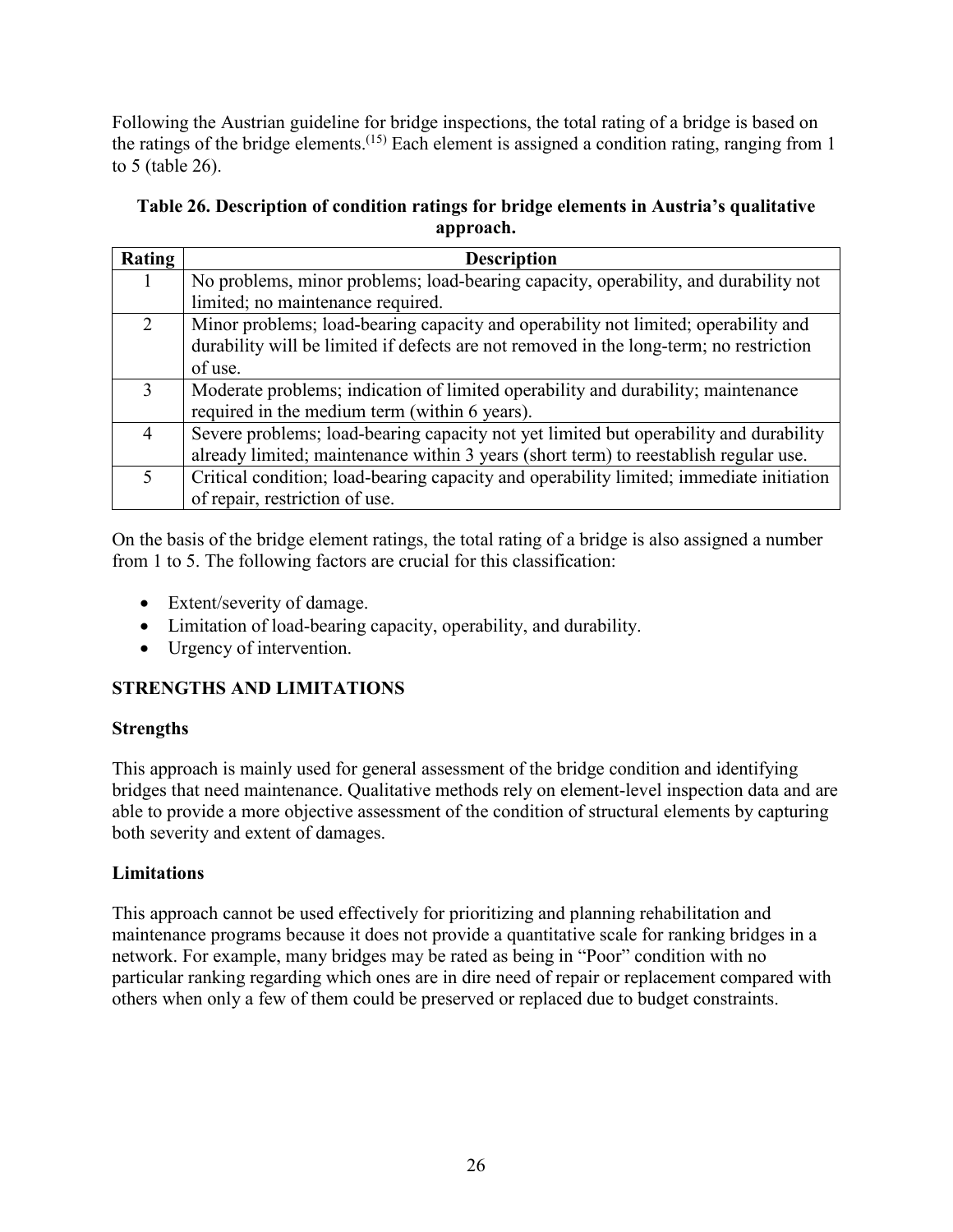## **CHAPTER 6. OTHER METHODS**

<span id="page-36-0"></span>There are other BCIs that cannot be categorized into any one of the methods described in chapter 5. These indices use multiple approaches to calculate the overall BHI.

# <span id="page-36-1"></span>**BRIDGE SR**

The bridge SR was previously used in the United States for evaluating factors, indicating a bridge's sufficiency to remain in service, but was superseded as a result of the recent *Moving Ahead for Progress in the 21st Century Act* (MAP-21) legislation. The inspector rated each of the key components of the bridge by selecting a deterioration that best described the general condition of the component being inspected. The overall bridge rating was obtained by a weighted combination of the structural condition information and functional information. The SR approach was therefore an extension of the weighted averaging approach.

## <span id="page-36-2"></span>**Data Inventory and Condition Rating**

Bridge SRs were calculated by using data from NBI, which is a comprehensive database compiled by FHWA of all bridges with span lengths greater than or equal to 6.1 m on public roads. The database contains a collection of bridge information data items such as bridge identification or location, bridge type and specifications, operational conditions (i.e., age, average daily traffic, bypass, and detour length), bridge geometric or functional data (i.e., structure lanes, shoulder width, etc.), and bridge structural condition data (i.e., rating of deck, superstructure, and substructure). The SR was calculated using bridge functional, operational, and condition information.

## <span id="page-36-3"></span>**Functional Information**

Functional data provided an assessment of the level of service provided by the bridge. Examples of functional data in NBI include number of lanes, shoulder width, vertical under clearance (height of the bridge), etc. These data were also used by FHWA to rate or classify the service provided by a bridge. Bridges not meeting minimum clearance values (i.e., narrow lanes, narrow shoulders, inadequate vertical under clearance, etc.) were classified as functionally obsolete. A functionally obsolete bridge contained features below established limits. However, they may have been structurally sound and perfectly safe. In calculating SR, the bridge's serviceability and functional obsolescence contributed a maximum of 30 percent to the SR rating.

## <span id="page-36-4"></span>**Operational Condition Information**

The operational conditions of a bridge were based on the evaluation of factors such as average daily traffic, bypass, detour length, and highway designation. Operational conditions contributed a maximum of 15 percent to the overall SR.

## <span id="page-36-5"></span>**Condition Information**

The NBI database describes the structural condition of only key components of a bridge: the deck, the superstructure, and the substructure.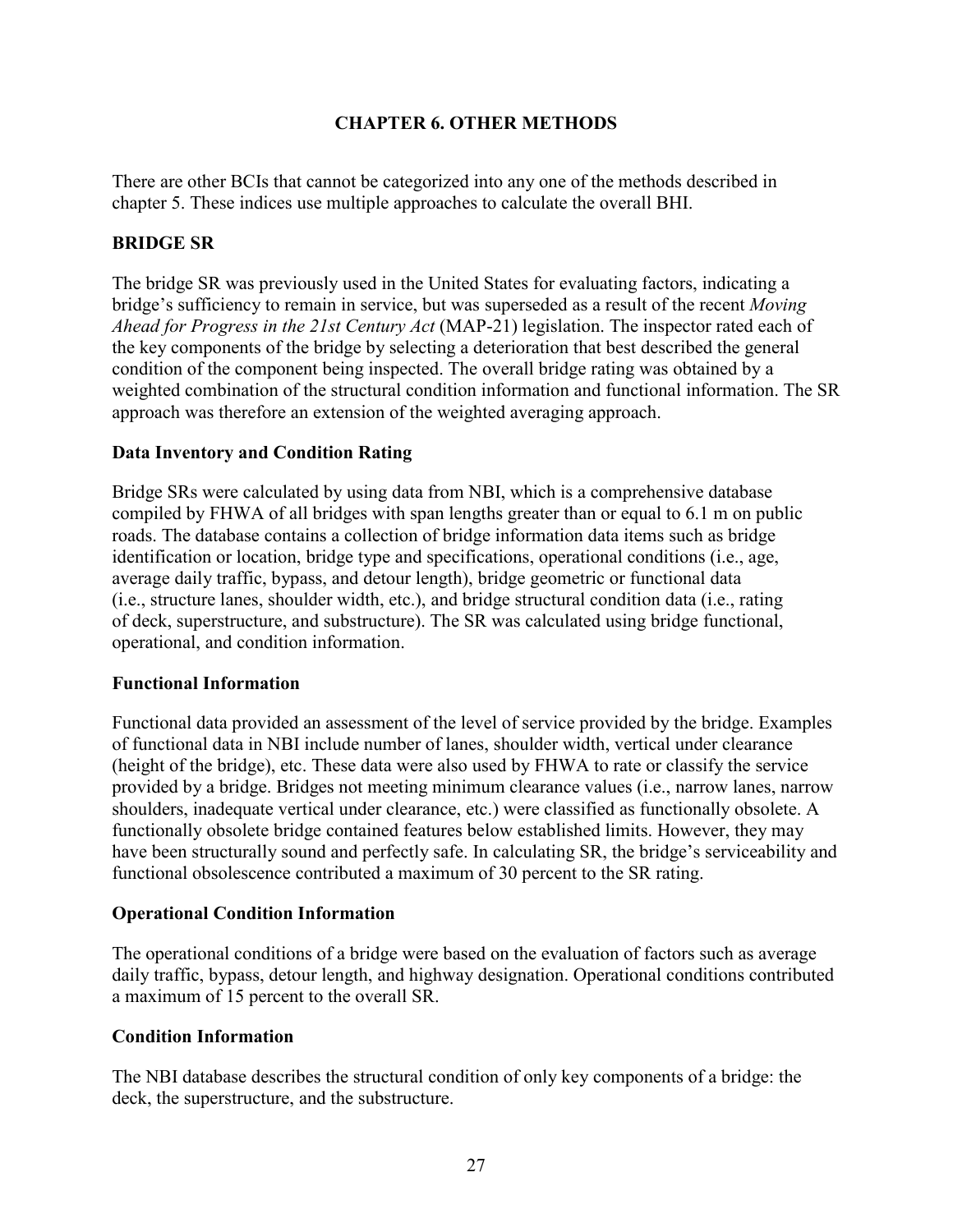The bridge deck, which directly carries traffic, is inspected for defects such as cracking, scaling, spalling (for concrete decks), broken welds, broken girds, and section loss (for steel grid decks). Timber decks are inspected for splitting, crushing, fastener failure, etc. The condition of the bridge deck is rated based on the defects identified and in accordance with the general condition ratings in [table 27.](#page-37-0) The superstructure that supports the deck and connects one substructure element to another is inspected for signs of distress, which may include cracking, deterioration, section loss, malfunction, and misalignment of bearings. The substructure supports the superstructure and distributes all bridge loads to bridge foundations. The substructure is inspected for visible signs of distress, including evidence of cracking, section loss, settlement, misalignment, scour, collision damage, and corrosion.

<span id="page-37-0"></span>

| <b>Rating</b>  | <b>Description</b>                                                        |  |  |  |
|----------------|---------------------------------------------------------------------------|--|--|--|
| 9              | Excellent condition.                                                      |  |  |  |
| 8              | Very good condition. No problems noted.                                   |  |  |  |
| $\tau$         | Good condition. Some minor problems.                                      |  |  |  |
| 6              | Satisfactory condition. Structural elements show some minor               |  |  |  |
|                | deterioration.                                                            |  |  |  |
| 5              | Fair fondition. All primary structural elements are sound but may have    |  |  |  |
|                | minor section loss, cracking, spalling, or scour.                         |  |  |  |
| $\overline{4}$ | Poor condition. Advanced section loss, deterioration, spalling, or scour. |  |  |  |
| 3              | Serious condition. Loss of section and/or deterioration of primary        |  |  |  |
|                | structural elements. Fatigue cracks in steel or shear cracks in concrete  |  |  |  |
|                | may be present.                                                           |  |  |  |
| $\overline{2}$ | Critical condition. Advanced deterioration of primary structural          |  |  |  |
|                | elements. Fatigue cracks in steel shear cracks in concrete may be         |  |  |  |
|                | present or scour may have removed substructure support. Unless            |  |  |  |
|                | monitored, it may be necessary to close the bridge until corrective       |  |  |  |
|                | action is taken.                                                          |  |  |  |
|                | "Imminent" failure condition. Major deterioration or section loss         |  |  |  |
|                | present in critical structural components or obvious vertical or          |  |  |  |
|                | horizontal movement affecting structure stability. Bridge is closed to    |  |  |  |
|                | traffic, but corrective action may put it back in light service.          |  |  |  |
| $\Omega$       | Failed condition. Out of service and beyond corrective action.            |  |  |  |

|  |  | Table 27. NBI condition ratings. (18) |  |  |
|--|--|---------------------------------------|--|--|
|--|--|---------------------------------------|--|--|

The structural condition of a bridge's key components (deck, superstructure, and substructure) is used to assess whether it is structurally deficient (NBI rating of 4 or less for deck, superstructure, or substructure). FHWA classifies a bridge as structurally deficient to indicate that the physical conditions of the bridge's primary load-carrying elements have deteriorated. A "structurally deficient" bridge is not necessarily unsafe, but the owner may need to spend significant amounts on repair and maintenance to the keep the bridge in service, and the bridge would eventually require major rehabilitation or replacement to address the underlying deficiency.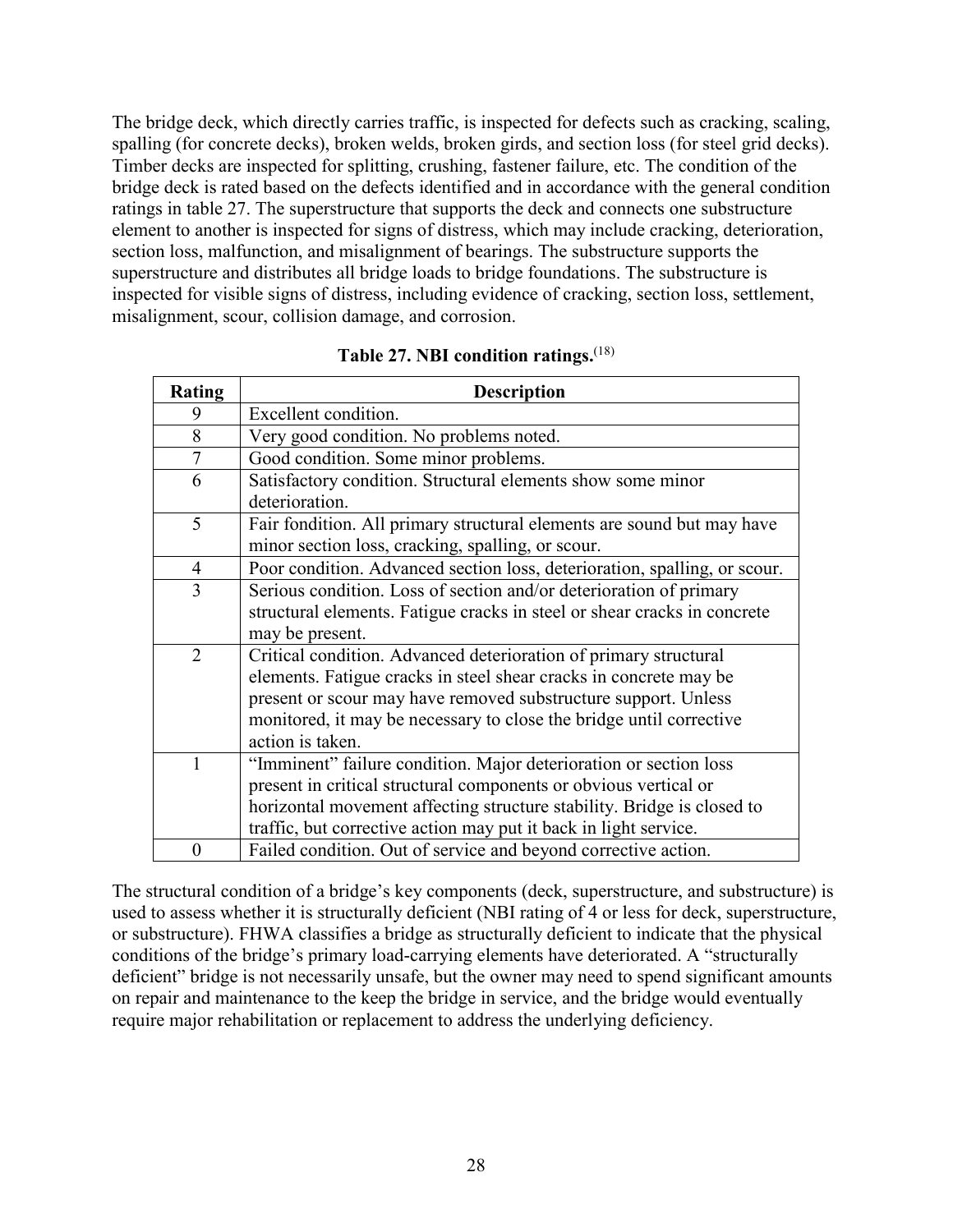# <span id="page-38-0"></span>**Calculating SR**

In calculating SR, the bridge's structural adequacy and safety together with the inventory loading contribute a maximum of 55 percent to the total rating.

The calculated SR [\(figure 24\)](#page-38-4) is a function of four factors: structural adequacy and safety (A), serviceability and functional obsolescence (B), essentiality for public use (C), and special reductions (D), which is a maximum of 13 percent of the total rating. Elements considered include the detour length, traffic safety features, and main structure type.

$$
SR = A + B + C - D
$$

## **Figure 24. Equation. SR.**

## <span id="page-38-4"></span><span id="page-38-1"></span>**Uses of SR**

# *Funding Eligibility*

Previously, FHWA used SRs with a status flag, indicating whether a bridge is structurally deficient or functionally obsolete to decide on its eligibility for funding. A structurally deficient (or functionally obsolete) bridge with an SR less than 50 qualified for replacement, whereas a structurally deficient (or functionally obsolete) bridge with an SR greater than 50 but less than 80 qualified for rehabilitation.

# <span id="page-38-2"></span>**RISK-BASED PRIORITIZATION FOR BRIDGES**

Moon et al. proposed a risk-based method for prioritization of bridge repair and replacement projects in a network. This method provides the basis for a bridge prioritization tool being tested by NJDOT. Although this is a risk-based framework, because risk and resilience are critical components of bridge health and performance, this method is included in this synthesis to address that aspect of bridge health. $(19)$ 

The objective of this proposed method is to provide a risk-based approach that transportation authorities can use as a more transparent and objective approach to bridge evaluation and project prioritization. While the method appears qualitative in nature, it has distinct advantages over many current approaches. This approach defines *risk* as a product of hazards, vulnerabilities, and exposures and therefore explicitly recognizes key performance limit states. In addition, it incorporates the uncertainties associated with various assessment techniques, provides flexibility for their implementation, and provides a means to capture (in a useable format) expert knowledge and heuristics from top bridge engineers.

## <span id="page-38-3"></span>**Definition of Risk**

The proposed bridge assessment methodology is based on the concept of relative risk, which extends the reliability-based assessment approach to explicitly consider the consequences of not performing (in this definition called exposure). The inclusion of consequences is a necessary consideration for rational decisionmaking, and it is therefore imperative that consequences be included within the assessment procedure. The proposed framework takes into consideration a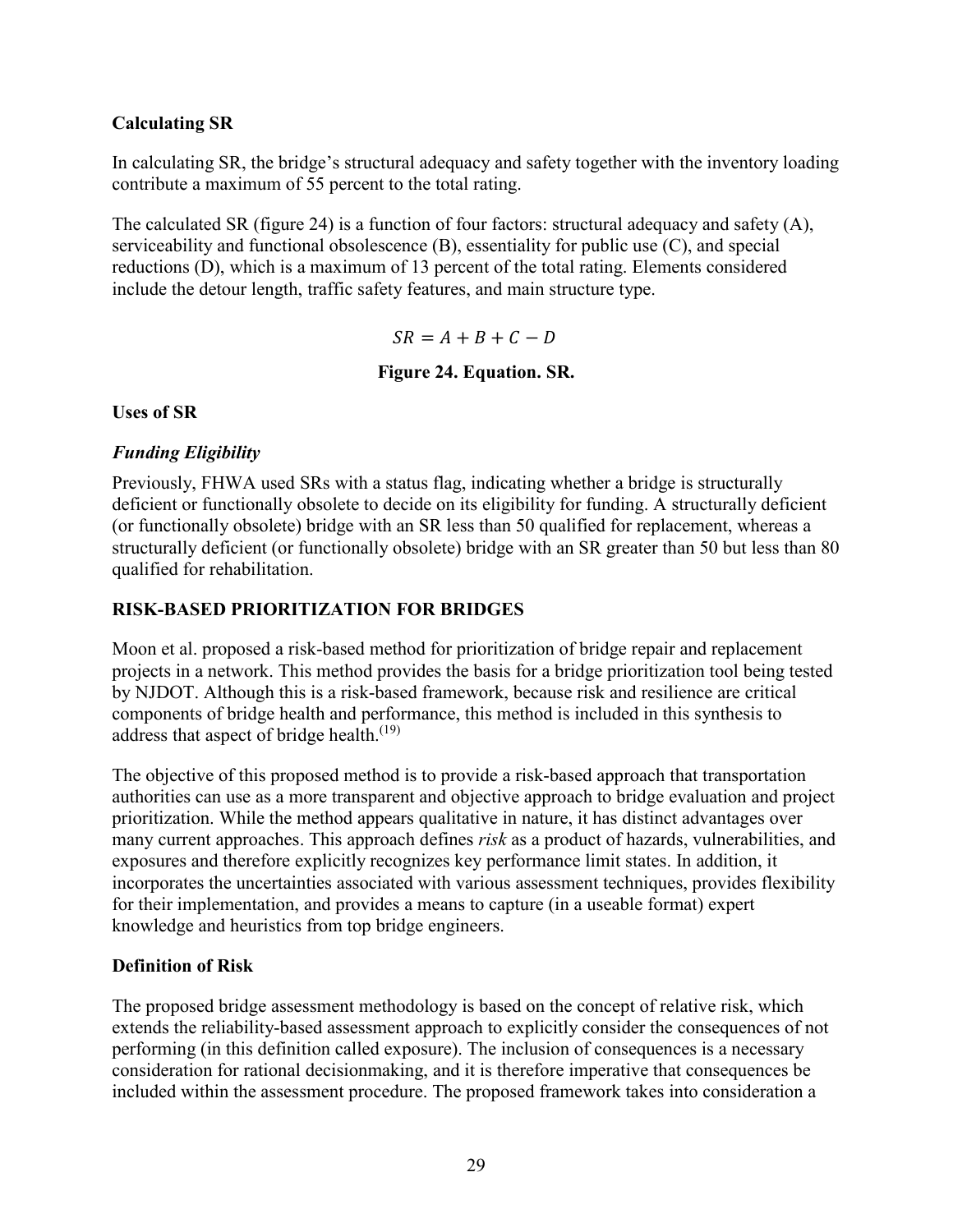more partitioned definition for perceived relative risk (referred to as "risk" in this report) as a combination of hazard, vulnerability, exposure, and an uncertainty premium [\(figure 25\)](#page-39-0).

<span id="page-39-0"></span>Perceiced Relative Risk (H) = (Hazard) (Vulnerability) (Exposure) (Uncertainty Premium)

# **Figure 25. Equation. Perceived relative risk.**

Where:

Hazard = Probability of a hazard occurring.

Vulnerability = Probability of failure (to perform adequately) given hazard.

Exposure = Consequences associated with a failure to perform adequately.

Uncertainty Premium = A factor to account for the level of uncertainty associated with the selected assessment approach, including the quality control measures employed.

[Table 28](#page-40-0) outlines some proposed hazards, vulnerabilities, and exposures for the four performance limit states to be considered by the proposed risk-based assessment approach.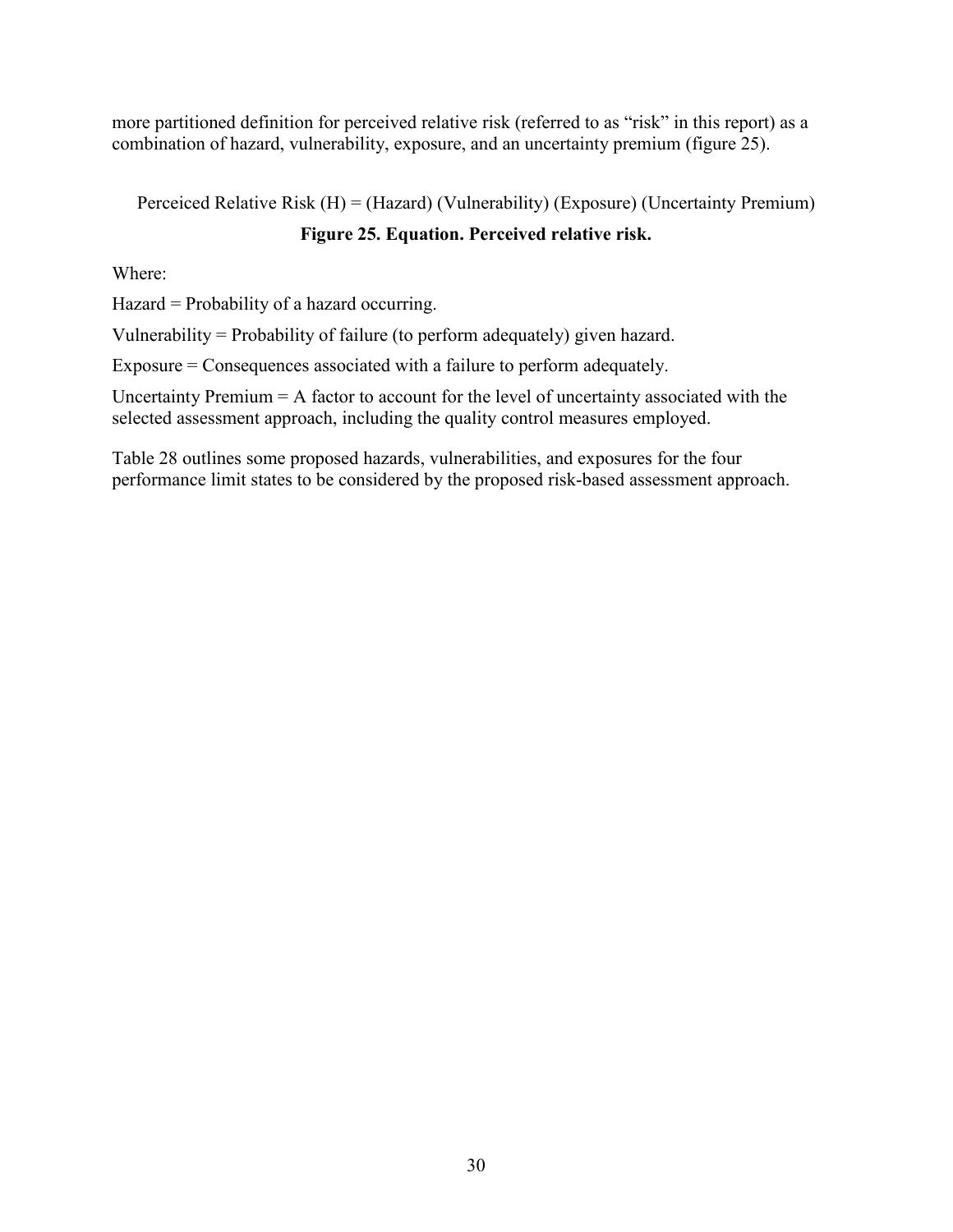| Performance                           |                                                                                                                                                 |                                                                                                                                                                                                                                                                                                                     |                                                                                                                                                                               |
|---------------------------------------|-------------------------------------------------------------------------------------------------------------------------------------------------|---------------------------------------------------------------------------------------------------------------------------------------------------------------------------------------------------------------------------------------------------------------------------------------------------------------------|-------------------------------------------------------------------------------------------------------------------------------------------------------------------------------|
| <b>Limit States</b>                   | <b>Hazards</b>                                                                                                                                  | <b>Vulnerabilities</b>                                                                                                                                                                                                                                                                                              | <b>Exposures</b>                                                                                                                                                              |
| Safety-<br>geotechnical/<br>hydraulic | • Flood plain.<br>• Seismic design<br>category.<br>• Marine traffic.<br>• Storm surge<br>category.<br>• Underwater<br>substructure<br>flowrate. | • Foundation bearing<br>conditions.<br>• Pier protection<br>standards.<br>• Scour critical.<br>• Evidence of<br>substructure<br>settlement.<br>• Superstructure<br>above/below flood<br>level.                                                                                                                      | • Replacement<br>cost.<br>$\bullet$ Coastal<br>evacuation<br>route.<br>• Distance of<br>detour route.<br>• Strategic<br>Highway<br>Network route.<br>• Utility<br>disruption. |
| Safety-<br>structural                 | $\bullet$ ADTT.<br>• Seismic design<br>category.                                                                                                | • Structural assembly<br>classification.<br>• Fatigue details.<br>$\bullet$ History of<br>displacements and<br>vibrations.<br>• Evidence of structural<br>damage.<br>• Spanned roadway<br>functional<br>classification.<br>• Fracture critical details.<br>• Exposed prestressing<br>strands.<br>• Rocker bearings. | Loss of life.                                                                                                                                                                 |

<span id="page-40-0"></span>**Table 28. Summary of relevant performance limit states, hazards, vulnerabilities, and exposures for bridges.** (19)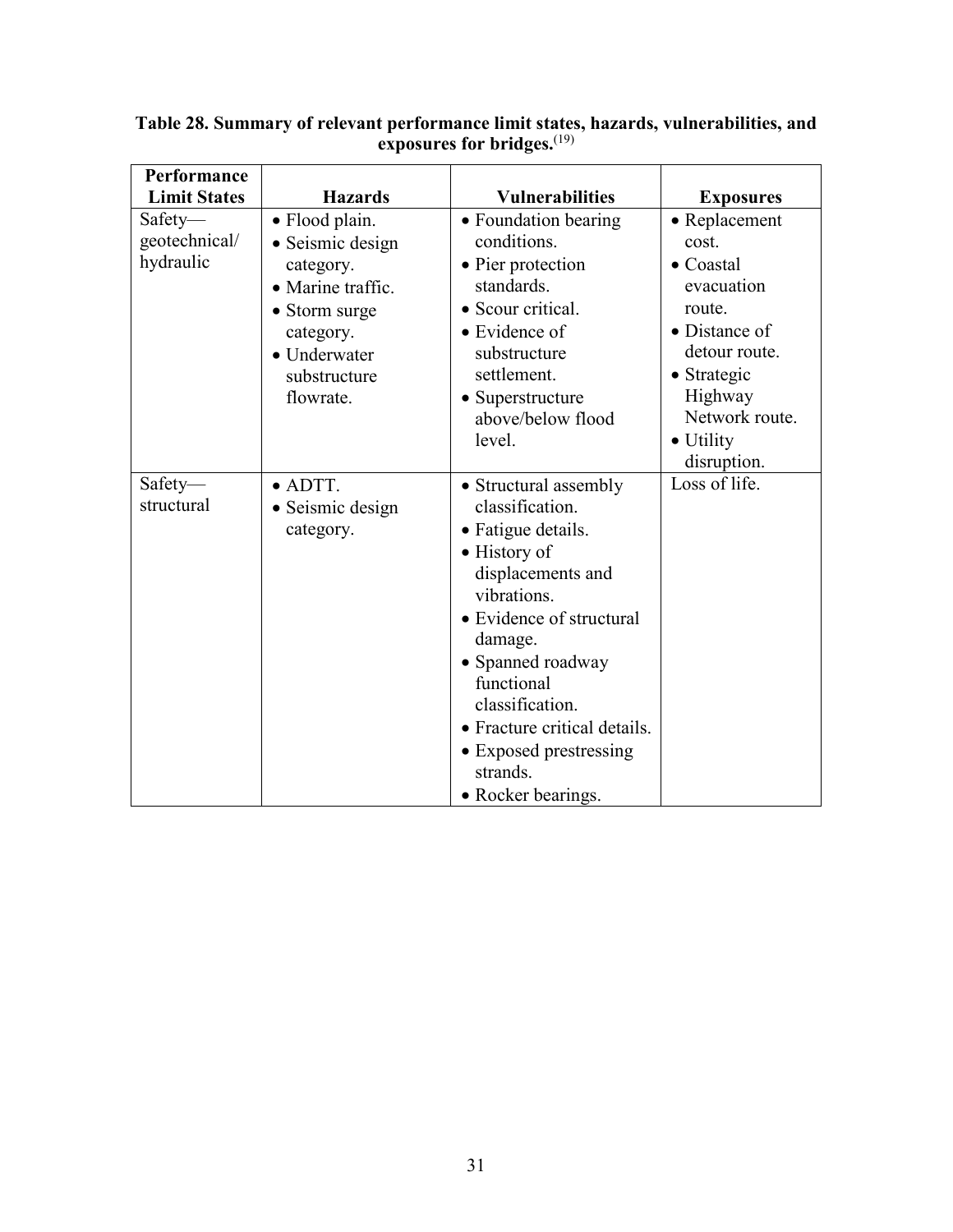| Performance                      |                                                                                                                                                                                      |                                                                                                                                                                                                                                                                                                           |                           |
|----------------------------------|--------------------------------------------------------------------------------------------------------------------------------------------------------------------------------------|-----------------------------------------------------------------------------------------------------------------------------------------------------------------------------------------------------------------------------------------------------------------------------------------------------------|---------------------------|
| <b>Limit States</b>              | <b>Hazards</b>                                                                                                                                                                       | <b>Vulnerabilities</b>                                                                                                                                                                                                                                                                                    | <b>Exposures</b>          |
| Serviceability<br>and durability | • ADTT of spanned<br>roadways.<br>• Average annual<br>snowfall.<br>• Use of deicing salts.<br>• Freeze-thaw cycle.<br>• Proximity to coast.<br>• History of vehicular<br>collisions. | • Water penetration/<br>corrosion.<br>• Bearing conditions.<br>• Expansion joint<br>condition.<br>• Condition rating of<br>approach.<br>• Condition rating of<br>superstructure.<br>• Condition rating of<br>substructure.<br>• Condition rating of<br>deck.<br>• Under clearance of<br>spanned roadways. | Maintenance<br>costs.     |
| Operations                       | • History of fatal<br>accidents.<br>• Utilities on<br>structure.                                                                                                                     | • Lane width.<br>• Line striping condition.<br>• Traffic safety feature<br>adequacy.<br>• Breakdown<br>lanes/shoulders.<br>• Percentage of legal<br>truck weight posted.                                                                                                                                  | History of<br>congestion. |

ADTT = Average daily truck traffic.

The framework scales the calculated risk using the Department of Homeland Security's fivelevel risk scale [\(figure 26\)](#page-41-0) in which "I" represents low risk level, and "V" represents severe risk level. This scale is easy to understand for both engineers and the general public.



<span id="page-41-0"></span>Figure 26. Chart. Risk scale for risk-based prioritization framework.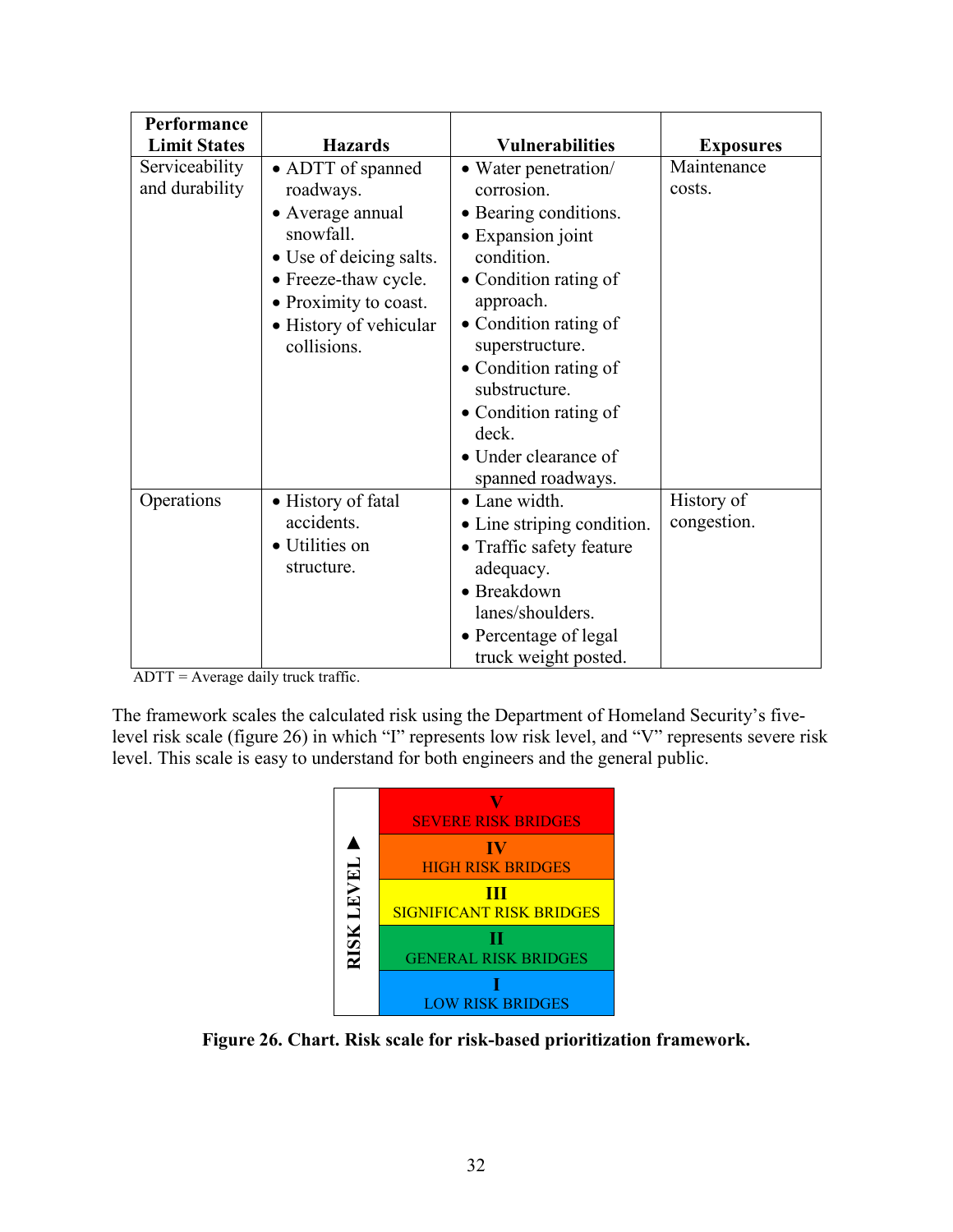#### <span id="page-42-0"></span>**Risk-Based Assessment Framework**

Moon et al. stress that the proposed framework is very rudimentary and needs to be refined based on expert elicitation and input from the many relevant professional organizations and committees.<sup>(19)</sup> While this framework has subjective components (due to the current lack of quantitative and objective data), as bridge performance research programs such as the LTBP Program expand their field data collection efforts, it is expected that this framework will become increasingly objective in nature by using data-driven inputs.<sup>(19)</sup>

[Figure 27](#page-42-1) shows a flowchart for the proposed risk-based prioritization. In this approach, the level of risk assessment is defined first, which identifies the acceptable uncertainty premium. After this definition, the estimation of relative risk is done by determining the hazard, vulnerability, and exposure of the bridge. The risk level is then calculated, which helps informed decisionmaking and budget allocation.



**Figure 27. Flowchart. Proposed risk-based assessment framework.** (19)

<span id="page-42-1"></span>Uncertainty premiums associated with different levels of risk assessment are listed in [table 29.](#page-43-0) The major deciding factor in the uncertainty premium is the level at which the risk is computed, whether at an aggregate level or divided up into individual risks. Although computing the risk in an aggregate level is more conservative and time efficient, it sometimes overestimates the actual risk drastically. In these cases, calculating a more realistic risk based on individual hazards as an accurate risk assessment can be worthwhile. The assessment levels reflect the specific approaches and technologies employed. More advanced analytical and experimental technologies are becoming available that can help users better understand the conditions of a structure and reduce the uncertainty premium. Also, a wide range of successful quality assurance programs have been developed. To recognize their influence and benefits, assessment levels that take advantage of these developments will have a lower uncertainty premium associated with them.

[Table 30](#page-43-1) through [table 32](#page-47-0) show how hazard, vulnerability, and exposure may be quantified for levels 1 and 2 assessments. In this case, the risks are groups in four categories: safety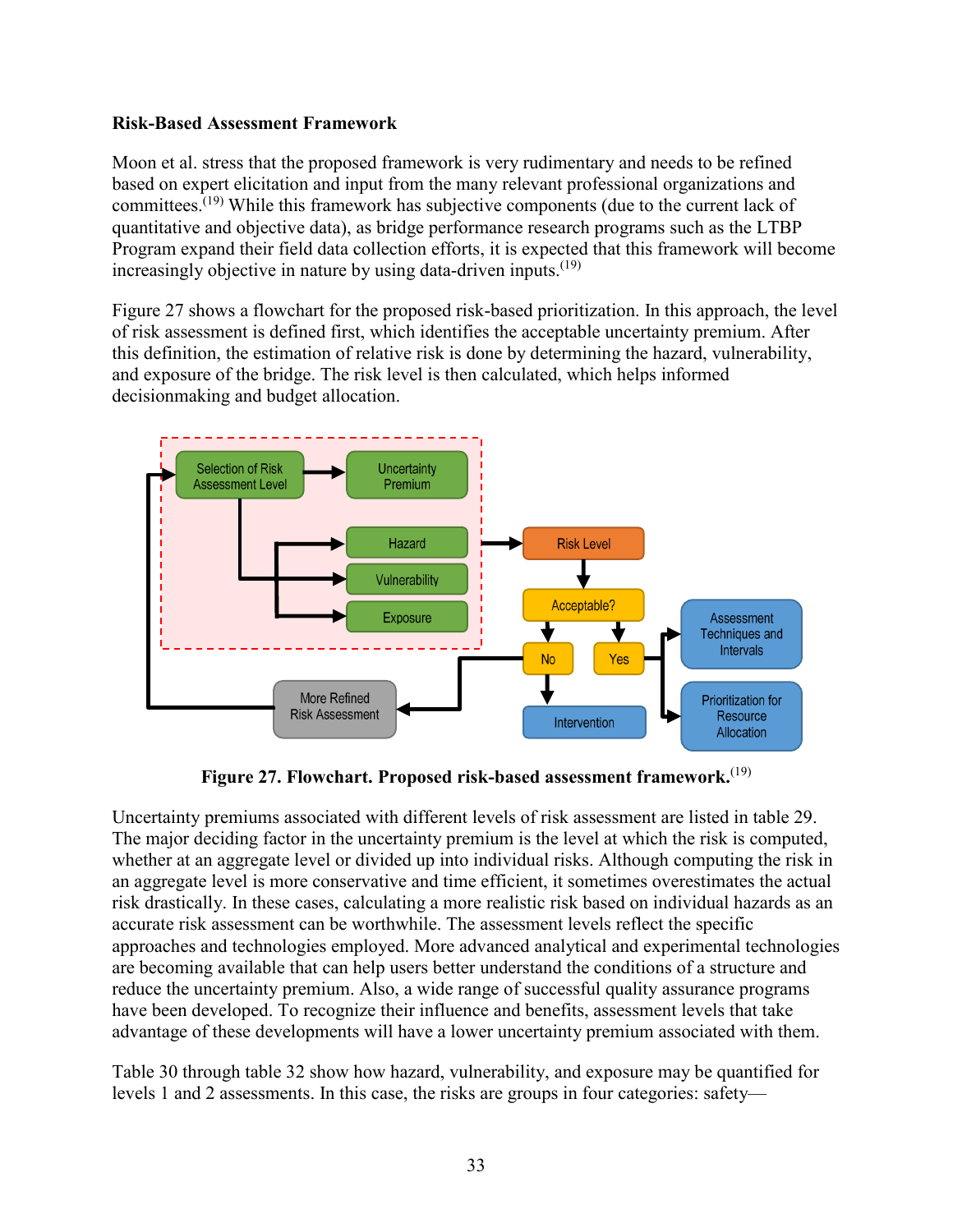geotechnical/hydraulic; safety—structural; serviceability, durability, and maintenance; and operational and functional. For each of these categories, the hazard, vulnerability, and exposure are assigned a value of 1 through 3 based on location, structural and operational attributes, age, etc. The risk levels are then be calculated as discussed earlier in this section. [Table](#page-47-2) 33 lists the preliminary risk levels.

<span id="page-43-0"></span>

| Level                    | <b>Example Approaches</b>     | <b>Resolution</b> | Quality<br><b>Assurance</b> | Uncertainty<br>Premium |
|--------------------------|-------------------------------|-------------------|-----------------------------|------------------------|
| 1                        |                               |                   | Minimum                     | 2.5                    |
|                          | Visual Inspection, Document   | Aggregate         |                             |                        |
|                          | Review                        | <b>Risks</b>      | <b>Standards</b>            |                        |
| $\overline{2}$           | Visual Inspection, Document   | Aggregate         | <b>Best</b>                 | 2.0                    |
|                          | Review                        | <b>Risks</b>      | Practices                   |                        |
| 3                        | Visual Inspection, Document   | Individual        | Minimum                     | 1.5                    |
|                          | Review, Analytical Techniques | <b>Risks</b>      | <b>Standards</b>            |                        |
| 4                        | Visual Inspection, Document   | Individual        | <b>Best</b>                 | 1.25                   |
|                          | Review, Analytical Techniques | <b>Risks</b>      | Practices                   |                        |
| $\overline{\mathcal{L}}$ | Visual Inspection, Document   | Individual        | <b>Best</b>                 | 1.0                    |
|                          | Review, Analytical and        | <b>Risks</b>      | Practices                   |                        |
|                          | <b>NDE</b> Techniques         |                   |                             |                        |

**Table 29. Risk assessment levels.** (19)

<span id="page-43-1"></span>NDE = Nondestructive evaluation.

## **Table 30. Preliminary hazard values for level 1 and 2 risk assessments. (19)**

| <b>Hazards</b><br>Considered |                   | <b>Hazard Values</b>      |                                                        |                           |  |
|------------------------------|-------------------|---------------------------|--------------------------------------------------------|---------------------------|--|
|                              |                   |                           |                                                        | 3                         |  |
|                              | Scour,            | Outside of a 500-year     | Outside of a 100-year                                  | Within of a 100-year      |  |
|                              | debris and ice,   | flood plain               | flood plain                                            | flood plain               |  |
|                              | vessel collision, | Seismic design            | Seismic design                                         | Seismic design categories |  |
| geo/hydraulic                | seismic-          | category A                | categories B and C                                     | D, E, and F               |  |
|                              | liquefaction,     | Over a non-navigable      | Navigable channel for                                  | Navigable channel for     |  |
|                              | settlement,       | channel                   | mid-sized vessels                                      | large vessels             |  |
|                              | flood             | Located more than         | Located more than                                      | Located within            |  |
|                              |                   | 804 km from coast         | 80.4 km from coast                                     | 80.4 km from coast        |  |
| Safety-                      |                   | No potential for scour    | A rating of NBI item 113<br>(scour) of $7, 5$ , or $4$ | Not applicable            |  |
|                              |                   | No records of significant | Records of moderate                                    | Observed drift and debris |  |
|                              |                   | earthquake, floods, or    | earthquake, floods, or                                 | at piers/abutment history |  |
|                              |                   | storm surge               | storm surge                                            | of ice flows in waterway  |  |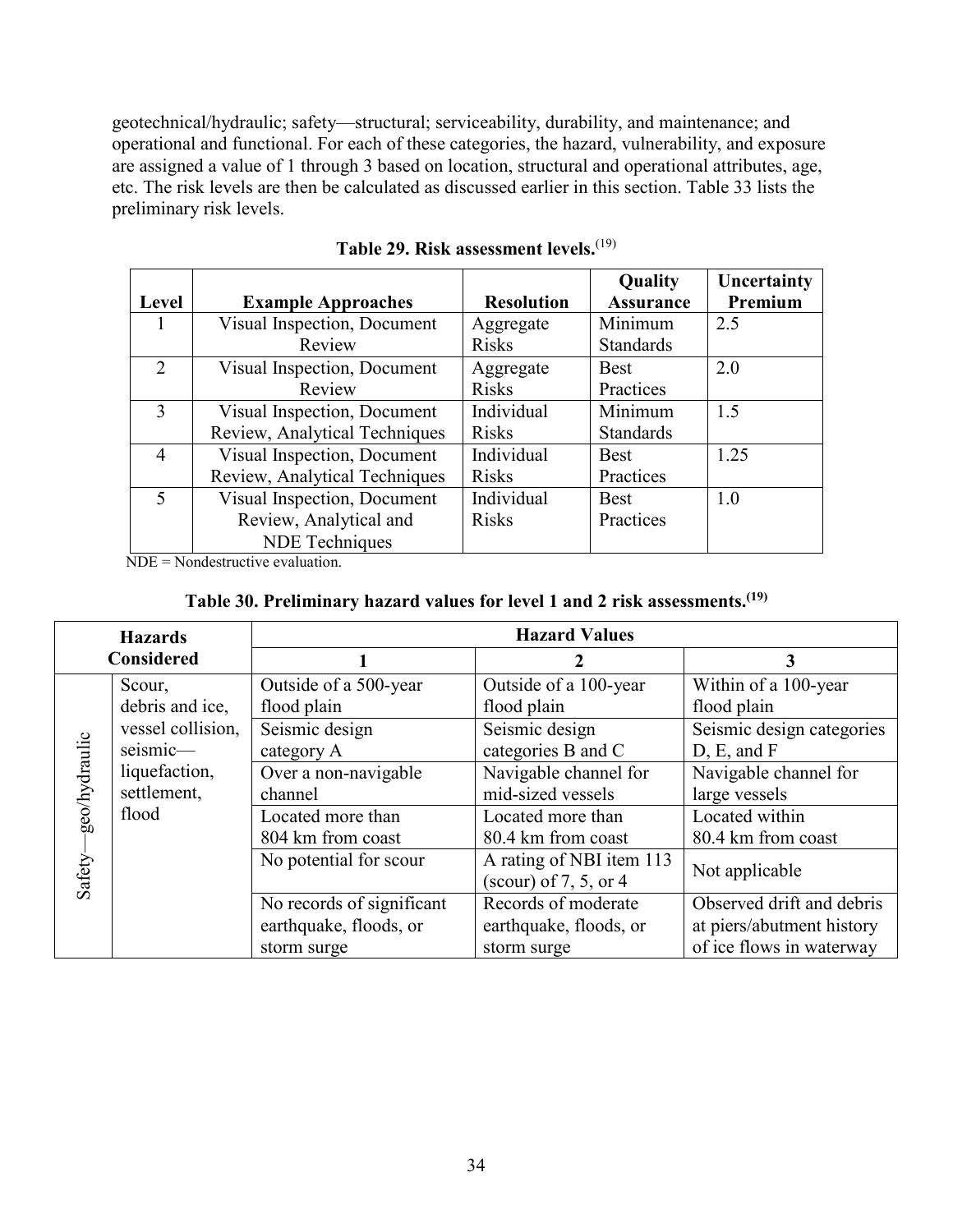| <b>Hazards</b>    |                                 | <b>Hazard Values</b>                       |                                                         |                                                                              |  |
|-------------------|---------------------------------|--------------------------------------------|---------------------------------------------------------|------------------------------------------------------------------------------|--|
| <b>Considered</b> |                                 |                                            |                                                         | 3                                                                            |  |
|                   | Seismic,<br>fatigue,            | Seismic design category A                  | Seismic design<br>categories B and C                    | Seismic design categories<br>D, E, and F                                     |  |
|                   | vehicle                         | ADTT less than 500                         | ADT less than 10,000                                    | $\overline{AD}$ T more than 10,000                                           |  |
| Safety-structural | collision,<br>overload,<br>fire | Not spanning over a<br>roadway             | Spanning over a roadway<br>with ADTT less than<br>1,000 | Spanning over a roadway<br>with ADTT more than<br>1,000/spanning a rail line |  |
|                   |                                 | Located more than                          | Located more than                                       | Located less than 16 km                                                      |  |
|                   |                                 | 16 km from heavy industry                  | 16 km from heavy<br>industry                            | from heavy industry                                                          |  |
|                   |                                 | No history of overloads,                   | Limited number of                                       | History of overloads,                                                        |  |
|                   |                                 | collision, or earthquake                   | overloads or collision or<br>minor earthquakes          | collision, or severe<br>earthquake                                           |  |
|                   |                                 | No routine use of deicing                  | Moderate usage of                                       | High usage of deicing                                                        |  |
|                   |                                 | salts                                      | deicing salts                                           | salts                                                                        |  |
|                   | Serviceability,                 | Located more than 100 mi<br>from the coast | Located more than 25 mi<br>from the coast               | Located less than 25 mi<br>from the coast                                    |  |
|                   | durability,<br>and maintenance  | Low number of freeze-                      | Moderate number of                                      | Moderate number of                                                           |  |
|                   |                                 | thaw cycles                                | freeze-thaw cycles                                      | freeze-thaw cycles                                                           |  |
|                   |                                 | No history of overloads                    | History of isolated<br>overloads                        | History of repeated<br>overloads and permits                                 |  |
|                   |                                 | ADTT less than 1,000 and                   | ADTT less than 10,000                                   | ADTT more than 10,000                                                        |  |
|                   |                                 | ADT less than 10,000                       | and ADT less than                                       | and ADT more than                                                            |  |
|                   | Operational and                 |                                            | 50,000                                                  | 50,000                                                                       |  |
|                   | functional                      | No history of fatal                        | History of isolated fatal                               | History of repeated fatal                                                    |  |
|                   |                                 | accidents                                  | accidents                                               | accidents                                                                    |  |
|                   |                                 | No history of congestion                   | History of moderate                                     | History of high                                                              |  |
|                   |                                 |                                            | congestion                                              | congestion                                                                   |  |

# <span id="page-44-0"></span>**Table 31. Preliminary vulnerability values for level 1 and 2 risk assessment.** (19)

| <b>Vulnerabilities</b>   | <b>Vulnerability Values</b>                                 |                                                                                          |                                                                                                               |  |
|--------------------------|-------------------------------------------------------------|------------------------------------------------------------------------------------------|---------------------------------------------------------------------------------------------------------------|--|
| Considered               |                                                             |                                                                                          | 3                                                                                                             |  |
|                          | Founded on deep foundations<br>or bedrock                   | Founded on shallow<br>foundations on cohesive soil                                       | Founded on shallow<br>foundations or noncohesive<br>soil                                                      |  |
| Safety-<br>geo/hydraulic | No history and no evidence of<br>scour or settlement        | Evidence of minor scour/<br>undermining during<br>past/present underwater<br>inspections | Evidence of moderate to<br>significant scour/<br>undermining during<br>past/present underwater<br>inspections |  |
|                          | Meets current pier impact and<br>scour protection standards | Pier protection system in<br>good condition                                              | Pier protection system<br>missing or in poor<br>condition                                                     |  |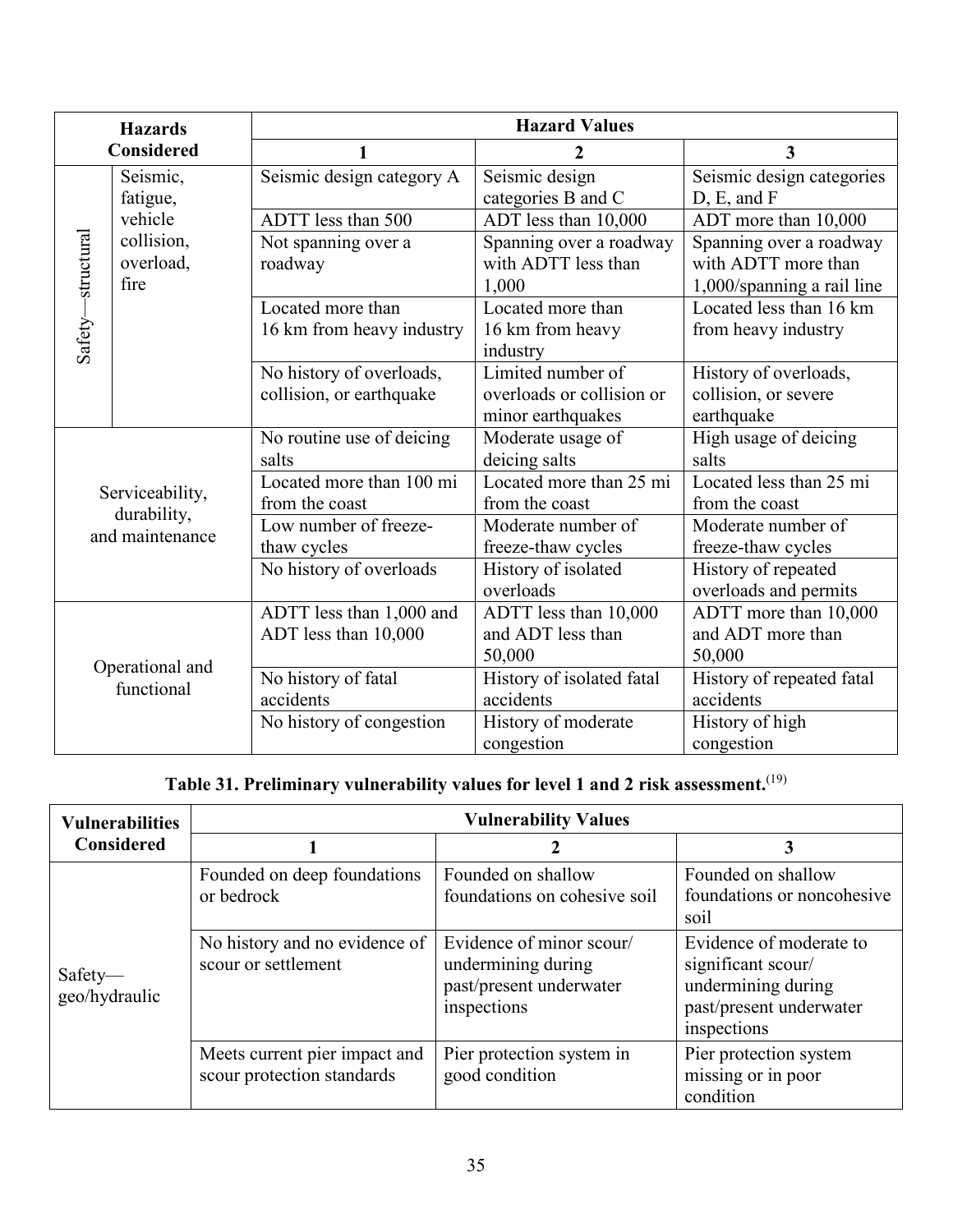| <b>Vulnerabilities</b> | <b>Vulnerability Values</b>                             |                                                                              |                                                                                                                |  |
|------------------------|---------------------------------------------------------|------------------------------------------------------------------------------|----------------------------------------------------------------------------------------------------------------|--|
| Considered             | 1                                                       | $\overline{2}$                                                               | $\overline{\mathbf{3}}$                                                                                        |  |
|                        | Superstructure above<br>100-year flood level            | Superstructure above<br>100-year flood level                                 | Superstructure below<br>100-year flood level                                                                   |  |
|                        | No tilt of substructure<br>elements                     | Minor tilt of substructure<br>elements                                       | Significant tilt of<br>substructure elements                                                                   |  |
|                        | Meets all current design specs                          | Does not meet all current<br>design specs, but most of<br>them               | Noncomposite construction                                                                                      |  |
|                        | Structure displays<br>bi-directional redundancy         | Simply supported constructed<br>with transverse distribution<br>capabilities | Simply supported<br>construction with minimal<br>transverse distribution<br>capabilities                       |  |
|                        | 20 years or less since<br>construction or major renewal | 50 years or less since<br>construction or major<br>renewal                   | 50 years or more since<br>construction or major<br>renewal                                                     |  |
|                        | A and B fatigue details                                 | C and D fatigue details                                                      | E and E' fatigue details                                                                                       |  |
| Safety-<br>structural  | Elastomeric bearings                                    | Steel bearings                                                               | Rocker bearings, intrinsic<br>force dependency, exposed<br>prestressing strands, and<br>pin and hanger details |  |
|                        | No evidence of structural<br>damage                     | Minor evidence of structural<br>damage within the critical<br>load path      | Evidence of structural<br>damage within the critical<br>load path                                              |  |
|                        | Clearance more than 15.2 cm<br>of current standard      | Clearance within 15.2 cm of<br>current standard                              | Clearance below current<br>standards                                                                           |  |
|                        | No history of excessive<br>displacements or vibrations  | History of significant<br>displacements or vibrations                        | History of excessive<br>displacements or vibrations                                                            |  |
|                        | Substructure elements plumb                             | Substructure elements within<br>10 percent of plumb                          | Substructure elements more<br>than 10 percent of plumb                                                         |  |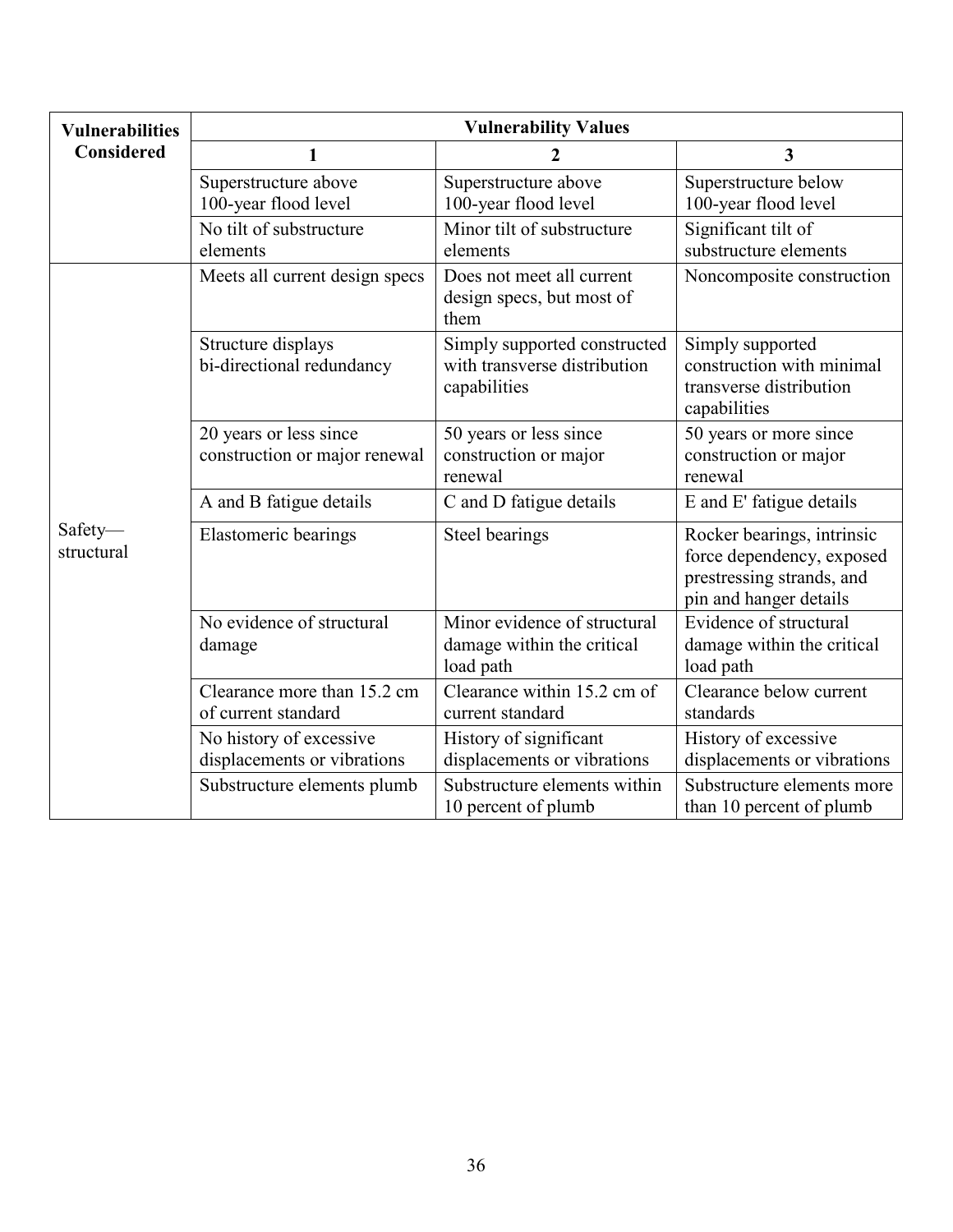| <b>Vulnerabilities</b>                            | <b>Vulnerability Values</b>                                                  |                                                                     |                                                                           |  |  |
|---------------------------------------------------|------------------------------------------------------------------------------|---------------------------------------------------------------------|---------------------------------------------------------------------------|--|--|
| <b>Considered</b>                                 | 1                                                                            | 2                                                                   | 3                                                                         |  |  |
|                                                   | No visible cracks                                                            | Minor local cracking                                                | Extensive cracking and<br>spalling                                        |  |  |
|                                                   | No evidence of reinforcement<br>corrosion                                    | Some evidence of<br>reinforcement and structural<br>steel corrosion | Evidence of widespread<br>reinforcement and<br>structural steel corrosion |  |  |
|                                                   | Paint in good condition                                                      | Paint in moderate condition                                         | Paint in poor condition                                                   |  |  |
| Serviceability,<br>durability, and<br>maintenance | Elastomeric bearing                                                          | Steel bearing                                                       | Frozen bearings and<br>exposed prestressing<br>strands                    |  |  |
|                                                   | Joints in good operating<br>condition                                        | Joints with minor evidence of<br>leaking                            | Failed expansion joints                                                   |  |  |
|                                                   | Approach does not display<br>rutting                                         | Approach displays minor<br>rutting                                  | Approach displays<br>significant rutting                                  |  |  |
|                                                   | Scuppers are less than<br>10 percent clogged                                 | Scuppers are between 10 and<br>50 percent clogged                   | Scuppers are between 50<br>and 100 percent clogged                        |  |  |
|                                                   | Roadway approach alignment<br>and bridge geometry up to<br>current standards | Lane width within 0.3 m of<br>current standards                     | Lane width more than<br>0.3 m less than current<br>standards              |  |  |
|                                                   | Guard rail and road paint in<br>good condition                               | Guard rail and road paint in<br>fair condition                      | Guard rail and road paint in<br>poor condition                            |  |  |
| Operational and<br>functional                     | Not posted                                                                   | Posted for more than<br>90 percent of legal truck<br>weight         | Posted for less than<br>90 percent of legal truck<br>load                 |  |  |
|                                                   | Good ride quality of deck                                                    | Moderate ride quality of deck                                       | Poor ride quality of deck                                                 |  |  |
|                                                   | Breakdown lane/shoulders                                                     | Breakdown lane/ shoulders<br>not present                            | Breakdown lane/shoulders<br>not present                                   |  |  |
|                                                   | No rutting of pavement                                                       | Minor rutting of pavement                                           | Significant rutting of<br>pavement                                        |  |  |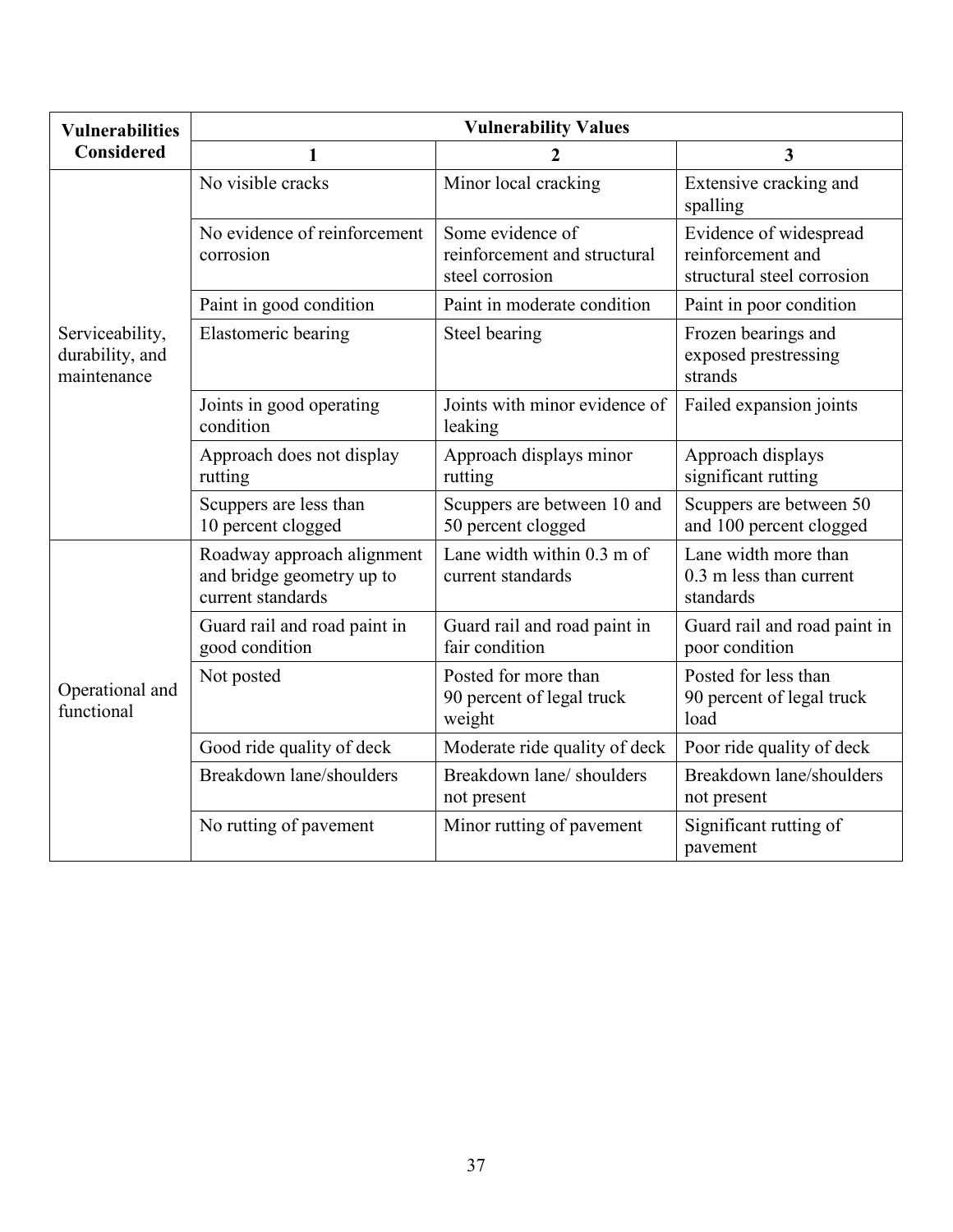<span id="page-47-0"></span>

|                                           | <b>Exposure Values</b>                                             |                                                                                     |                                                                                 |
|-------------------------------------------|--------------------------------------------------------------------|-------------------------------------------------------------------------------------|---------------------------------------------------------------------------------|
| <b>Exposure Considered</b>                |                                                                    | 2                                                                                   | 3                                                                               |
| Safety—geo/hydraulic<br>Safety-structural | ADT less than 10,000                                               | ADT less than 50,000                                                                | ADT more than 50,000                                                            |
|                                           | Replacement cost<br>less than \$2 million                          | Replacement cost<br>less than \$10 million                                          | Replacement cost<br>more than \$10 million                                      |
|                                           | Not on a critical route<br>(life line, evacuation)<br>route, etc.) | Not on a critical,<br>nonredundant route<br>(life line, evacuation)<br>route, etc.) | On a critical,<br>nonredundant route<br>(life line, evacuation)<br>route, etc.) |
|                                           | Detour route less than<br>8 km                                     | Detour route less than<br>$16 \text{ km}$                                           | Detour route more than<br>$16 \text{ km}$                                       |
| Serviceability,<br>durability, and        | Low maintenance costs                                              |                                                                                     | N/A                                                                             |
| maintenance                               | ADT less than 50,000                                               | ADT more than 50,000                                                                |                                                                                 |
| Operational and<br>functional             | No history of congestion                                           | Average peak hour<br>delays of more than<br>$10 \text{ min}$                        | N/A                                                                             |
|                                           | ADT less than $25,000$                                             | ADT more than 25,000                                                                |                                                                                 |
|                                           | ADTT less than 10,000                                              | ADTT more than 10,000                                                               |                                                                                 |

# **Table 32. Preliminary exposure levels for level 1 and 2 risk assessments. (19)**

<span id="page-47-2"></span><span id="page-47-1"></span> $N/A = Not applicable.$ 

# **Table 33. Preliminary risk levels. (19)**

|                                     | <b>Threshold Risk</b> |
|-------------------------------------|-----------------------|
| <b>Risk Level</b>                   | <b>Values</b>         |
| Level V: Severe risk bridges        | >40                   |
| Level IV: High risk bridges         | $30 - 40$             |
| Level III: Significant risk bridges | $20 - 30$             |
| Level II: General risk bridges      | $10 - 20$             |
| Level I: Low risk bridges           | < 10                  |

In order to translate risk levels into appropriate actions, assessment techniques, and required intervals for assessments, a set of minimum requirements and optional assessment programs is needed. A preliminary estimate of this relationship is shown in [table 34.](#page-48-1)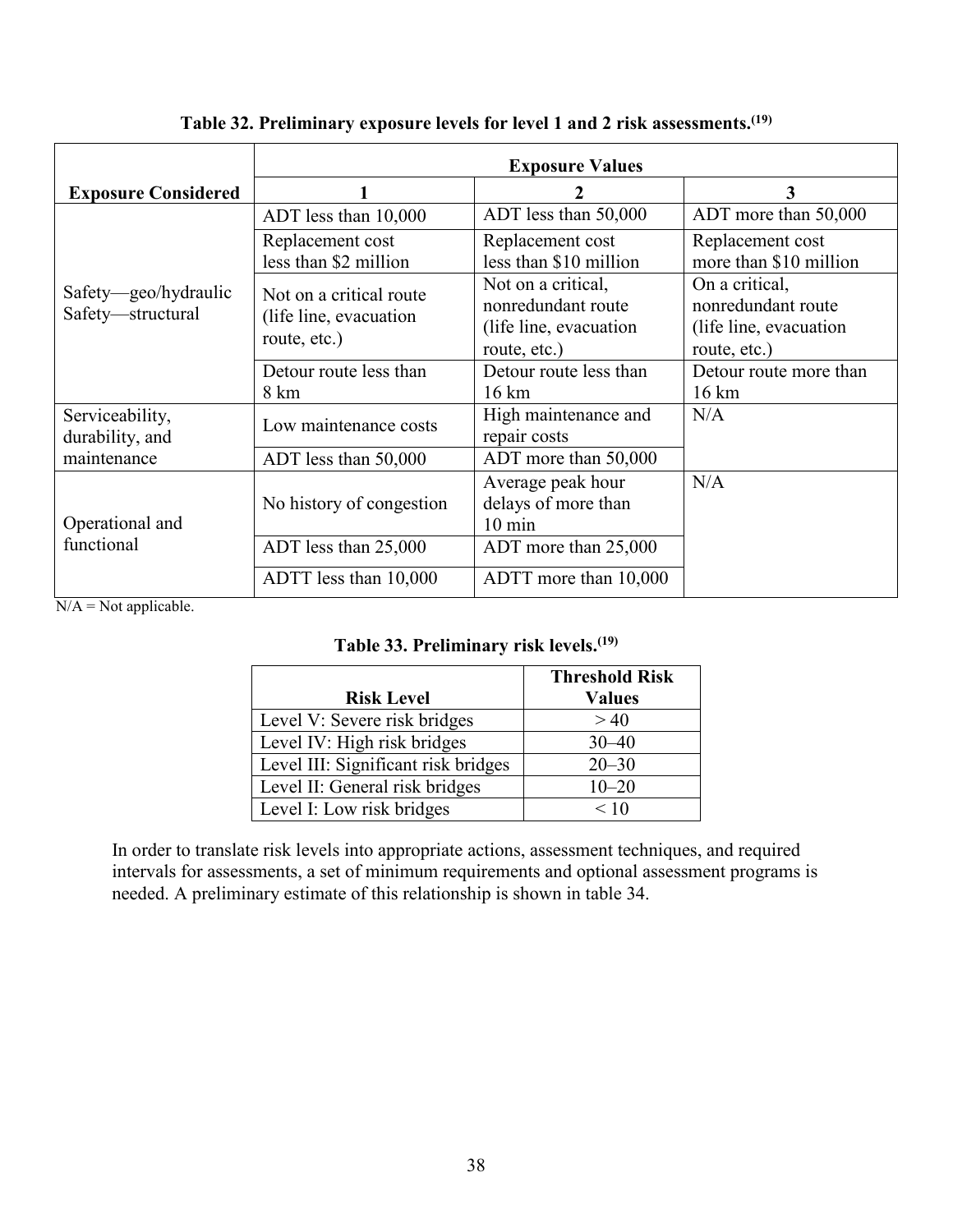<span id="page-48-1"></span>

| <b>Risk Level</b> | <b>Mandatory</b>  | <b>Option 1</b>     | <b>Option 2</b>   |
|-------------------|-------------------|---------------------|-------------------|
| Severe            | Level $3/1$ Year  | Level $4/18$ months | Level $5/2$ years |
| High              | Level $2/1$ Year  | Level $4/2$ years   | Level $5/3$ years |
| Elevated          | Level $2/2$ years | Level $4/3$ years   | Level $5/4$ years |
| Guarded           | Level $1/2$ years | Level $4/4$ years   | Level $5/6$ years |
| Low               | Level $1/2$ years | Level $4/4$ years   | Level $5/6$ years |

|  | Table 34. Preliminary assessment programs per risk level. <sup>(19)</sup> |  |  |
|--|---------------------------------------------------------------------------|--|--|
|--|---------------------------------------------------------------------------|--|--|

Note that the acceptable risk level that triggers more refined risk assessment and also relative quantitative values for uncertainty need to be calibrated based on case studies and expertise of experienced engineers.

#### <span id="page-48-0"></span>**Strengths and Limitations**

## *Strengths*

The proposed approach recognizes the diverse set of performance limit states relevant to management decisions and can readily be incorporated within risk-based decision-support tools. While this framework remains highly qualitative and subjective in nature, it has the advantage of requiring very limited changes on the actual practice of bridge inspections, and it can be implemented for most bridges using current inspection data and other publicly available data sources.

This approach not only provides decisionmakers with a more complete picture of the uncertainty associated with various assessment procedures, but it also promotes the use of more reliable approaches while still providing States some freedom regarding implementation depending upon their individual priorities and concerns.

## *Limitations*

Although calculating actual risks assocated with bridges is ideal, it is not possible in practice. For this reason, performance-based risk methods yield a perceived risk, which is valuable in a relative sense.

The proposed framework adopts key performance limit states (safety; durability, serviceability, and maintenance; and operations and functionality), including State or regional costs associated with operation, evaluation, maintenance, and repair. Bridge performance is a more complex concept, and performance of a bridge may cover other limit states that are not fully known. It is expected that as this assessment procedure matures and the findings of the LTBP Program are released, additional performance limit states may be included, and some of these performance limit states may be subdivided to allow for a higher resolution assessment.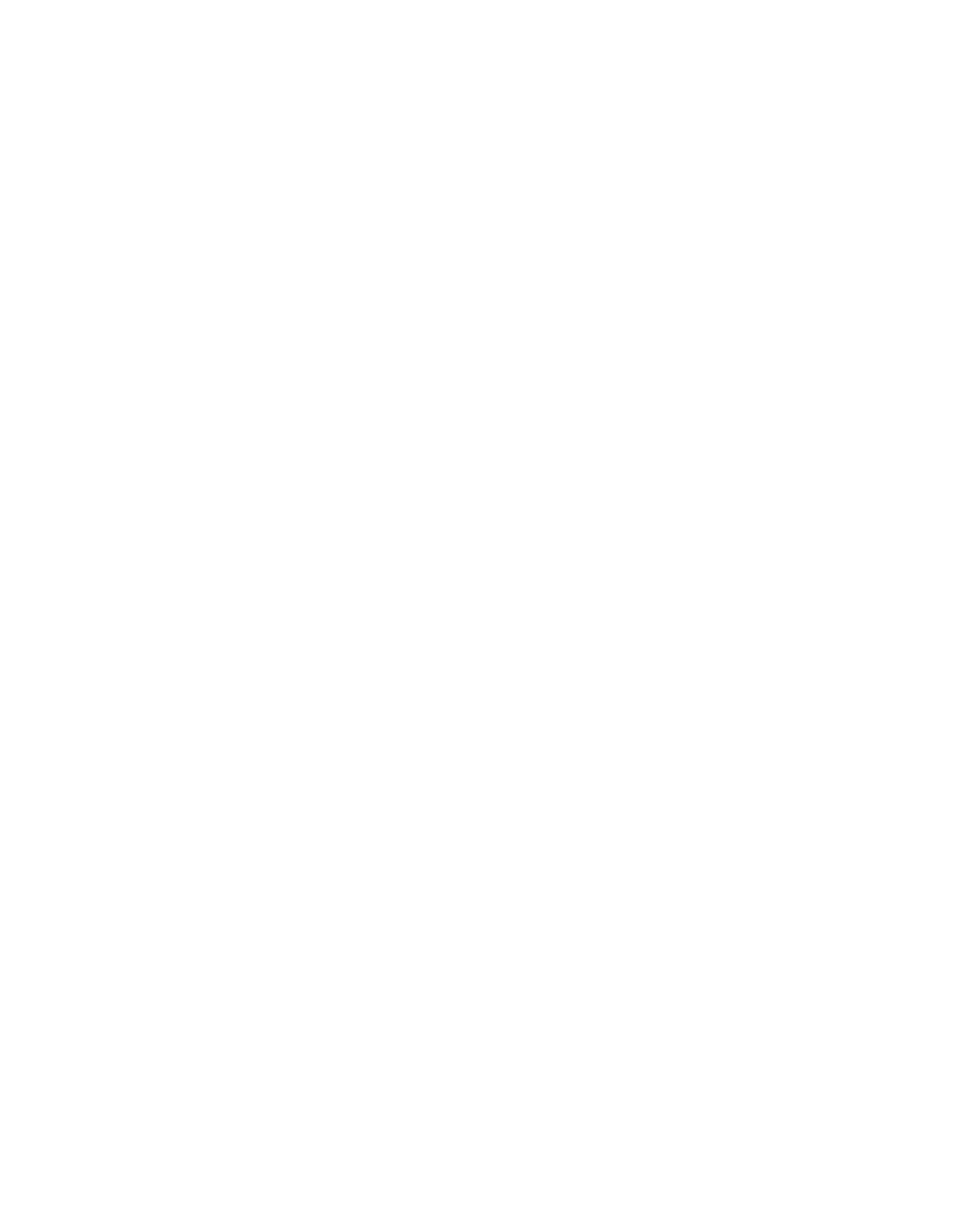## **CHAPTER 7. CONCLUSIONS**

<span id="page-50-0"></span>This synthesis discussed state-of-the-art bridge condition or health indices being used to assess performance of bridges in the United States and other countries. Current methods for developing condition or health indices were grouped into four different approaches based on the computational methods used. A discussion on each approach covered the data required for computing the index and the strengths and limitations of the approach.

The majority of health indices are designed to help stakeholders plan for bridge maintenance and rehabilitation activities. This is typical among weighted averaging and ratio-based approaches, which calculate the overall health index by combining all defects identified at the element level. Other health indices, such as the worst-conditioned component index, are more interested in identifying weak links within the bridge structure that could severely affect the safety and durability of the bridge in case of a disaster. They are frequently used together with weighted averaging methods. Most systems rely on a qualitative approach to assess bridge health and performance. Qualitative methods are essential for general assessment of the bridge condition and identifying bridges that need maintenance.

With the exception of the recently supplanted SR, all other BMSs rely on element-level inspection data to obtain the overall BHI. The use of element-level inspection data provides a more thorough assessment of the condition of the bridge. It also provides a more objective evaluation of the bridge's condition because it reduces reliance on inspector's judgment for rating the condition of the bridge. Element-level inspection enables inspectors to capture both the severity and extent of any problems that may influence the integrity of the structure. Such information is valuable for planning maintenance, repair, and rehabilitation programs.

A key recurring limitation identified is the lack of accurate and objective data used to compute the condition indices. Visual inspection remains the predominant approach for assessing the condition of bridge elements. Since this heavily relies on human judgment, the possibility of one inspector rating the condition state of an element differently from another inspector is likely. Therefore, a true assessment of the condition of bridge elements is difficult and uncertain since the data acquired is sensitive to the inspector's expertise and sound judgment. The use of expert opinion and engineering judgment, as reflected in assigning weights and defining the relative importance of an instance of damage or an element, plays a key role in the estimation of condition indices. Opinions about the criticality of an instance of damage or a bridge element to the overall structure is highly variable. Using engineering judgment alone may introduce subjectivities into the estimation. Therefore, it is safe to conclude that with the current visual inspection approach to acquiring bridge condition data, the possibility of subjective and imprecise data entering the estimating process is present. The development of condition indices should be driven by more objective and quantitative data, which will help bridge managers make data-driven decisions.

Studying the basis for the BHIs used around the world also shows that most indices do not consider operational, safety, and lifecycle cost performance metrics and mostly rely on condition states of the bridge's elements or components. It is important that an effective performance-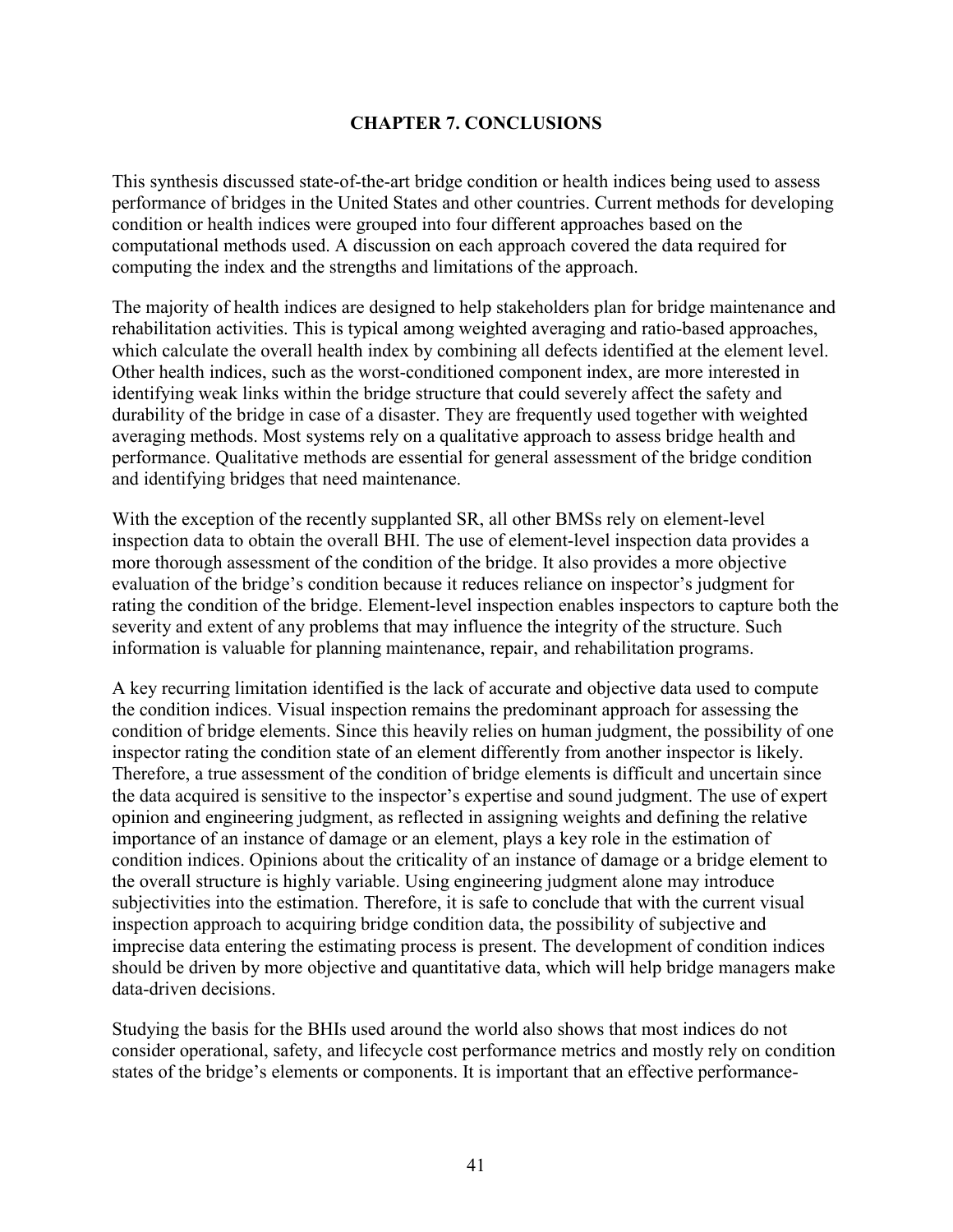based health index includes metrics at different limit states such as utility, operations, serviceability, structural, maintenance, safety, resilience, traffic, financial, and environmental.

It should be noted that subjectivity in BHIs will never diminish because some qualitative performance metrics always require some level of engineering judgment or input, such as condition ratings assignments to bridge elements. Currently, FHWA is establishing researchoriented protocols for data collection during bridge assessment, inspection, NDE, and field testing. These protocols could be leveraged in reducing subjectivity when assigning qualitative metrics.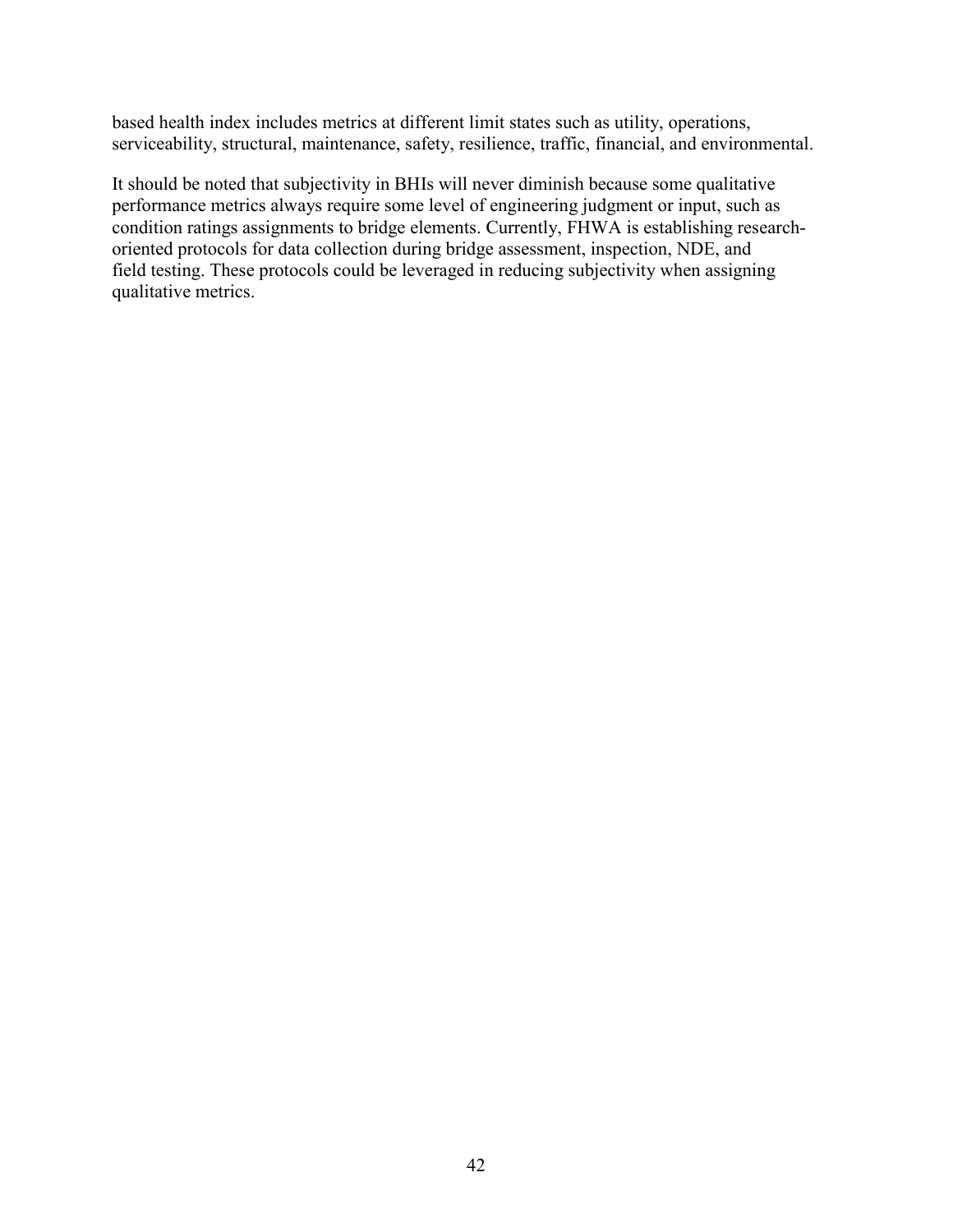#### **REFERENCES**

- <span id="page-52-0"></span>1. Kang, M. and Adams, T.M. (2009), *Sensitivity of Bridge Health Index to Element Failure Costs and Conditions*, Midwest Regional University Transportation Center, MRUTC. Available online: http://minds.wisconsin.edu/handle/1793/54189.
- 2. Hooks, J.J.M. and Frangopol, D.M. (2013), *LTBP Bridge Performance Primer*, Report No. FHWA-HRT-13-051. Federal Highway Administration, Washington, DC. Available at: http://www.fhwa.dot.gov/publications/research/infrastructure/structures/ltbp/13051/ 13051.pdf.
- 3. Lojze Bevc, Slovenian National Building and Civil Engineering Institute Brigitte Mahut, Laboratoire Central des Ponts et Chaussées Knut Grefstad, Norwegian Public Roads Administration Transport Research Laboratory (1999), *Review of Current Practice for Assessment of Structural Condition and Classification of Defects*, BRIME PL97-2220. Available at: http://www.trl.co.uk/brime/D2%20Final%20Apr%2099.pdf.
- 4. Shepard, R.W. and Johnson, M.B. (2001), "California Bridge Health Index: A Diagnostic Tool to Maximize Bridge Longevity, Investment," *TR News 215*, Washington, DC.
- 5. Ministry of Transportation Engineering Standards Branch (2009), *Bridge Condition Index – An Overall Measure of Bridge Condition*, Ontario, Canada. Available at: http://www.ogra.org/Services/TechnicalServices/BridgesCulverts/tabid/107/ctl/ DisplayAttachment/mid/670/AnnotationId/ f40268b5-17a9-e211-9cac-00155d607900/Default.aspx.
- 6. FHWA (2005), *Bridge Management Experiences of California, Florida, and South Dakota*, Report No. FHWA IF-05-040, Federal Highway Administration, Washington, DC. Available at: http://www.fhwa.dot.gov/infrastructure/asstmgmt/bmcs7.pdf.
- 7. AASHTO (2013), *Manual for Bridge Element Inspection*, American Association of State Highway and Transportation Officials, Washington, DC.
- 8. Bridge Engineering Section (2007), *Evaluation of the State Bridge Program: State of Oregon*, Oregon Department of Transportation, Salem, OR. Available at: http://www.oregon.gov/ODOT/HWY/BRIDGE/docs/newstip\_2008-2011.pdf.
- 9. Sivakumar, B., Minervino, C.M., and Edberg, W. (2003), *New Bridge Performance Measures for Prioritizing Bridges*, 9th International Bridge Management Conference, Orlando, FL.
- 10. ATKINS (2002), *CSS Bridge Condition Indicators, Volume 3: Evaluation of Condition Indicators*, County Surveyors' Society, Lincoln, UK.
- 11. Stratt, R.W. (2010), *Bridge Management a System Approach for Decision Making*. Available at: http://www.iiuedu.eu/press/journals/sds/SDS\_2010/DET\_Article1.pdf.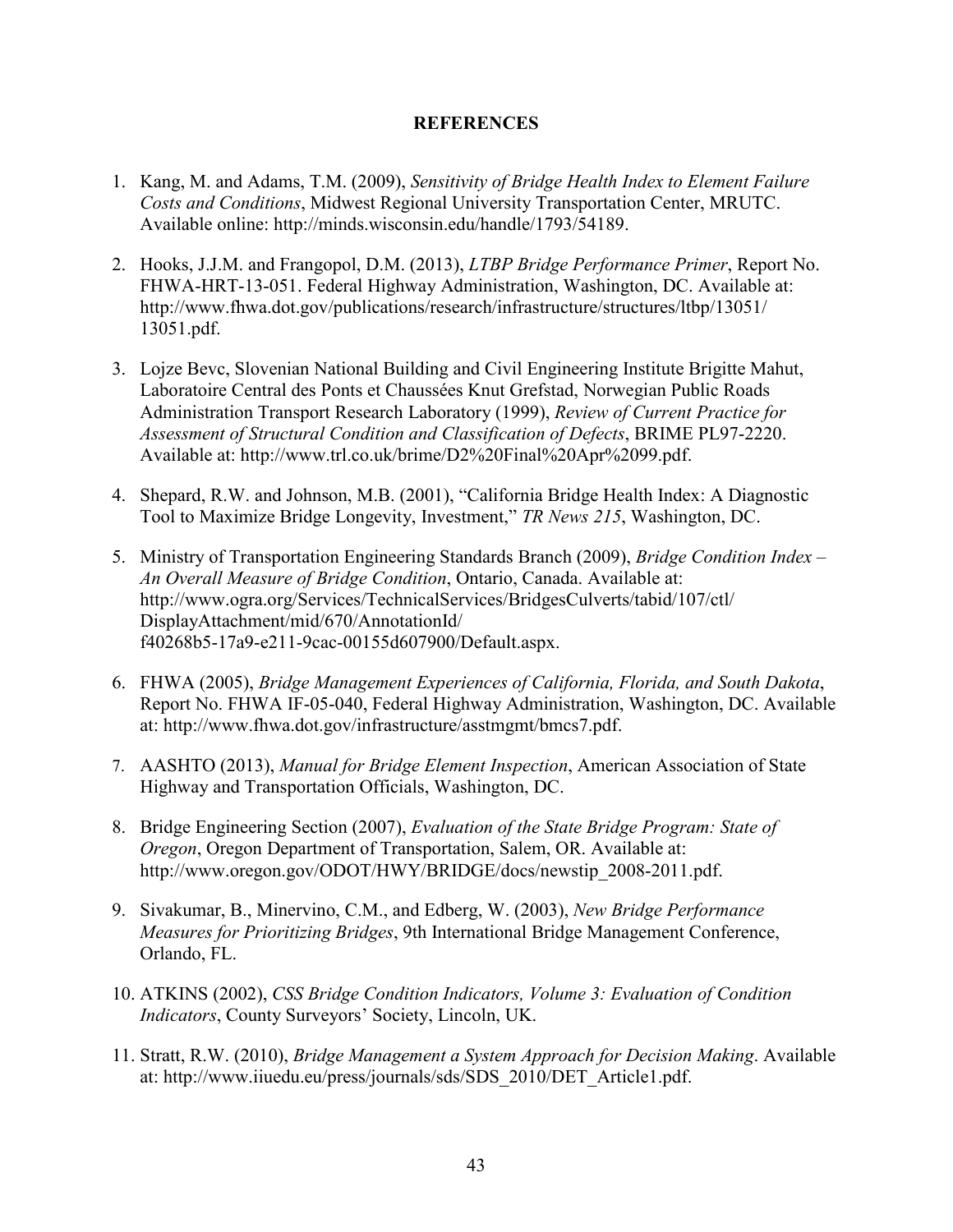- 12. Hearn, G., Puckett, J., Friedland, I., Everett, T., Hurst, K., Romack, G., Christian, G., Shepard, R., Thompson, T., and Young, R. (2005), *Bridge Preservation and Maintenance in Europe and South Africa*, Report No. FHWA-PL-05-002, Federal Highway Administration, Washington, DC. Available at: http://international.fhwa.dot.gov/pubs/pl05002/pl05002.pdf.
- 13. Nordengen, P.A. (2012), *Bridge Management Systems: An Asset Management Tool for Road Structures*, 4th Biennial Conference, Council for Scientific and Industrial Research, South Africa. Available at: http://www.conference2012.csir.co.za/sites/default/files/ Nordengen CSIRconferencefinal .pdf.
- 14. Rummey, G.D., and Dowling, B.L. (2004), *Toward a Uniform Bridge Management System for Australia and New Zealand*, Austroads Bridge Conference, Hobart, Tasmania, Australia.
- 15. Wicke M., Stehno G., Straninger W., Bergmeister, K. (1987), *Verfahren zur Vorhersage des Umfangs von Brückensanierungen*, Straßenforschung Heft 338, Bundesministerium für wirtschaftliche Angelegenheiten, Wien.
- 16. Yokoyama, K., Sato, H., Ogihara, K., and Toriumi, R. (1996), "Development of a Bridge Management System in Japan," *Third International Conference on Bridge Management*, pp. 580–594, London, England: Spon.
- 17. Wedgwood, R. (2004), *Guidelines for Bridge Management Structure Information*, Austroads, Sydney, Australia. Available at: https://www.onlinepublications.austroads.com.au/items/AP-R252-04.
- 18. FHWA (1995), *Recording and Coding Guide for the Structure Inventory and Appraisal of the Nation's Bridges*, Report No. FHWA-PD-96-001, Federal Highway Administration, Washington, DC. Available at: http://www.fhwa.dot.gov/bridge/mtguide.pdf.
- 19. Moon, F.L., Laning, J., Lowdermilk, D.S., Chase, S., Hooks, J., and Aktan, A.E. (2009), "A Pragmatic Risk-Based Approach to Prioritizing Bridges," *Proceedings of SPIE* 7294, Nondestructive Characterization for Composite Materials, Aerospace Engineering, Civil Infrastructure, and Homeland Security 2009, San Diego, CA.